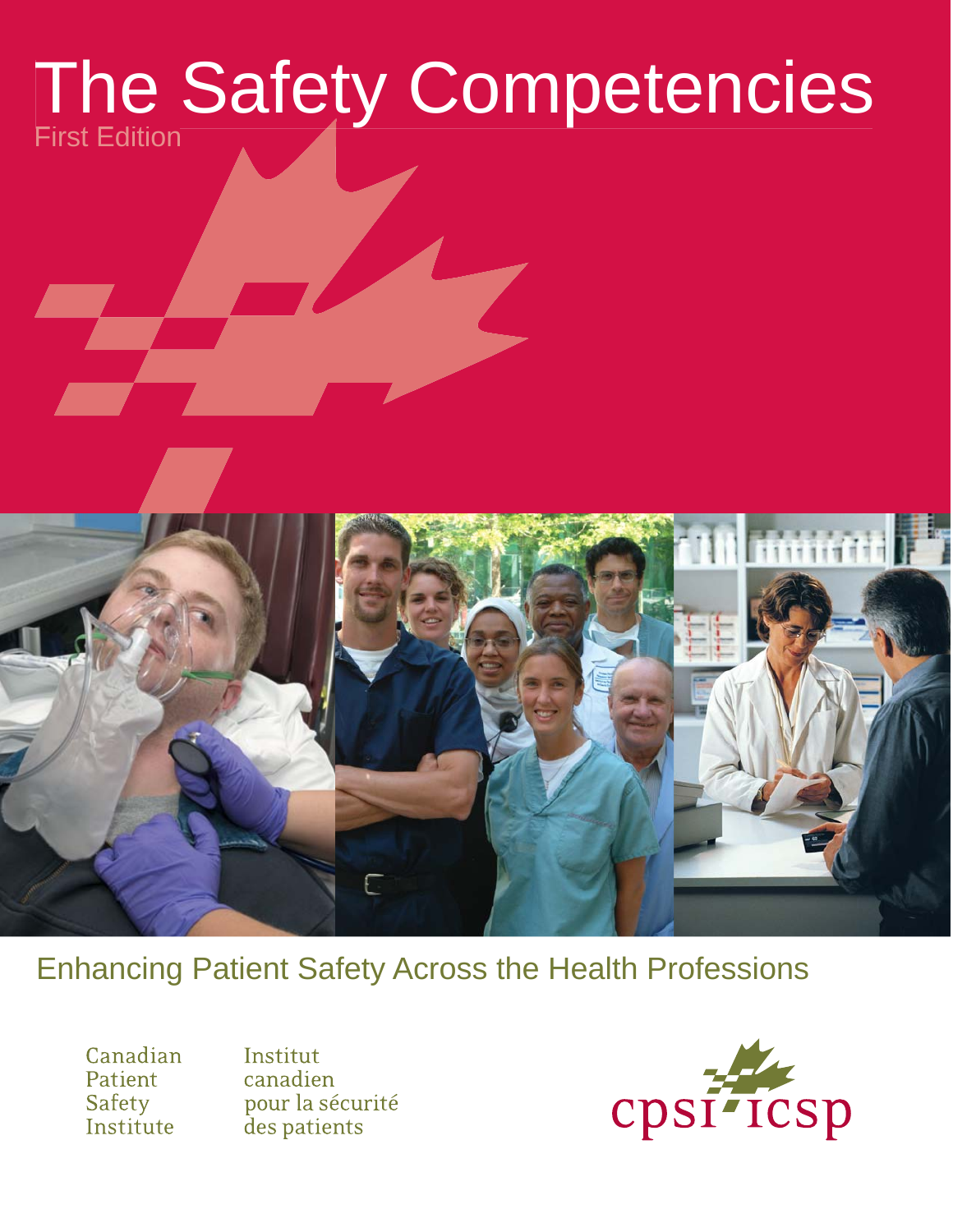**The Canadian Patient Safety Institute would like to acknowledge funding and support from Health Canada. The views expressed here do not necessarily represent the views of Health Canada.**

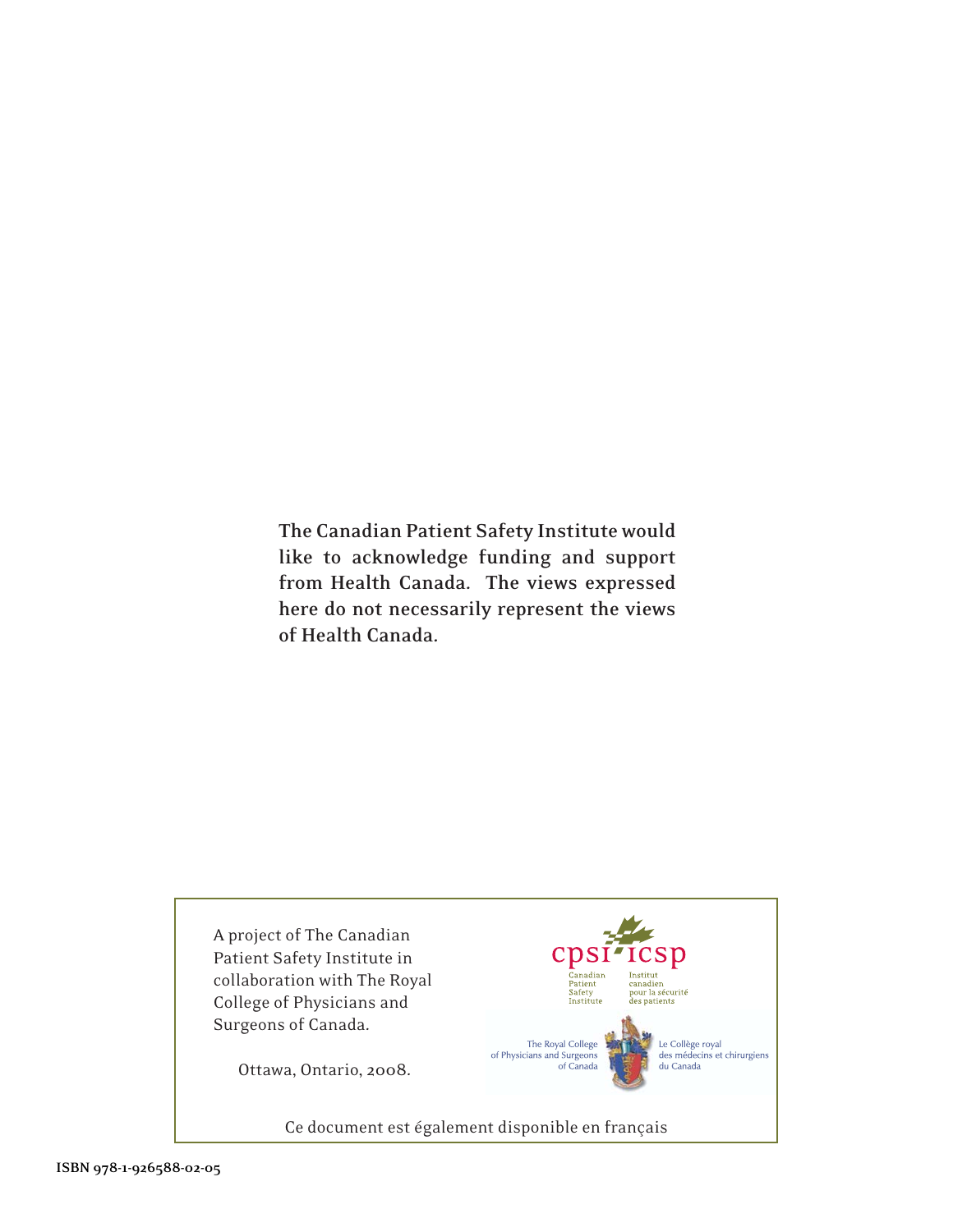# The Safety Competencies

*Enhancing Patient Safety Across the Health Professions*

*First Edition*

*Steering Committee Co-Chairs Jason R. Frank, Editor* The Royal College of Physicians and Surgeons of Canada

*Susan Brien, Editor* The Royal College of Physicians and Surgeons of Canada Former Director of Operations, Canadian Patient Safety Institute

### *Steering Committee Members*

Chantal Backman, Canadian Patient Safety Institute David Gregory, University of Lethbridge Judy King, University of Ottawa Pierrette Leonard, Canadian Patient Safety Institute David Rosenbloom, McMaster University Samuel Shortt, Canadian Medical Association Marlene Smadu, University of Saskatchewan Sue Tallett, Hospital for Sick Children Gord Wallace, Canadian Medical Protective Association

### *Project Secretariat*

CanMEDS Team, The Royal College of Physicians and Surgeons of Canada Cynthia Abbott, Caroline Clouston, Jon Cormier, Tammy Hesson, Wendy Jemmett and Sarah Taber

### *Special Advisors*

Robert Byrick, Sharon Caughey, Roxana Chow, Pat Croskerry, Mark Daly, Alan Forster, Kenneth A. Harris, Chris Hayes, Karen MacEwen, Emily Lap Sum Musing, Kaveh G. Shojania, Sue Swiggum, Elaine Wong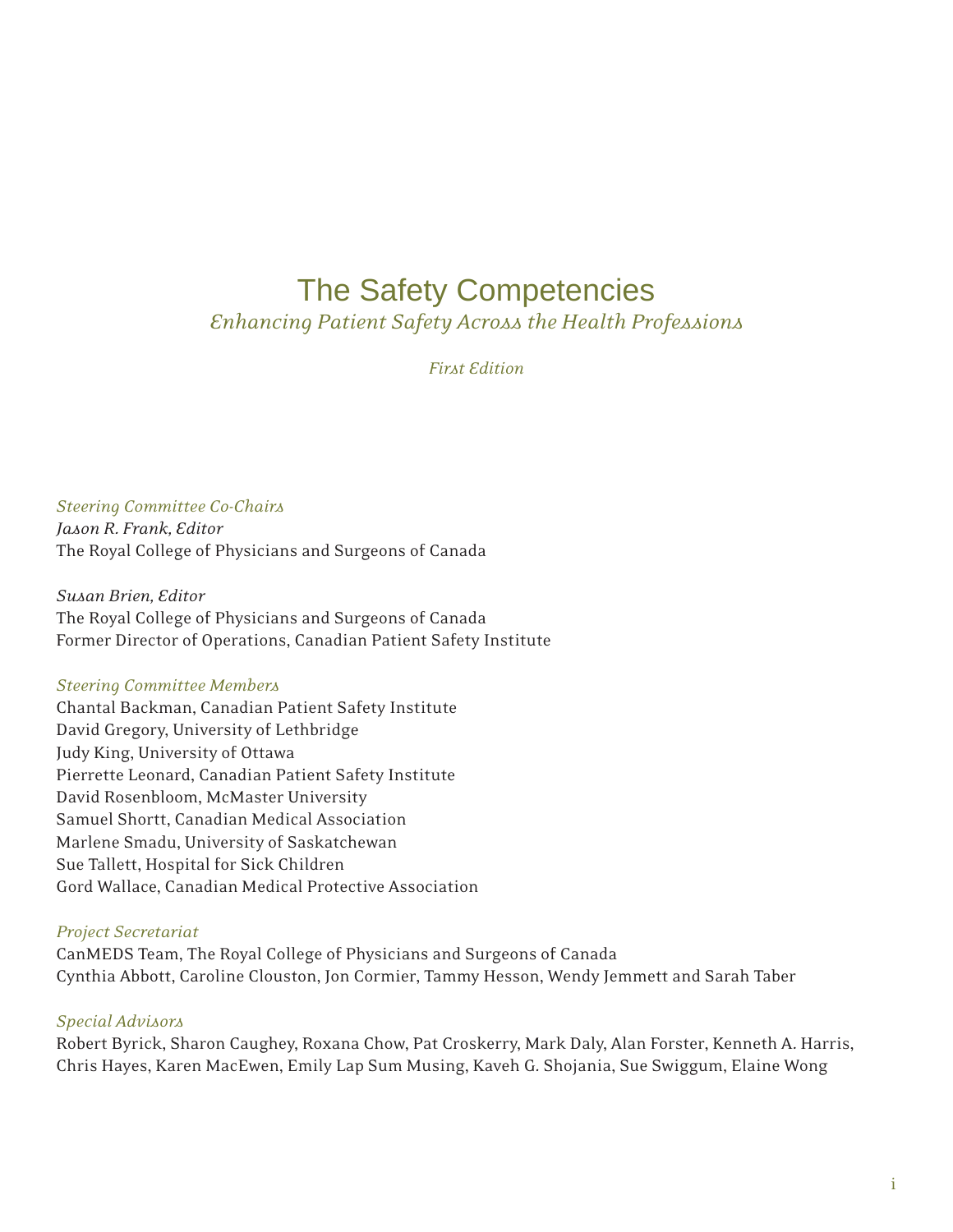

For more information, please contact: *Canadian Patient Safety Institute* 613-730-7322 safetycomp@cpsi-icsp.ca www.patientsafetyinstitute.ca

Copyright © 2008 by the Canadian Patient Safety Institute.

All rights reserved. Permission is hereby granted to redistribute this document, in whole or in part, for educational, non-commercial purposes providing that the content is not altered and that the Canadian Patient Safety Institute is appropriately credited for the work. Written permission from the Canadian Patient Safety Institute is required for all other uses, including commercial use of The Safety Competencies illustration or its framework.

Printed in Ottawa, Ontario, Canada

*How to reference this document:*

Frank JR, Brien S, (Editors) on behalf of The Safety Competencies Steering Committee. The Safety Competencies: Enhancing Patient Safety Across the Health Professions. Ottawa, ON: Canadian Patient Safety Institute; 2008.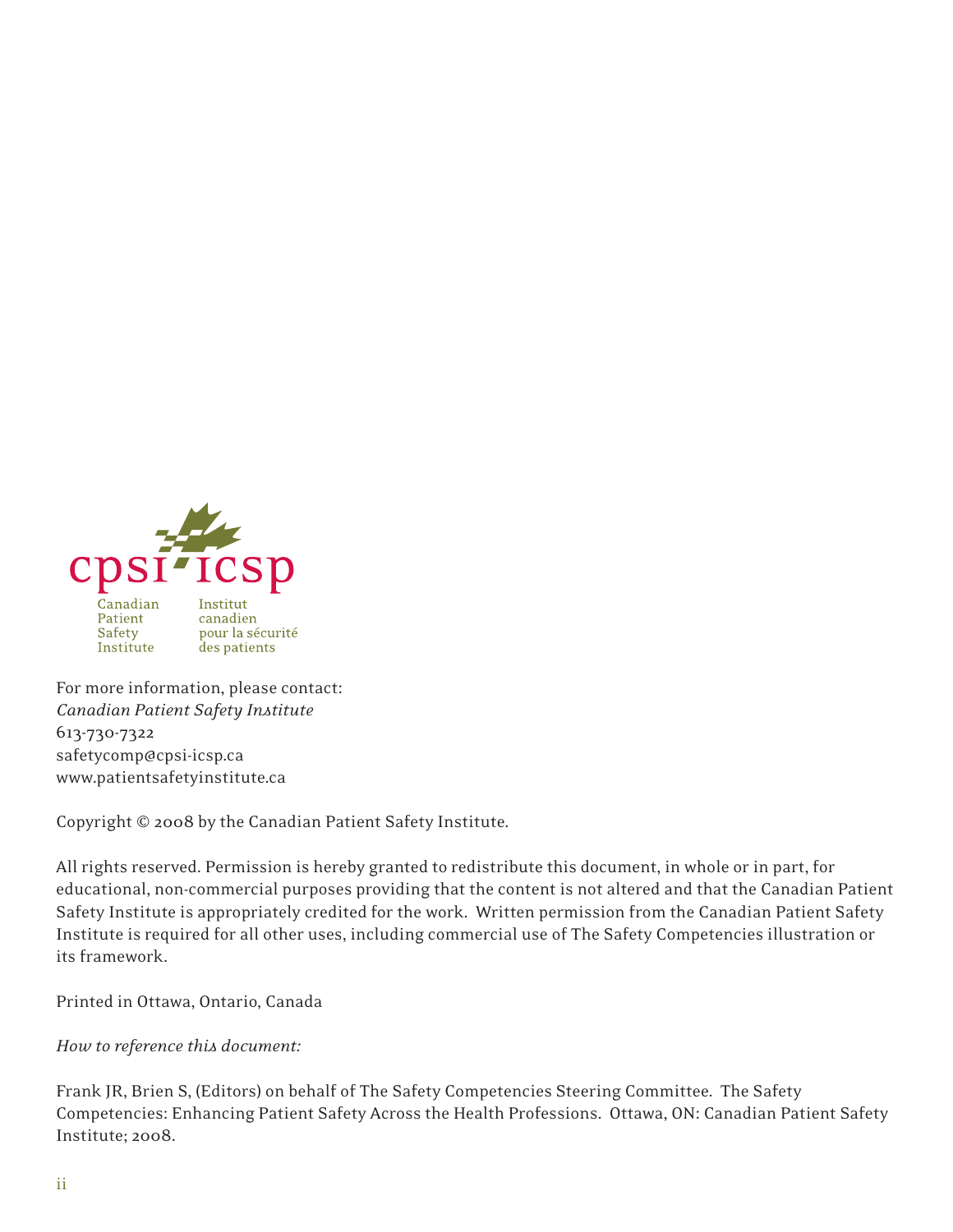# **The Safety Competencies**

*Enhancing Patient Safety Across the Health Professions*



Canadian Patient Safety Institute

Institut canadien pour la sécurité des patients

# Patient safety is a critical aspect of high quality health care.



*www.patientsafetyinstitute.ca safetycomp@cpsi-icsp.ca*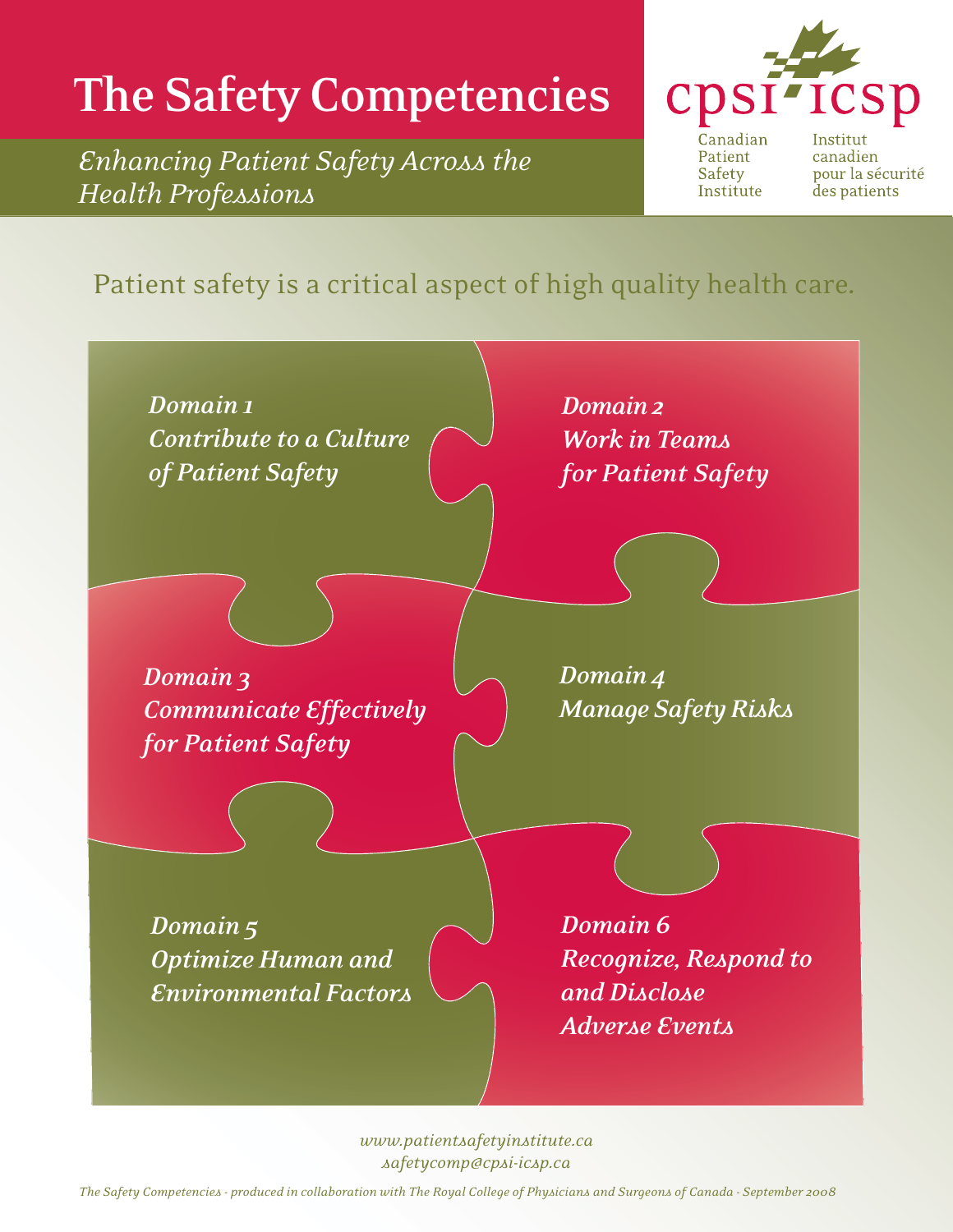### Foreword

An understanding of patient safety concepts and how they are integrated into the daily work of health care is critical in providing safe patient care. We know that health care workers are committed to their patients and are continually striving to improve their practice and provide high-quality care to all their patients. However, to support and maintain ongoing improvement, education and training activities in patient safety need to be easily accessible for all health care workers.

The Canadian Patient Safety Institute, in collaboration with The Royal College of Physicians and Surgeons of Canada and a broad cadre of content experts in education, have developed a framework titled The Safety Competencies: Enhancing Patient Safety Across the Health Professions to provide an interprofessional, practical and useful patient safety framework that identifies the knowledge, skills, and attitudes required by all health care professionals. Given the complexity of the health system and the diversity of the health care workforce, The Safety Competencies framework was designed to be relevant to the many disciplines in health care.

Our goal is to build a Canadian framework of safety competencies for any health care profession. It is a significant accomplishment to have so many individuals, who are so very passionate about their perspective on patient safety, to work on this exciting project in such dedicated fashion. We trust you agree that The Safety Competencies will raise the bar for health care education in Canada, and possibly around the world.

I encourage everyone involved in the delivery of health care and training of health care professionals to review The Safety Competencies: Enhancing Patient Safety Across the Health Professions, and adopt the framework in education and continuing professional development activities. The Safety Competencies is an exciting innovation. I believe it will significantly help to promote a culture of patient safety in the Canadian health care system.

*Philip Hassen* Chief Executive Officer Canadian Patient Safety Institute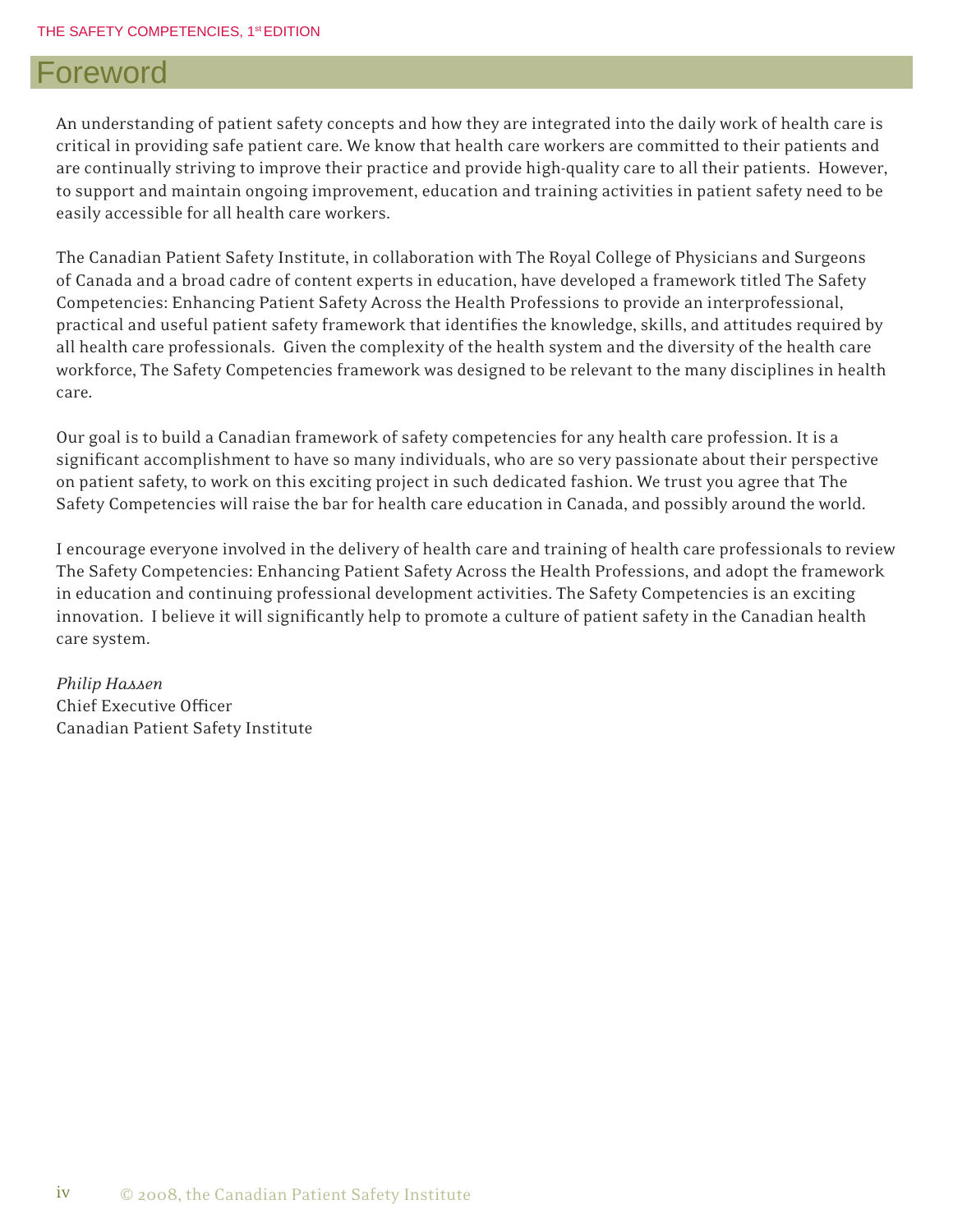# Table of Contents

| How to Reference This Document                                                                                                                                                          | ii                 |
|-----------------------------------------------------------------------------------------------------------------------------------------------------------------------------------------|--------------------|
| <b>Safety Competencies Illustration</b>                                                                                                                                                 | iii                |
| Foreword<br>Philip Hassen                                                                                                                                                               | iv                 |
| <b>Table of Contents</b>                                                                                                                                                                | $\boldsymbol{\nu}$ |
| <b>Introduction</b><br>Susan Brien, Marlene Smadu, Chantal Backman, Jason R. Frank                                                                                                      | $\mathbf{1}$       |
| Methodology: Development of the Patient Safety Framework<br>Cynthia Abbott, Jason R. Frank                                                                                              | $\overline{a}$     |
| An Overview of the Safety Competencies<br>Jason R. Frank                                                                                                                                | $\overline{4}$     |
| Domain 1: Contribute to a Culture of Patient Safety<br>David Musson, David Rosenbloom, co-chairs                                                                                        | $\overline{5}$     |
| Domain 2: Work in Teams for Patient Safety<br>Marlene Smadu, Susan Tallett, co-chairs                                                                                                   | 9                  |
| Domain 3: Communicate Effectively for Patient Safety<br>Judy King, Gord Wallace, co-chairs                                                                                              | 13                 |
| Domain 4: Manage Safety Risk<br>Catherine M.G. Cronin, Diana Davidson-Dick, Rob Robson, Samuel Shortt, co-chairs                                                                        | 17                 |
| <b>Domain 5: Optimize Human and Environmental Factors</b><br>Susan Brien, Pat Croskerry, co-chairs                                                                                      | 21                 |
| Domain 6: Recognize, Respond to and Disclose Adverse Events<br>David Gregory, James Worthington, co-chairs                                                                              | 25                 |
| Strategies for Implementing the Safety Competencies in the Health Professions<br>Jason R. Frank, David Gregory, Susan Brien, Marlene Smadu, David Rosenbloom, Sharon Caughey, Mark Daly | 29                 |
| Conclusions and Future Directions<br>Laurel Taylor                                                                                                                                      | 34                 |
| Appendix 1: Implementing The Safety Competencies: A Case Example<br>Susan Brien, David Rosenbloom, Neil MacKinnon                                                                       | 35                 |
| Appendix 2: List of Contributors                                                                                                                                                        | 37                 |
| Glossary                                                                                                                                                                                | 41                 |
| References                                                                                                                                                                              | 45                 |
|                                                                                                                                                                                         |                    |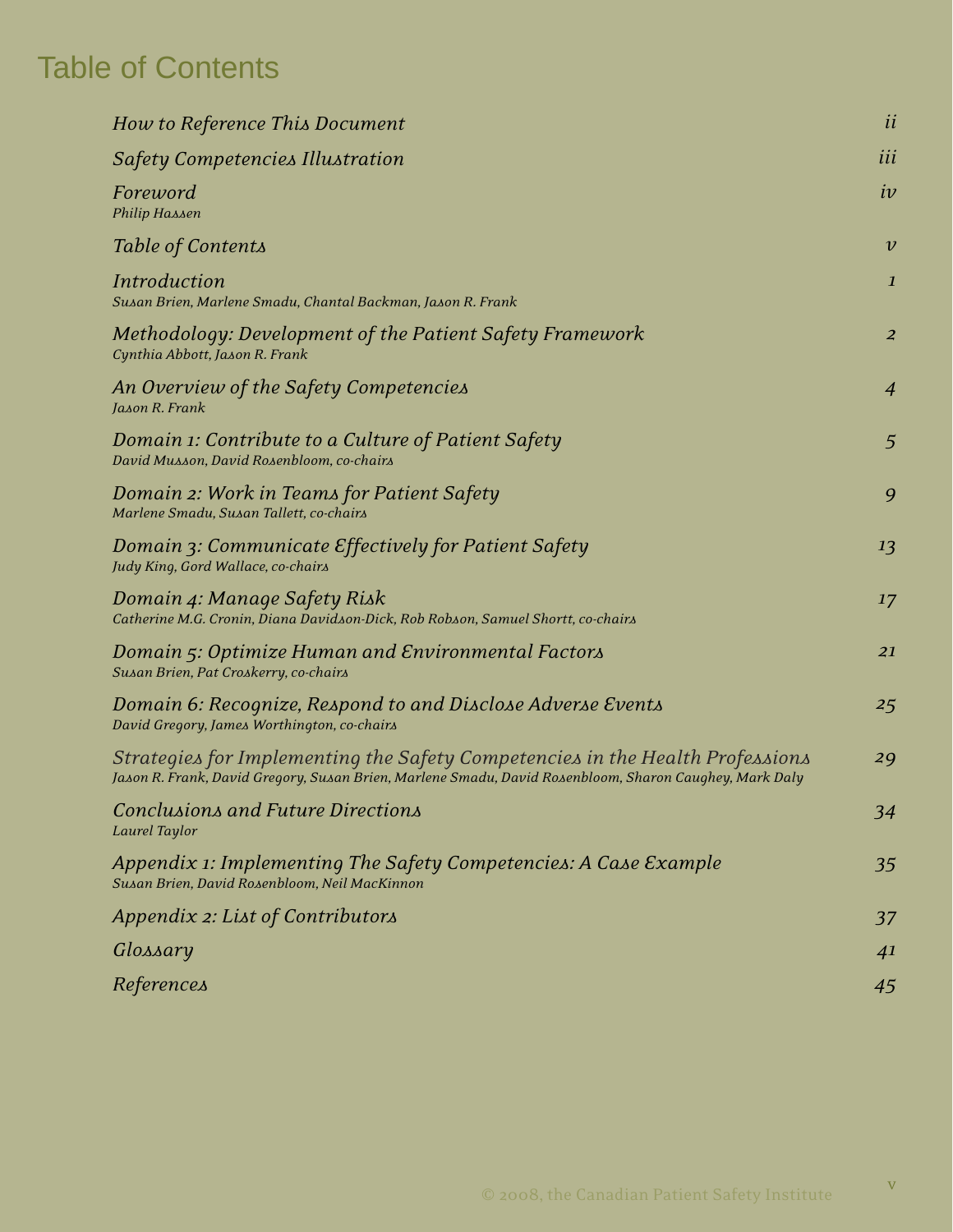# Introduction

One of the key priorities of the Canadian Patient Safety Institute (CPSI) is to identify leading practices and effective interventions in health care education by collaborating with others to develop a Canadian interprofessional competency-based framework for patient safety. To achieve this objective, the CPSI seeks to initiate change in the education of physicians, nurses, pharmacists and other health care professionals and to provide them with the tools and knowledge to build and maintain a safe health care system.

The development and integration of a framework of interprofessional patient safety competencies is a critical achievement that will accelerate the development of local patient safety curricula. The integration of safety theories and the how-to's of system improvement at all levels of education and continuing professional development is needed across the spectrum of care.

The objectives of The Safety Competencies project, and of this publication, are to:

- identify the key knowledge, skills and attitudes related to patient safety competencies for all health care workers
- develop a simple, flexible framework that will act as a benchmark for training, educating and assessing health care professionals in patient safety
- help make patient safety competencies easy for everyone to understand and apply in undergraduate, postgraduate and continuing professional development settings

A survey of the faculty deans of medicine, nursing, pharmacy, physiotherapy and occupational therapy was conducted to identify the concepts of patient safety that were currently incorporated in the university undergraduate programs of all health professionals in Canada. Respondents were asked to provide information regarding the current patient safety content incorporated in their curriculum, as well as to rate their program in having incorporated these concepts to date. The survey results revealed little integration of patient safety concepts within the Canadian curriculum of health professional schools and confusion over even the definition of patient safety. This recognized need helped fuel this project both in Canada and internationally.

CPSI's Education and Professional Development Advisory Committee reviewed a list of themes and competencies from the survey and environmental scan and agreed on a methodology for the development of a competencies framework.

Using the internationally respected CanMEDS framework and the methodology utilized to create professional competencies for physicians, the interprofessional Safety Competencies were developed. Competencies are arranged in six domains and include 23 key competencies and 140 enabling competencies.

This framework is designed to be a road map for health professional educators to create contextual patient safety curricula for their jurisdictions. The competencies were designed by an interprofessional team for interprofessional teams.

To be truly effective for Canadians, patient safety needs to be incorporated into the education of health professionals across the spectrum of health care. Ideally, undergraduate, postgraduate, and continuing professional education across the country will build on the new Safety Competencies framework. This competency-based approach allows for the definition and deployment of the key aspects of practice that are fundamentally different in a health care environment that is oriented to patient safety. It is our hope that The Safety Competencies framework will accelerate this necessary educational transformation.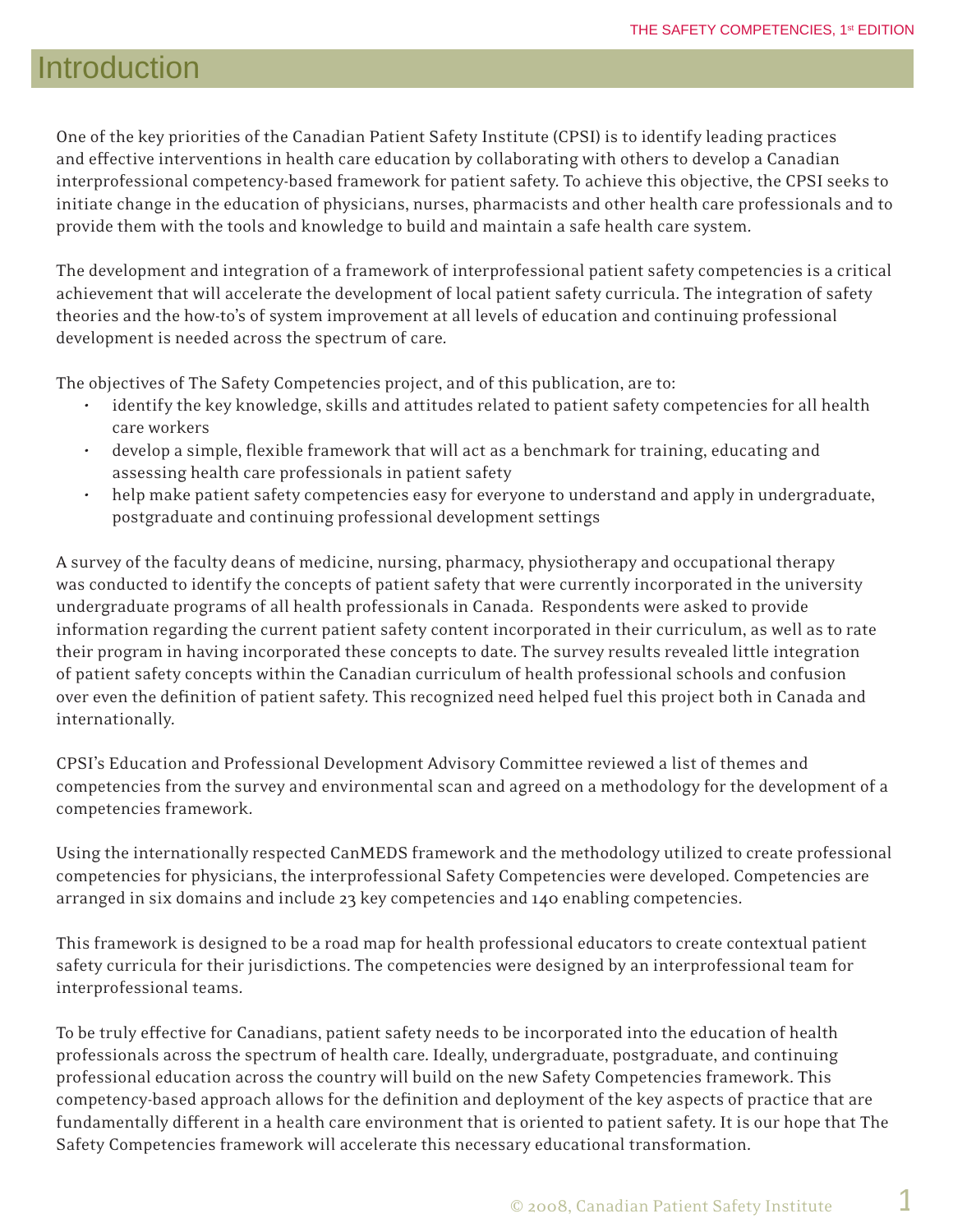# Methodology: Development of The Safety Competencies

### **Origins**

Founded in 2003, the Canadian Patient Safety Institute (CPSI) is dedicated to the advancement of patient safety within the Canadian health care system and across the health professions. The CPSI acknowledges that, to be truly effective, patient safety must be incorporated into health professions education across the spectrum of health care settings. Until now, however, there has been no comprehensive, generally accepted patient safety framework that could be incorporated nation-wide into health professions education in Canada. For this reason, in 2006 the CPSI set out to develop a simple, powerful, and flexible framework that could be integrated smoothly into curricula at educational institutions, adopted by health care associations and directly applied in patient care sites across the spectrum of health care delivery.

The Safety Competencies project, as it is now known, was initiated by the CPSI in April 2006. Work on the project has been conducted in multiple phases over a two-year period. In fact, the September 2008 launch of this framework represents the third phase of a project that is expected to be followed by subsequent phases, including a faculty development phase.

### Framework Development

### *Phase One: Needs Assessment*

In the first phase of the framework project (conducted in June 2006), the CPSI's Education and Professional Development Advisory Committee commissioned a national survey of all Canadian university deans of medicine, nursing, pharmacy, physiotherapy and occupational therapy with the goal of identifying the concepts of patient safety that were currently incorporated into undergraduate university programs for all health professions in Canada. Respondents were asked to provide information regarding the patient safety content of their current curriculum, as well as to rate the extent to which their program had incorporated these concepts. The survey results revealed that the integration of patient safety concepts within the curricula of Canadian health professional schools was quite limited. Moreover, the survey respondents indicated that there was ongoing confusion with regard to the scope and definition of patient safety.

After an analysis of the survey results, the CPSI's Education and Professional Development Advisory Committee reviewed a list of themes and competencies derived from the survey findings, a thematic literature review, and an environmental scan. On the basis of these results, the committee identified the need to develop a national safety competencies framework. To help support the development of this framework, the Education and Professional Development Advisory Committee called for the creation of an interprofessional expert panel to act as the project's steering committee

### *Phase Two: Development of an Interprofessional Competency Framework*

Phase two began in early 2007 as a truly interprofessional collaborative that incorporated the CPSI's Education and Professional Development Advisory Committee, the educational expertise of the CanMEDS team of The Royal College of Physicians and Surgeons of Canada (RCPSC), and over 100 experts in health care education and patient safety.

Using the internationally respected CanMEDS framework of physician competencies and the methodology used to create professional competencies for physicians, the interprofessional Safety Competencies were conceived. Over the summer of 2007, the RCPSC, as project secretariat for the CPSI, commissioned the creation of seven volunteer working groups made up of experts in the field. Their role was to identify and describe the competencies necessary for health care professionals to be able to deliver safe patient care in Canada. Each working group was assigned responsibility for developing the content for one of the seven domains of expertise that were originally identified by the Safety Competencies Steering Committee.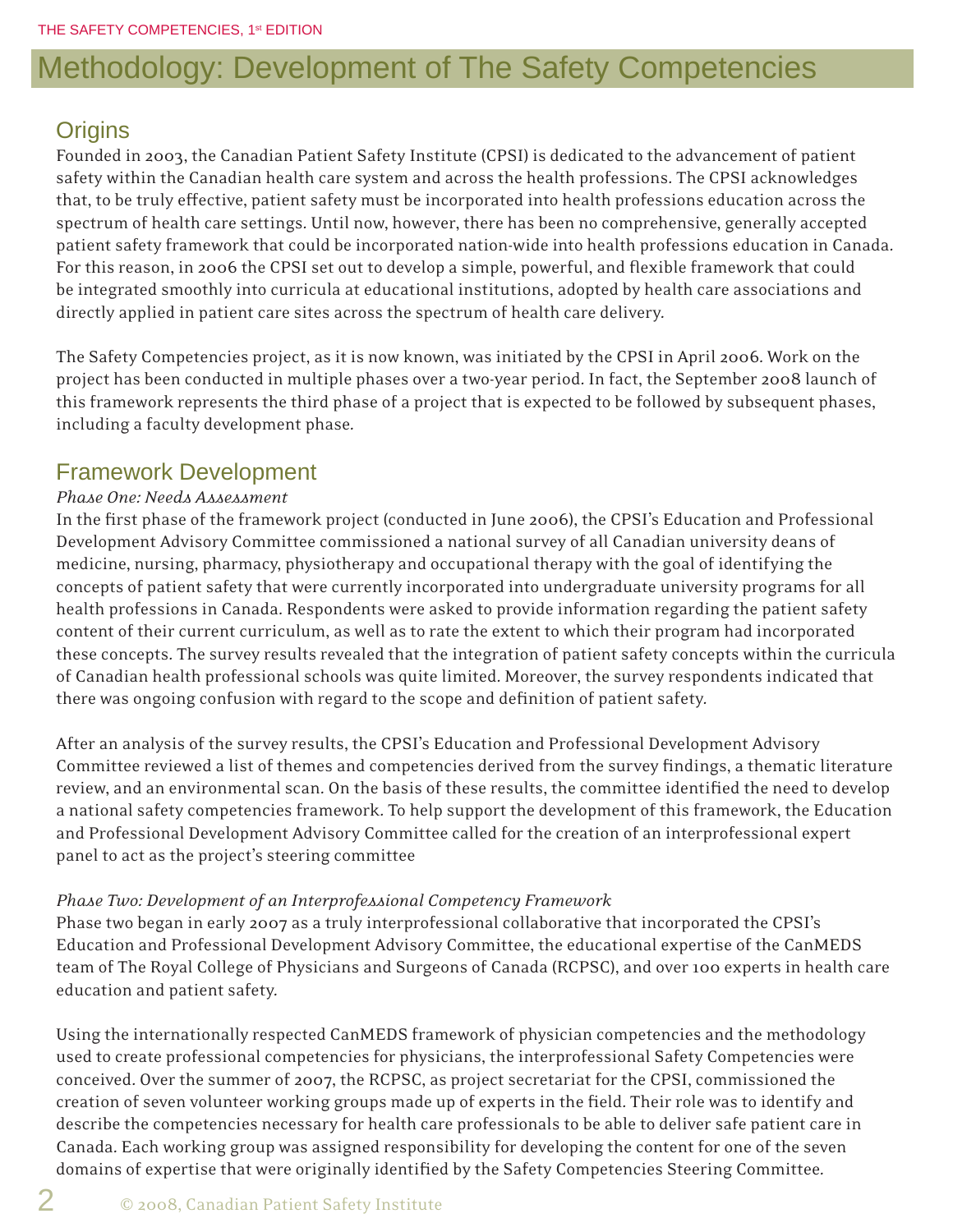#### THE SAFETY COMPETENCIES, 1st EDITION

Working group members were recruited over a four-month period using a variety of methods, including professional referrals and self-identification. A wide call for volunteers was sent out nationally by mail and email, and a snowball technique was used to find further key individuals with relevant expertise. Each group was co-chaired by two individuals from different health professions and included an average of six other volunteer members. Group assignments were based on stated preference, experience and professional credentials. To the greatest extent possible, the project leaders coordinated assignments to ensure that the volunteers represented the breadth of perspectives on health care and safety including those from: medicine, nursing, pharmacy, and respirology, occupational and physical therapies.

The working groups collaborated frequently by teleconference, through internet-based interactions and at an in-person consensus meeting in Ottawa. Over an intensive period from October to December 2007, the working groups prepared their domain-specific chapters, which were submitted to the Steering Committee at the end of December.

In the early part of 2008, the Project Secretariat, the Steering Committee and an expert panel reviewed, consolidated and edited the content of the seven domain chapters that the working groups developed. A thorough review of the domains revealed significant commonalities between the content of Domain 4 (on using safe strategies to enhance practice) and Domain 6 (on managing high-risk situations). After much debate, the Steering Committee decided to consolidate these two domains into one; this became Domain 4, on managing safety risks.

The members of the Steering Committee and the expert panel were commissioned to capture the essence of the project findings into the chapters of this publication.

#### *Phase Three: Implementation (2008–onwards)*

This publication represents the end of phase two and the formal launch of phase three of The Safety Competencies project. Mindful that many well-meaning curricular change proposals are never adopted,<sup>1</sup> the Steering Committee's aim is for The Safety Competencies framework to be different: widely disseminated, adopted, adapted, improved, influential, and effective. Through a multi-year, multi-media, and multimethod strategy, The Safety Competencies will be shared across the health professions. All those who are committed to improving health care will be encouraged to take meaningful steps to incorporate the concepts identified in this publication. To be useful, The Safety Competencies framework must be dynamic. Updates, innovations, and additions will be welcomed. The ultimate test of the project's success will be innumerable small differences on the front lines of care and of health professions education. The ultimate measure of the project's success will be the differences The Safety Competencies bring about for the patients we diligently serve.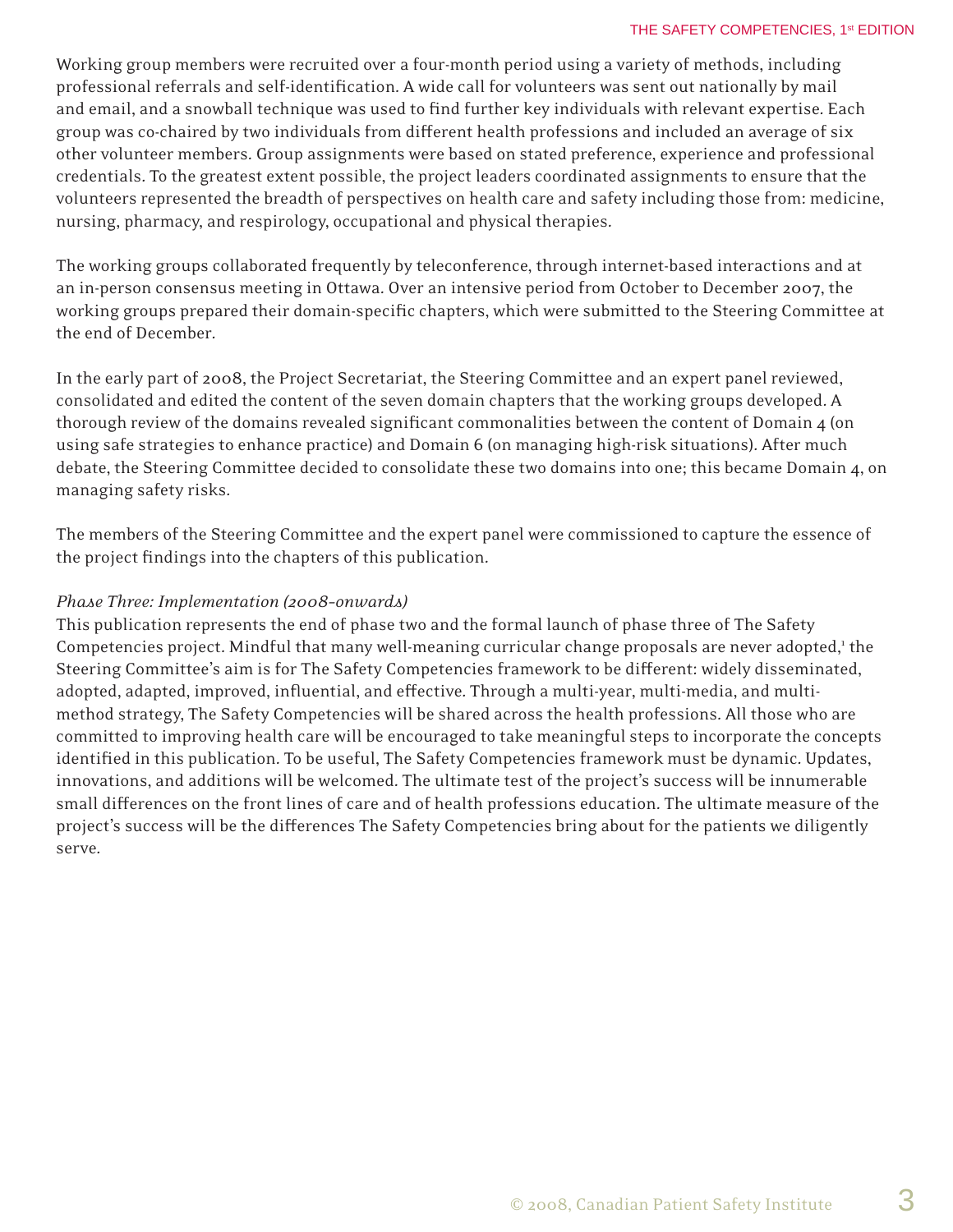# An Overview of The Safety Competencies

The overall goal of The Safety Competencies initiative is to optimize patient safety by enhancing health professions education. This section describes in detail the six domains of patient safety competencies identified by this project. For each domain a definition and brief description are given, as well as a list of key and enabling competencies. These are organized into a competency framework that is intended to be useful to educators, practitioners, researchers, and learners alike.

### The Safety Competencies Concept

In the early stages of The Safety Competencies project, the Steering Committee chose to use a competency framework as a vehicle to translate the identified patient safety ideas, good practices, proven interventions, and behaviours into training and practice. The competency-based educational approach involves defining the key abilities expected of graduates, and then planning a program backwards. This contrasts somewhat with other curricular approaches in the health professions, which have tended to be more teacher-centred and less oriented to the specific outcomes of the program.<sup>1-4</sup> Ideally, the identified competencies prepare the trainee for practice and are aligned with patient needs. The competencies need to be sufficiently explicit to be teachable, observable and measurable, without overwhelming the user with overly specific detail. They are intended to be a guide.

In The Safety Competencies framework, each competency is a statement about an ability of health professionals that contributes to safe practice. The six domains are thematic, logical groupings made up of two or more related key competencies. Domains are synergistic and related, but are meant to be distinct enough to guide teaching, learning, research and practice. The key competencies are higher-order statements that describe a health professional's ability (e.g., "Health care professionals are able to describe the fundamental elements of patient safety"). Each key competency is made of smaller, contributory abilities, termed enabling competencies (e.g., "Health care professionals understand the use of evaluative strategies to promote patient safety"). Enabling competencies are essential to achieve a key competency. These in turn are made of constituent knowledge, skills, and attitudes.<sup>5</sup> The framework is therefore assembled, Russiandoll fashion, to allow flexibility between specificity and practicality. Each ingredient runs like an educational tributary into the domains, which are deep rivers of safety competence.

### The Six Domains of The Safety Competencies

*Domain 1: Contribute to a Culture of Patient Safety* A commitment to applying core patient safety knowledge, skills and attitudes to everyday work. *Domain 2: Work in Teams for Patient Safety* Working within interprofessional teams to optimize both patient safety and quality of care. *Domain 3: Communicate Effectively for Patient Safety* Promoting patient safety through effective health care communication. *Domain 4: Manage Safety Risks* Anticipating, recognizing and managing situations that place patients at risk. *Domain 5: Optimize Human and Environmental Factors* Managing the relationship between individual and environmental characteristics in order to optimize patient safety. *Domain 6: Recognize, Respond to and Disclose Adverse Events* Recognizing the occurrence of an adverse event or close call and responding effectively to mitigate harm to the patient, ensure disclosure, and prevent recurrence.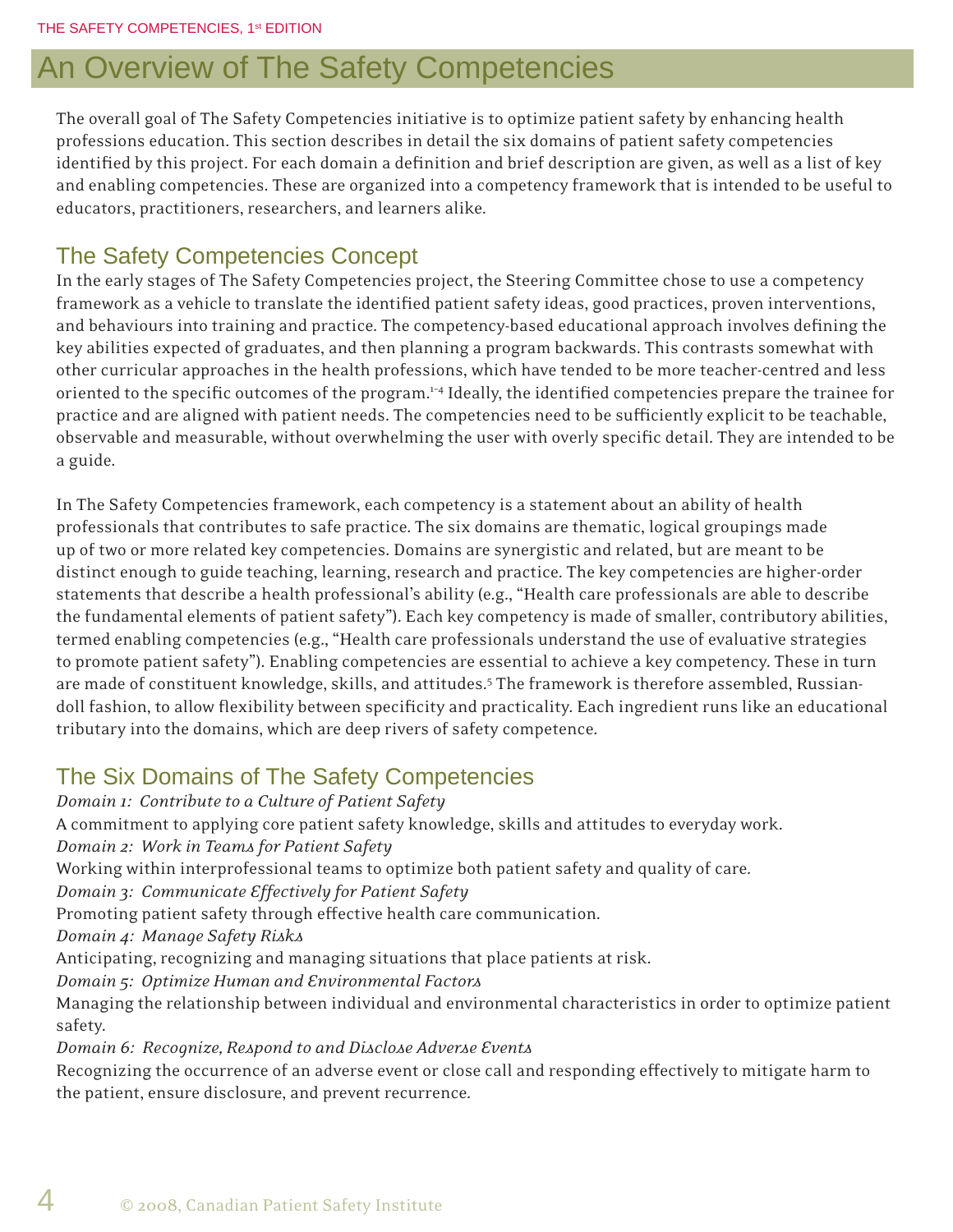# Domain 1: Contribute to a Culture of Patient Safety

### **Definition**

A commitment to applying core patient safety knowledge, skills and attitudes to everyday work.

### **Description**

A culture of patient safety arises from attitudes, activities and enduring ethical values that are conducive to the safe delivery of patient care. More specifically, it refers to the commitment of health care practitioners and their institutions and organizations to minimize patient harm, promote the well-being of patients and health care providers, reduce the likelihood of adverse events, and communicate safety concerns – while at the same time learning from close calls and other events.

A culture of patient safety is created and maintained by two interdependent factors. The first is an institutional or organizational framework that enables and sustains a culture of patient safety. The second is the appropriate expertise, attitudes, behaviours and values of those who work within that system. Both of these conditions are necessary to the safe functioning of any health care institution.

To foster patient safety in their organizations, health care professionals need specific expertise, including a knowledge of key concepts and methods in safe practice. Whether large or small, physical or virtual, all health care organizations can benefit from cultivating this expertise. As caregivers, health professionals engage in activities that contribute to the creation, application and translation of best practices in the safe delivery of health care. As learners, they recognize the need to continually update their knowledge and to foster practices that can optimize patient safety. As mentors, teachers and advisors, they model, promote and disseminate knowledge about patient safety. As peers, they actively engage in processes that empower others to become engaged in a culture of patient safety. Although it is not the only necessary ingredient, creating and sustaining a culture of patient safety is a fundamental aspect of improving the quality and reliability of health care delivery.

### **Elements**

### *Knowledge*

Health care professionals who contribute to a culture of patient safety understand:

- key patient safety concepts, such as adverse events, close calls, no-harm events and just culture
- key patient safety processes, including the reporting of adverse events, methods of analyzing how an adverse event occurred, system improvement processes, and the institution of structures to ensure accountability within a system
- the creation, application, dissemination and translation of patient safety principles, practices, behaviours, attitudes and knowledge
- the potential risks presented by one's own daily practice, and ways to minimize those risks
- types of organizational cultures, as well as the characteristics of high reliability organizations and how they relate to health care
- the contribution of system failures and provider performance to adverse events and close calls
- systems-based approaches to reducing system failures

### *Skills*

Health care professionals who contribute to a culture of patient safety:

- recognize and respond appropriately to potential and actual unsafe clinical situations
- work within their own limitations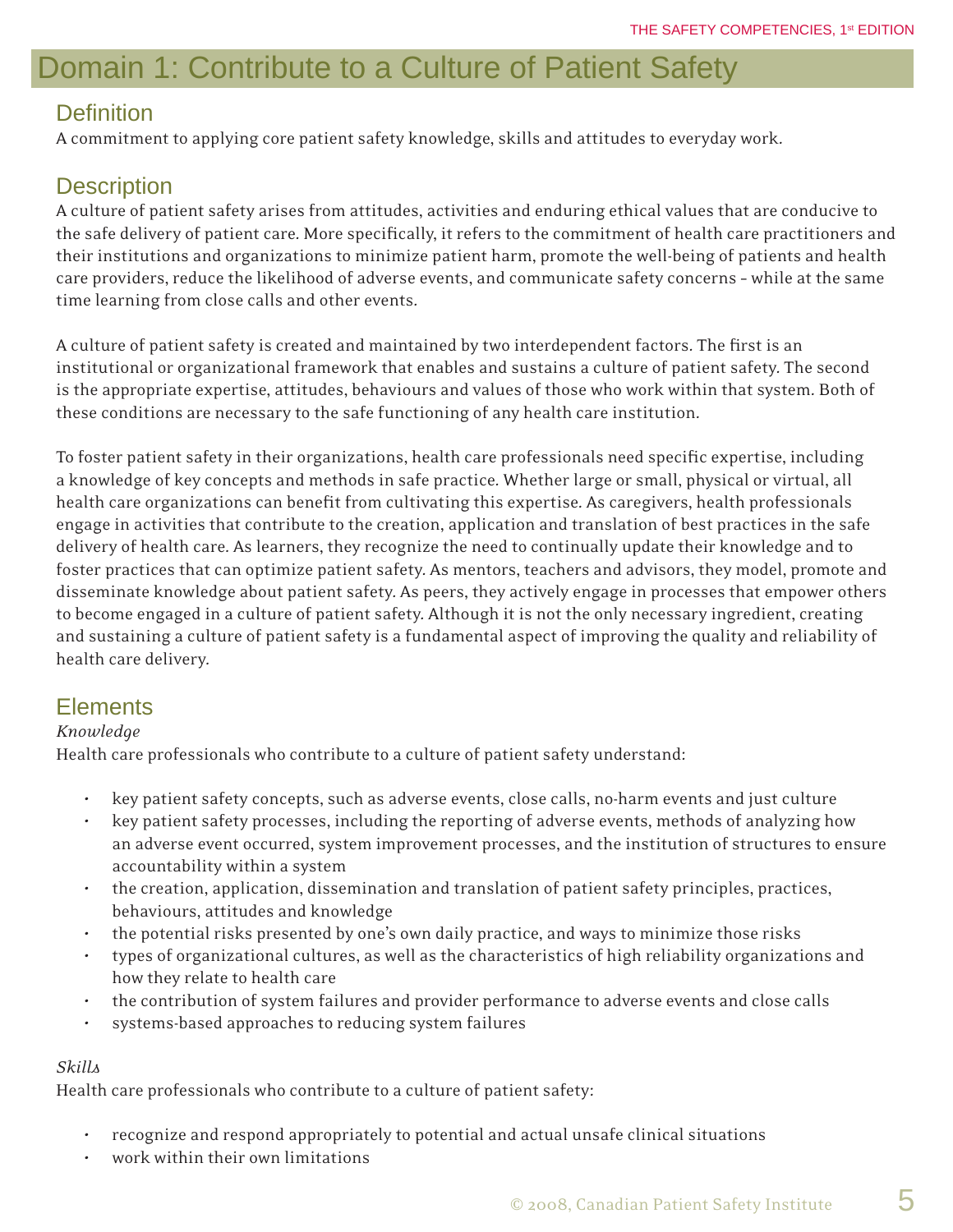#### Domain 1: Contribute to a Culture of Patient Safety

*Attitudes*

Health care professionals who contribute to a culture of patient safety:

- are committed to patient safety as a key professional value and an essential component of daily practice
- value professional learning as a life-long process requiring self-assessment and self-directed education
- demonstrate a questioning attitude in routine and non-routine activities

### Domain 1 Key Competencies

Health care professionals are able to:

- *1. Commit to patient and provider safety through safe, competent, high-quality daily practice*
- *2. Describe the fundamental elements of patient safety*
- *3. Maintain and enhance patient safety practices through ongoing learning*
- *4. Demonstrate a questioning attitude as a fundamental aspect of professional practice and patient care*

### Enabling Competencies

Each key competency is supported by the following related knowledge, skills and attitudes – the tailored enabling competencies that allow the key competency to be put into practice.

- *1. Health care professionals who commit to patient and provider safety through safe, competent, high-quality daily practice:*
	- 1.1. Are able to articulate their role as individuals, as professionals, and as health care system employees in providing safe patient care
	- 1.2. Act as role models and champion patient-safety behaviours
	- 1.3. Recognize personal limitations and ask for assistance when required
	- 1.4. Demonstrate knowledge of policies and procedures as they relate to patient and provider safety, including disclosure
	- 1.5. Report unsafe processes within the health care system
	- 1.6. Participate actively in event and close call reporting, event analyses and process improvement initiatives
	- 1.7. Exchange feedback with colleagues on safety issues on an ongoing basis in an open manner
	- 1.8. Integrate safety practices into daily activities (e.g., hand hygiene)
	- 1.9. Recognize clinical situations that may be unsafe and support the empowerment of all staff to resolve unsafe situations
	- 1.10. Demonstrate a commitment to a just culture, promoting fair approaches to dealing with adverse events
	- 1.11. Advocate for improvements in system processes to support professional practice standards and the best patient care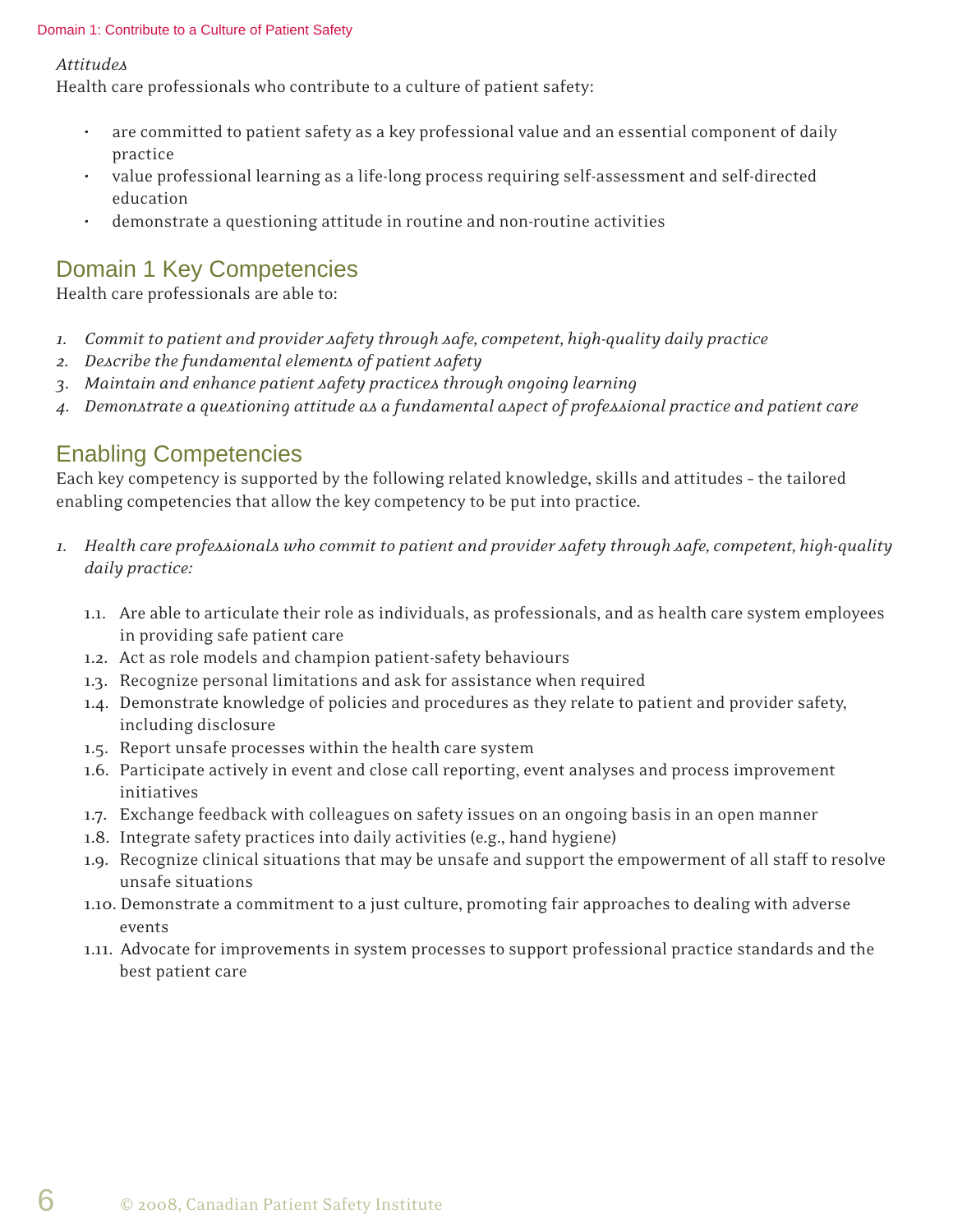- *2. Health care professionals who are able to describe the fundamental elements of patient safety, understand:*
	- 2.1. Core theories and terminology of patient safety and the epidemiology of unsafe practices
	- 2.2. The characteristics and capacities of organizations with respect to patient safety, namely:
		- 2.2.1. A commitment to patient safety as a major organizational or institutional goal demonstrated at the most senior levels
		- 2.2.2. The establishment and maintainance of a just culture
		- 2.2.3. The implementation of patient safety best practices
		- 2.2.4. The conduct of adverse event and incident (e.g., close call) analysis
		- 2.2.5. The involvement of patients and their families as key players in patient safety
		- 2.2.6. The provision of an environment of support and safety for health care professionals
	- 2.3. The use of evaluative strategies to promote safety
	- 2.4. The risks posed by personal and professional limitations
	- 2.5. Principles, practices and processes that have been demonstrated to promote patient safety
	- 2.6. The nature of systems and latent failures in the trajectory of adverse events
	- 2.7. The emotional impact of adverse events on patients, families and health care professionals
	- 2.8. Methods by which health care professionals can advocate for patient and health care system safety
	- 2.9. The elements of a just culture for patient safety, and the role of professional and organizational accountabilities
	- 2.10. The concept that health care is a complex adaptive system with many vulnerabilities, (e.g., space or workplace design, staffing, technology)
- *3. Health care professionals who maintain and enhance patient safety practices through ongoing learning:* 
	- 3.1. Identify opportunities for continuous learning and improvement for patient safety
	- 3.2. Reflect on actions and decisions continuously, with self-awareness and using self-evaluation, to improve knowledge and skills in patient safety
	- 3.3. Analyze a patient safety event and give examples on how future events can be avoided
	- 3.4. Participate in patient and health care professional safety education
	- 3.5. Share information on adaptations to practices and procedures that increase safety for specific individuals or situations
	- 3.6. Contribute to the creation, dissemination, application, and translation of new health care system safety knowledge and practice
	- 3.7. Participate in self- and peer assessments reflecting on practice and patient outcomes
- *4. Health care professionals who demonstrate a questioning attitude as a fundamental aspect of safe professional practice and patient care:*
	- 4.1. Recognize that continuous improvement in patient care may require them to challenge existing methods
	- 4.2. Identify existing procedures or policies that may be unsafe or are inconsistent with best practices and take action to address those concerns
	- 4.3. Re-examine simplistic explanations for adverse events to facilitate optimal changes to care
	- 4.4. Demonstrate openness to change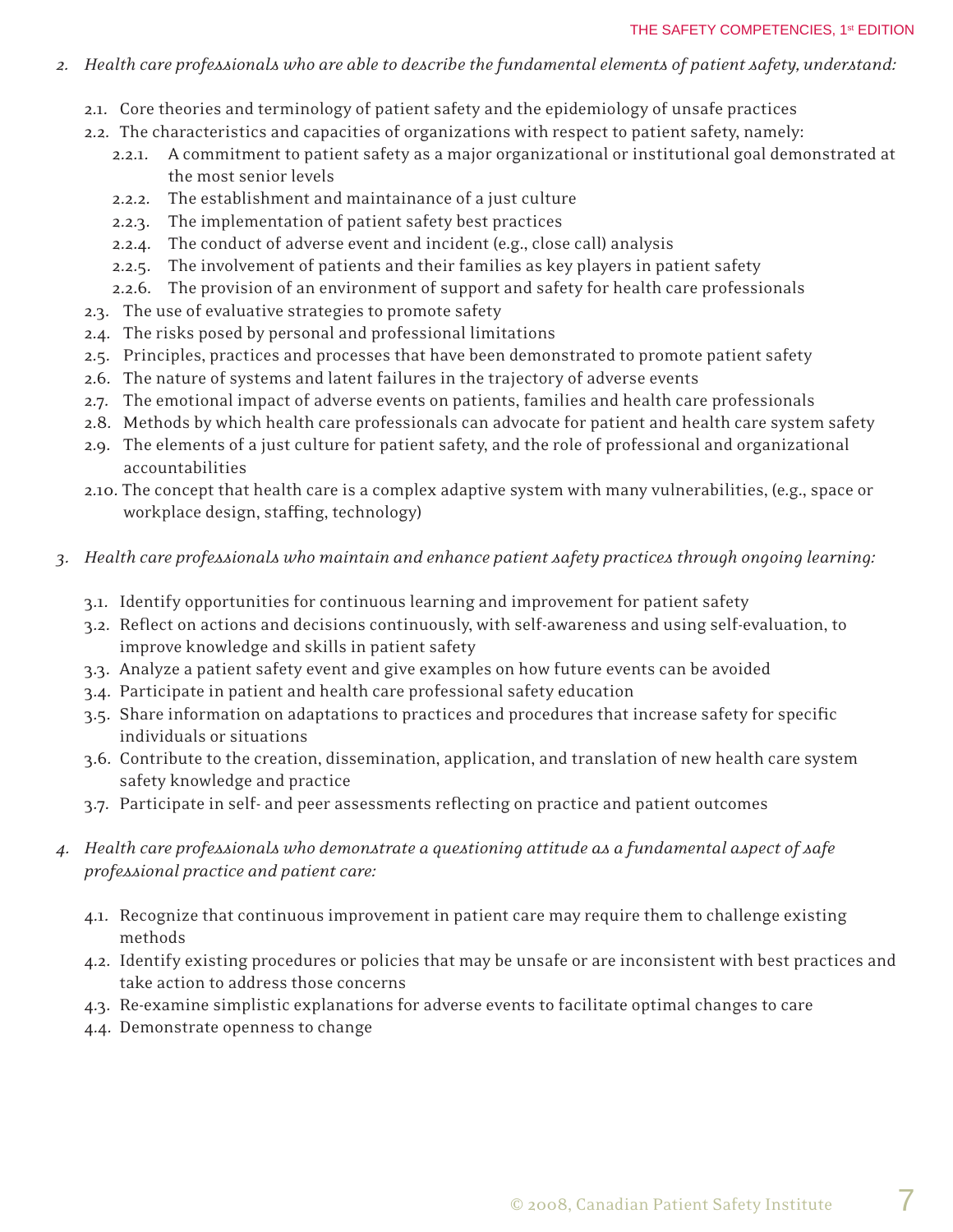#### Domain 1: Contribute to a Culture of Patient Safety

### Key References

For further reading on contributing to a culture of patient safety, please see:

- 1. Pizzi LT, Goldfarb NI, Nash DB. Promoting a culture of safety. In: Shojania KG, Duncan BW, McDonald KM, editors. Making health care safer: a critical analysis of patient safety practices. Evidence Report/ Technology Assessment No. 43. Prepared by the University of California at San Francisco–Stanford Evidence-based Practice Center. AHRQ Publication No. 01-E058, Rockville, MD: Agency for Healthcare Research and Quality. July 2001. p. 447–57.
- 2. Reason J. Human error. Cambridge (UK): Cambridge University Press; 1990.
- 3. Reason J. Managing the risks of organizational accidents. Aldershot (UK): Ashgate; 1997.
- 4. Vincent C. Patient safety. Edinburgh: Elsevier Churchill Livingstone; 2006.
- 5. Weick KE, Sutcliffe KM. Managing the unexpected. San Francisco: Jossey-Bass; 2001.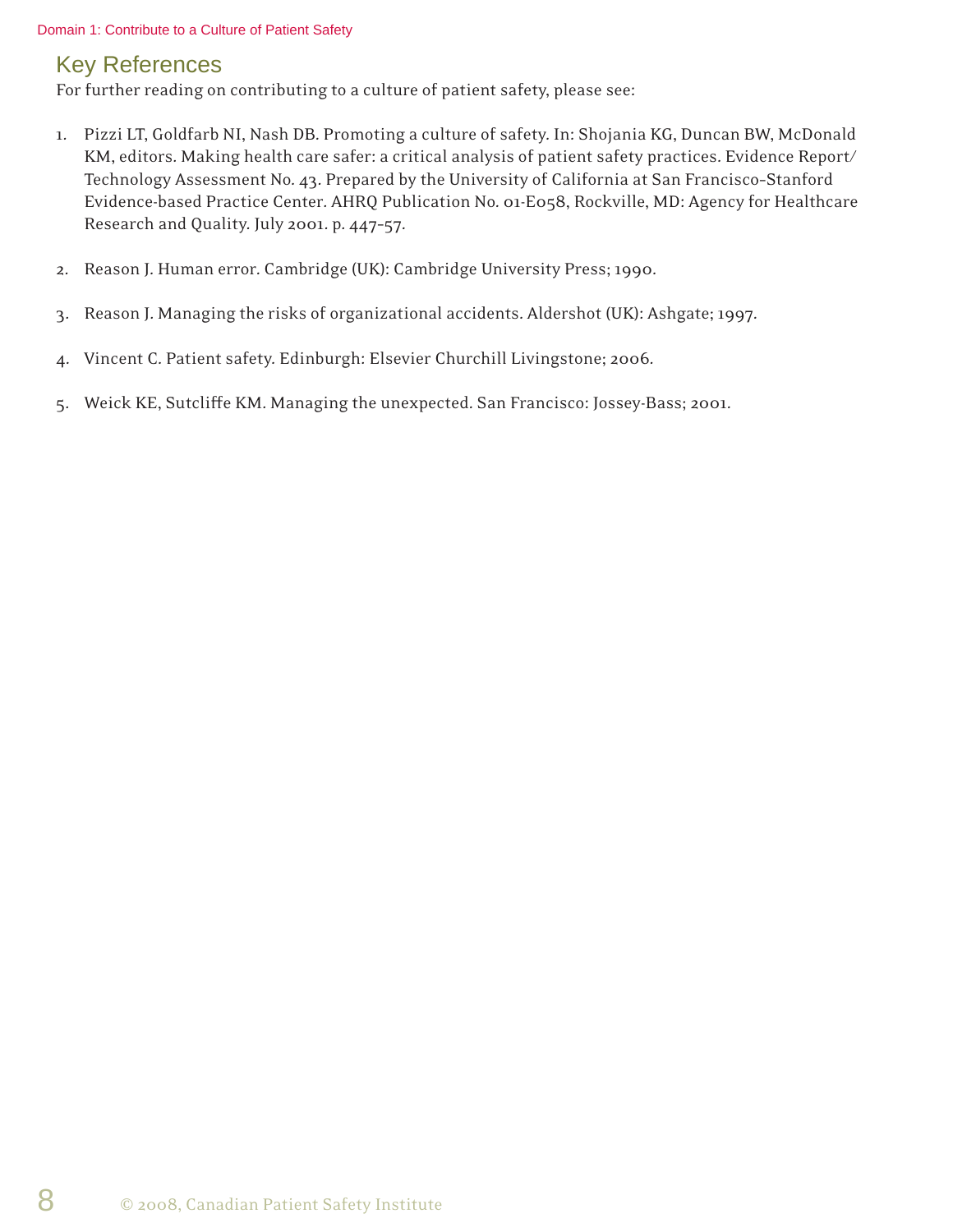# Domain 2: Work in Teams for Patient Safety

### **Definition**

Working within interprofessional teams to optimize patient safety.

### **Description**

Collaborative patient-centred team practice is designed to foster safe and effective patient-, family- and community-centred health outcomes.

High-performing interprofessional health care teams demonstrate the knowledge, skills, and attitudes that are essential to efficient, effective, and safe collaborative practice. These teams define and make a commitment to shared objectives, clear roles and responsibilities, and interdependent decision-making. Patients are central to the team's work and are assisted to engage in decision-making and appropriately direct their own care. To ensure continuity of care, team members are responsible for the effective communication of pertinent patient information across teams and, when necessary, across organizations.

### **Elements**

### *Knowledge*

Health care professionals who work effectively in teams for patient safety understand:

- the roles and responsibilities of each team member, including decision-making, supervision and support, and the expectations and requirements for individual performance
- the skills, competencies, experience and scopes of practice of team members, including overlaps and gaps in the team's capabilities
- team dynamics and authority gradients, and the importance of relevant expertise as a basis for leadership in a given situation
- a shared vocabulary to facilitate effective communication within the team
- key safety issues and priorities inherent in team practice and pertinent to the patient population served
- protocols for the team's response to adverse events, including appropriate disclosure to patients, debriefing and team support
- the impact of technology on team dynamics
- the rationale for and implementation of team processes, policies and procedures
- the resources and administrative skills required to achieve the team's objectives for patient care
- the team's role within the health care system
- how to proactively address concerns about provider or system performance involving risk to patients and/or team members through the appropriate channels

### *Skills*

Health care professionals who work effectively in teams for patient safety:

- manage and prevent conflict, and conduct effective negotiations
- apply standardized team processes and protocols to ensure reliability and shared understanding
- use appropriate shared clinical documentation to facilitate continuity of care
- exercise decision-making authority in a situationally appropriate manner
- set clear parameters for independent decision-making
- provide consultation, delegation and support, and delegate tasks as appropriate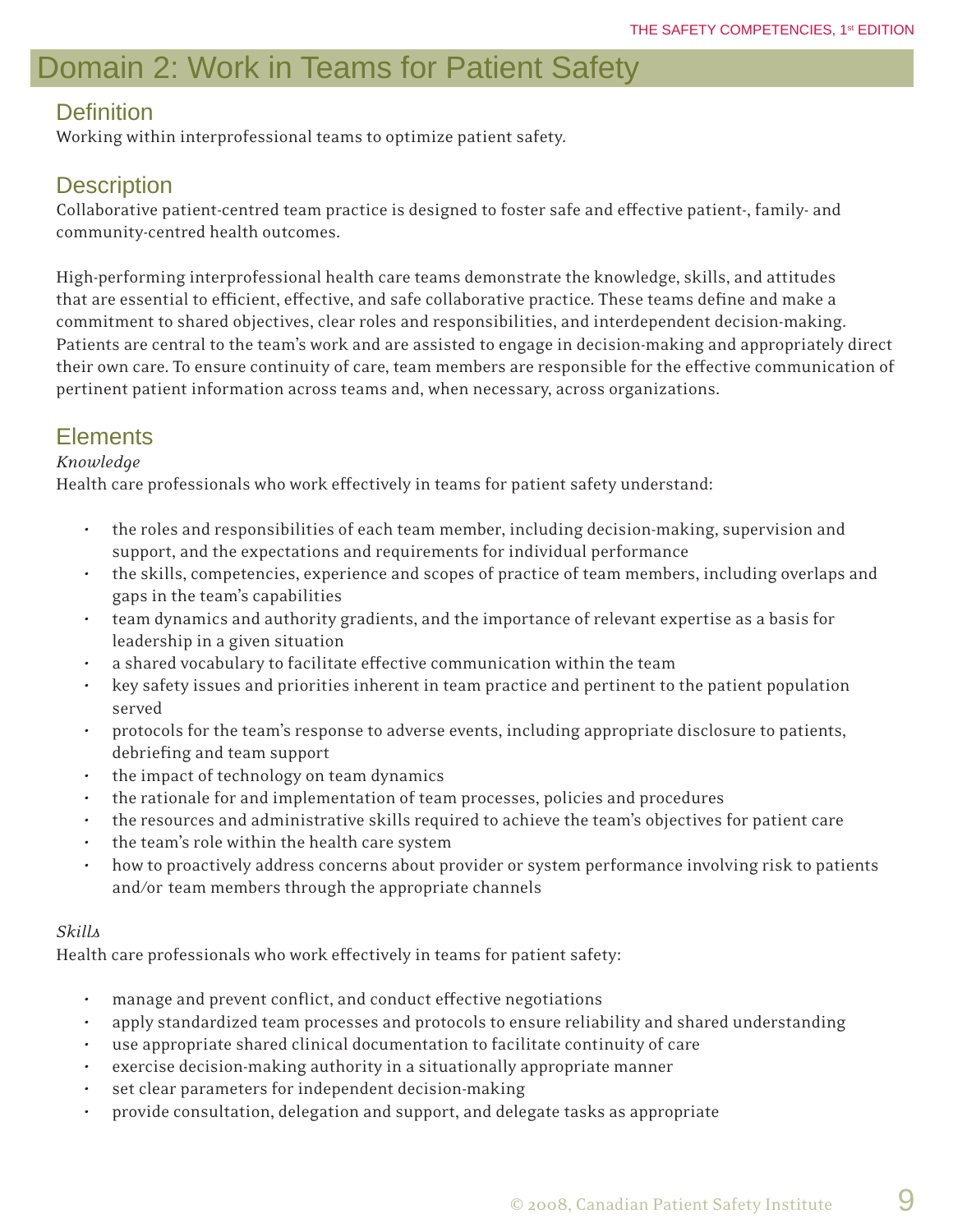#### Domain 2: Work in Teams for Patient Safety

- use evidence-informed team communication tools to facilitate the improvement of patient safety, including: permission and invitation to speak up, question, and challenge; conversational turn-taking; listening; checklists and briefing
- give transparent feedback that fosters team development
- provide appropriate debriefing and team support after an adverse event or close call
- monitor and evaluate team performance

#### *Attitudes*

Health care professionals who work effectively in teams for patient safety:

- demonstrate respect and professionalism
- are committed to fulfilling their individual responsibilities in the team environment
- are receptive to constructive feedback about care, and provide constructive feedback to others
- participate in shared interprofessional team learning, including setting measurable team goals and priorities, and in implementing continuous quality improvement
- accept the team as an evidence-informed community of practice for learning
- foster an environment in which the team works to provide the best possible patient outcomes
- foster an environment in which each member of the team both learns from and teaches other team members
- foster an environment in which in which responsibility for care and accountability for outcomes is appropriately shared, such that each individual in a team is held accountable for the quality of his or her work
- practise patient-centred care such that the patient and family are visibly active team participants
- facilitate continuity of care (through integrated, interprofessional, individualized care plans that extend across the organization and across all care transitions and that belong to the patient)
- advocate for individual patients and for appropriate resources to meet their needs

### Domain 2 Key Competencies

Health care professionals are able to:

- *1. Participate effectively and appropriately in an interprofessional health care team to optimize patient safety*
- *2. Meaningfully engage patients as the central participants in their health care teams*
- *3. Appropriately share authority, leadership, and decision-making*
- *4. Work effectively with other health care professionals to manage interprofessional confl ict*

### Enabling Competencies

Each key competency is supported by the following related knowledge, skills, and attitudes – the tailored enabling competencies that allow the key competency to be put into practice.

- *1. Health care professionals who participate effectively and appropriately in an interprofessional health care team to optimize patient safety are able to:*
	- 1.1. Describe the competencies, roles, expertise and overlapping scopes of practice of all team members and identify gaps that need to be addressed
	- 1.2. Describe individual and team roles and responsibilities in the context of practice and in the health care system
	- 1.3. Demonstrate respect for all team members, including the patient and his or her family
	- 1.4. Work to develop a shared set of individual and team values, rights and responsibilities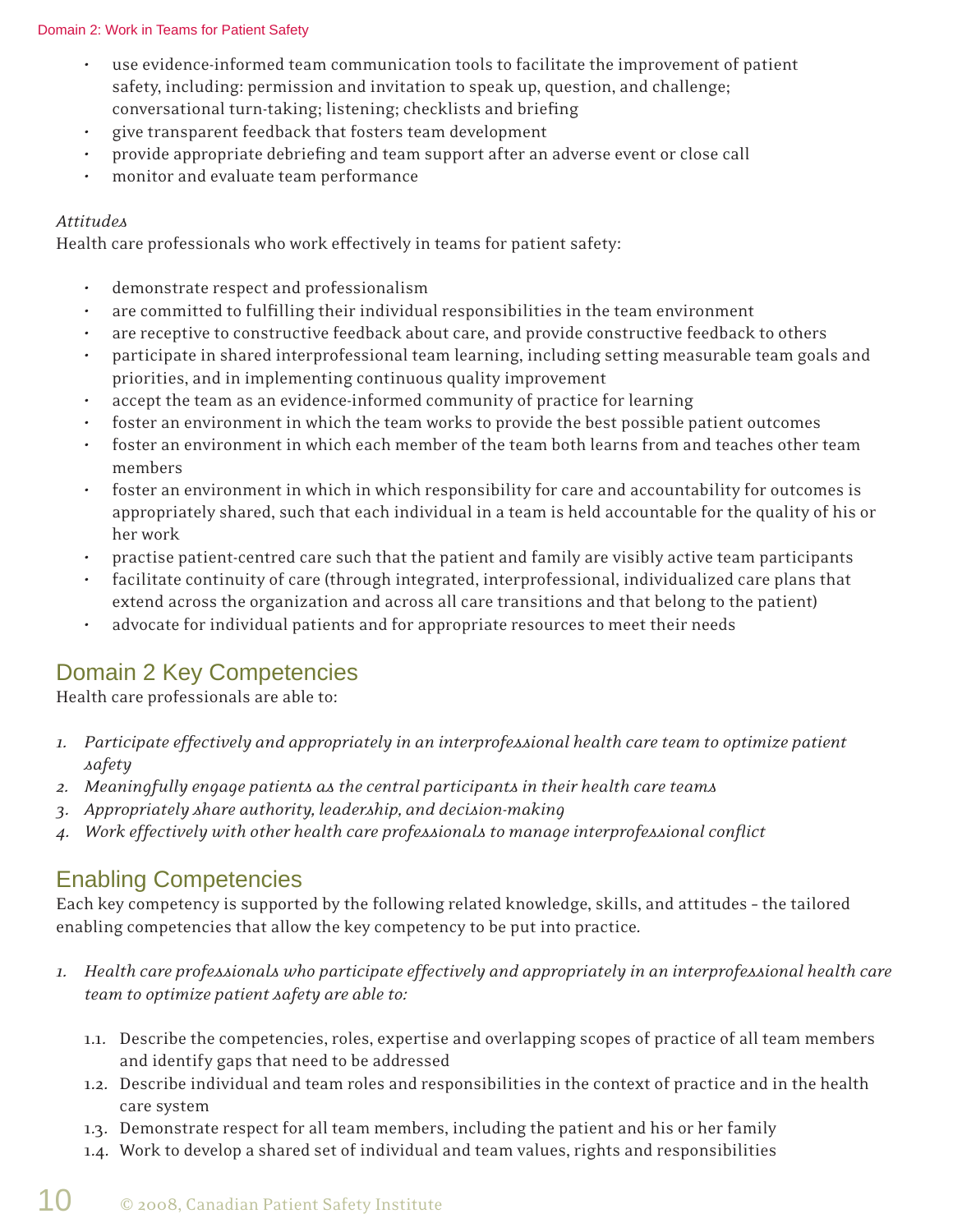- 1.5. Identify and act on safety issues, priorities and adverse events in the context of team practice
- 1.6. Apply technology appropriately in team safety practices
- 1.7. Participate in the creation of a team environment where continuous learning is the norm
- 1.8. Contribute to a defined process for introducing new and emerging evidence into team-based care
- 1.9. Provide and accept feedback to improve the performance of the team and its members
- 1.10. Practice effective listening techniques to contribute to optimal teamwork and patient care
- *2. Health care professionals who meaningfully engage patients as the central participants in their health care teams:*
	- 2.1. Ensure that patients are at the centre of care
	- 2.2. Engage patients in decision-making and the management of their own health
	- 2.3. Provide appropriate, sufficient and clear information, and teaching to patients to support informed decision-making
	- 2.4. Advocate for individual patients and for the resources to be able to provide patient-centred, high quality care
	- 2.5. Respond to individual patient needs and respect cultural and personal health beliefs and practices
- *3. Health care professionals who appropriately share authority, leadership, and decision-making for safer care:*
	- 3.1. Explain their role in patient care to team members and patients
	- 3.2. Collaboratively consult with, delegate tasks to, supervise and support team members
	- 3.3. Accept delegated tasks
	- 3.4. Ask for support when appropriate
	- 3.5. Encourage team members to speak up, question, challenge, advocate and be accountable to address safety issues and risks inherent in the system
	- 3.6. Demonstrate leadership techniques appropriate to clinical situations
- *4. Health care professionals who work effectively with health care team members to manage*   $interproplessional$ *conflict:* 
	- 4.1. Define and identify conflict in health care teams
	- 4.2. Work with other team members to prevent conflicts
	- 4.3. Employ collaborative negotiation to manage conflicts in the team
	- 4.4. Respect differences, misunderstandings, and limitations that may contribute to interprofessional tensions
	- 4.5. Demonstrate willingness to set team goals and priorities, measure progress, and learn from experience together as a team
	- 4.6. Address all practice variations that can dilute the reliable delivery of evidence-informed care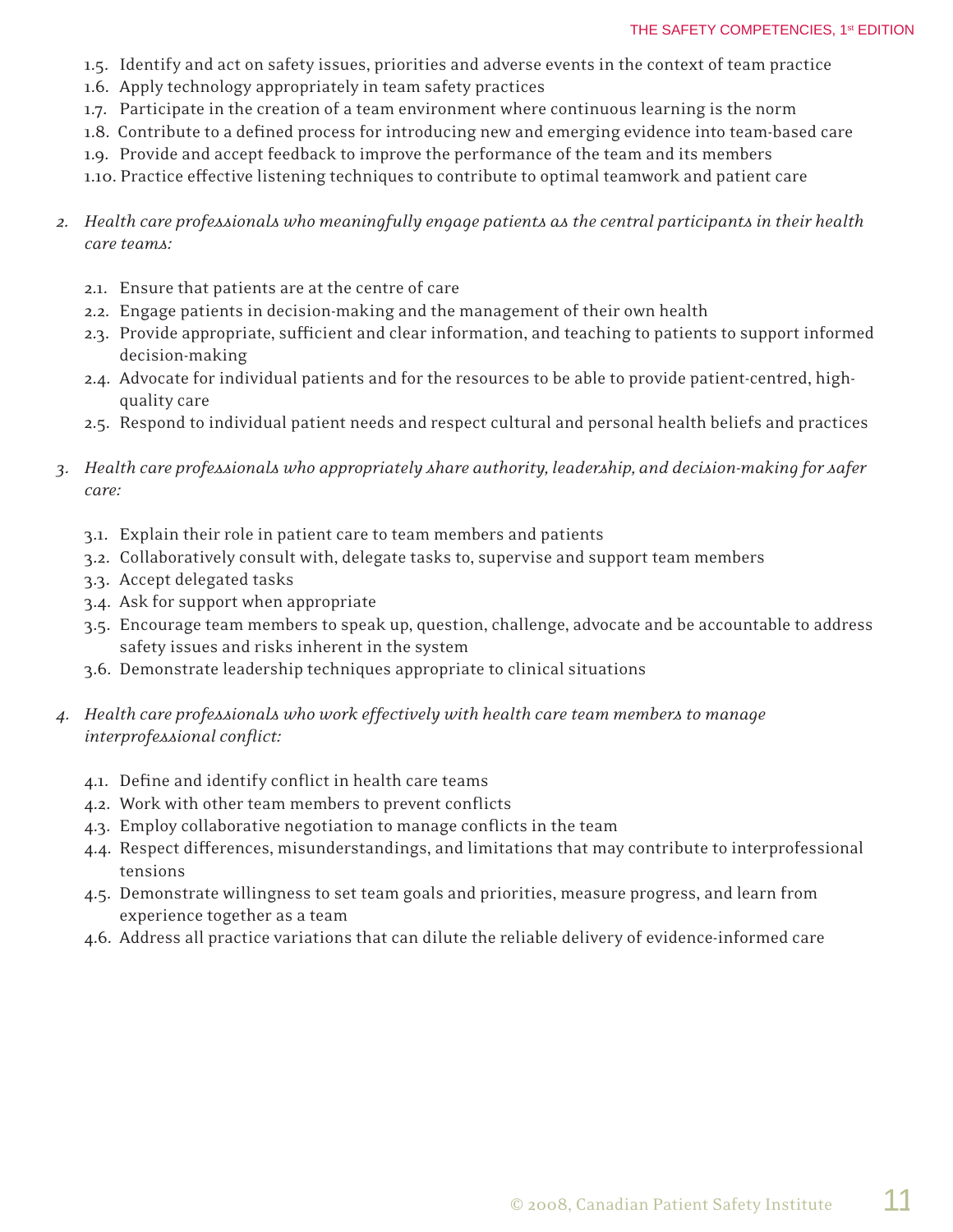### Key References

For further reading on working in teams for patient safety, please see:

- 1. Canadian Medical Protective Association. Collaborative care: a medical liability perspective. Ottawa: The Association; 2007. Available from: www.cmpa-acpm.ca (accessed 2008 Jan 24).
- 2. Clements D, Dault M, Priest A. Effective teamwork in healthcare: research and reality. Healthcare Papers 2007;7(Spec no):26–34.
- 3. Fay D, Borrill C, Amir Z, Haward R, West MA. Getting the most out of multidisciplinary teams: a multisample study of team innovation in health care. J Occup Organ Psychol 2006;79(4):553–67.
- 4. Gilbert JH. Interprofessional learning and higher education structural barriers. J Interprof Care 2005;19(Supp. 1):87–106.
- 5. Hunt EA, Shilkofski NA, Stavroudis TA, Nelson KL. Simulation: translation to improved team performance. Anesthesiol Clin 2007;25(2):301-19.
- 6. Leonard M, Graham S, Bonacum D. The human factor: the critical importance of effective teamwork and communication in providing safe care. Qual Saf Health Care 2004;13(Suppl 1):i85–i90.
- 7. Oandasan I. Teamwork and healthy workplaces: strengthening the links for deliberation and action through research and policy. Healthcare Papers 2007;7(Spec no):98–103.
- 8. West MA, Borrill CS, Dawson JF, Brodbeck F, Shapiro DA, Haward R, et al. Leadership clarity and team innovation in health care. Leadership Q 2003;14:393–410.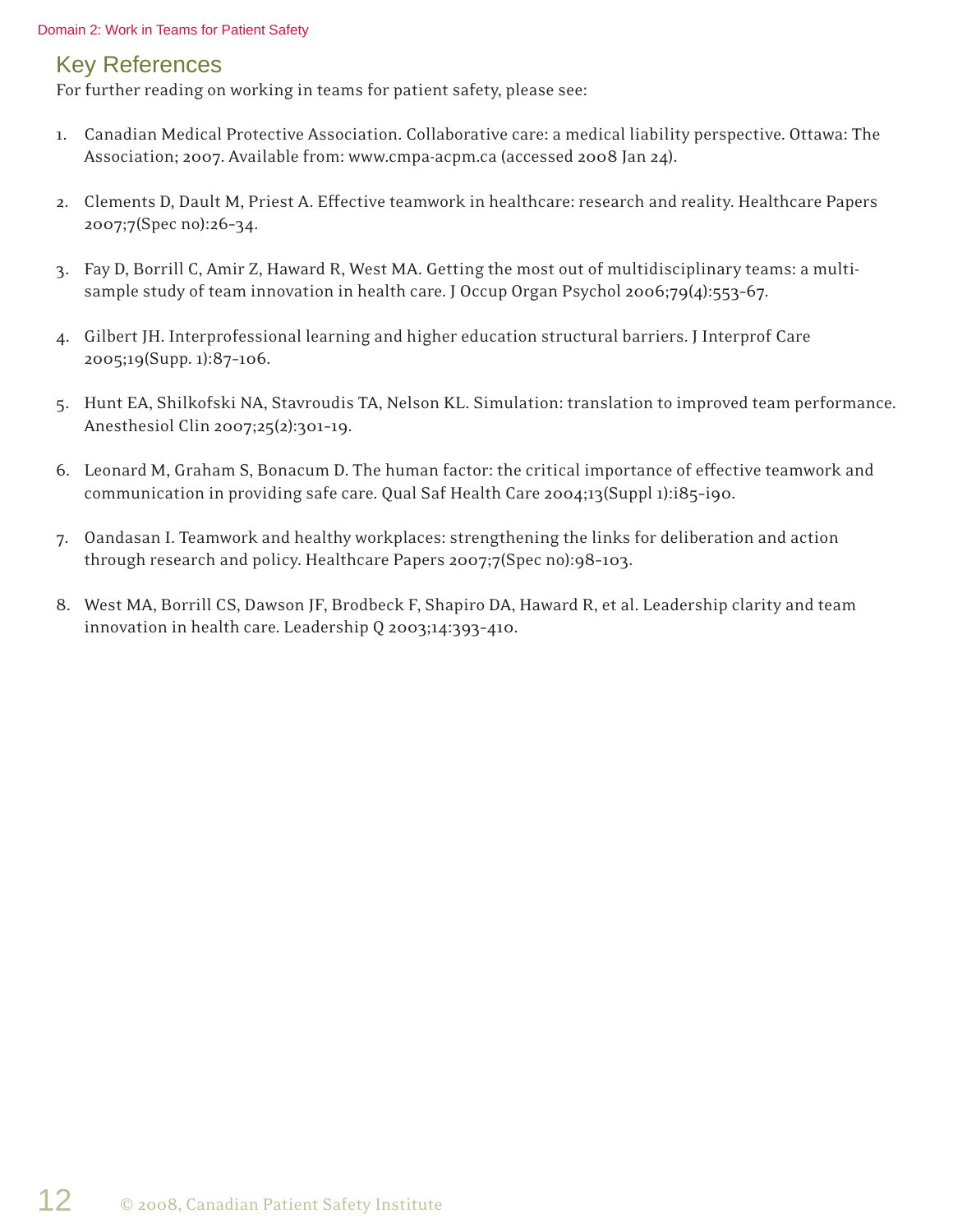# Domain 3: Communicate Effectively for Patient Safety

### **Definition**

Promoting patient safety through effective health care communication.

### **Description**

Eff ective communication is crucial to optimal patient outcomes, and poor communication can lead to patient harm. High-quality and safe care depends on the ability of health care providers to communicate well with patients and with other professsionals. This domain centres on the processes by which health care professionals convey and receive information to foster positive interpersonal relationships within clinical situations, and within and across organizations, to ensure safe and effective patient care and to prevent adverse events. Effective communication is a dynamic, ongoing process.

One of the most important goals of effective communication is to optimize patient safety. Communication issues related to patient safety fall into two main categories: preventing adverse events and responding to adverse events. Communication designed to optimize the safety of patient care should include effective written, verbal and non-verbal formats. The appropriate use of electronic communication tools and channels is also essential.

Effective communication is beneficial to patients and health care providers, builds trust, and is a precondition of patient consent. Patients who receive information that is clear and consistent are better able to understand the risks, benefits and possible outcomes of investigations and treatments, and can thus participate as full partners in their own care.

### **Elements**

### *Knowledge*

Health care professionals who communicate effectively for patient safety understand:

- the roles and responsibilities of team members
- models of effective team communication
- models of effective patient-centred communication (e.g., the Calgary-Cambridge model)
- issues surrounding health literacy
- cultural diversity and cultural competency
- patient capacity to make decisions
- patient consent

### *Skills*

Health care professionals who communicate effectively for patient safety:

- protect privacy and confidentiality
- provide the correct type and amount of information
- share understanding and decision-making with patients and family
- use jargon-free language to convey complex information clearly
- provide informed consent, including capacity assessment as required and informed discharge
- support written or oral communication, when appropriate, with patient education materials
- use appropriate communication techniques for high-risk situations
- communicate with other providers to facilitate smooth transfer of care
- use effective team communication techniques
- effectively communicate delegated tasks and provide appropriate supervision
- provide effective consultations, requests, reports and documentation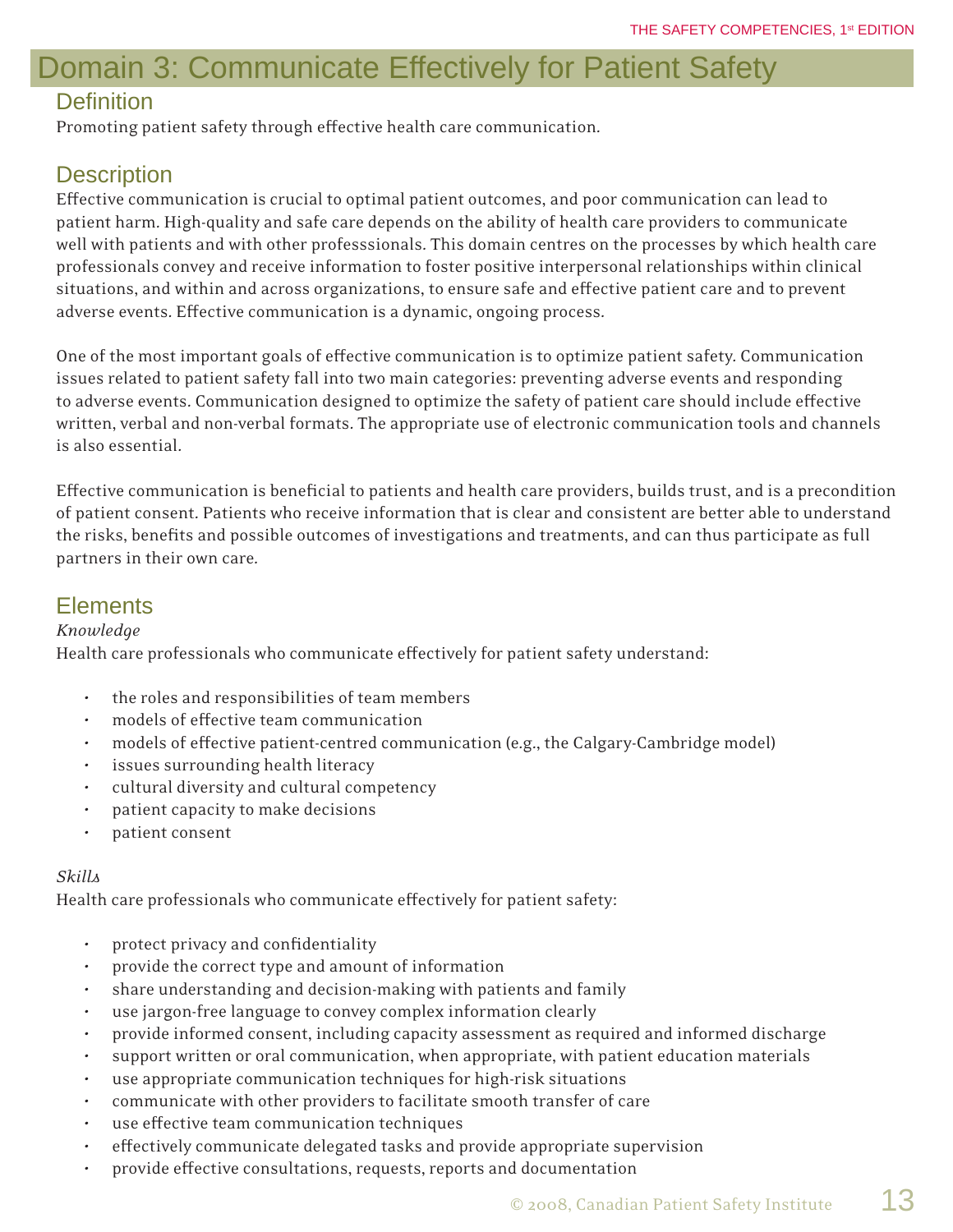#### Domain 3: Communicate Effectively for Patient Safety

- use communication tools and technologies
- provide proper disclosure and reporting of adverse events

#### *Attitudes*

Health care professionals who communicate effectively for patient safety demonstrate:

- a patient-centred approach to communication
- respect
- empathy

### Domain 3 Key Competencies

Health care professionals are able to:

- *1. Demonstrate effective verbal and non-verbal communication abilities to prevent adverse events*
- *2. Communicate effectively in special high-risk situations to ensure the safety of patients*
- *3. Use effective written communications for patient safety*
- *4. Apply communication technologies appropriately and effectively to provide safe patient care*

### Enabling Competencies

Each key competency is supported by the following related knowledge, skills and attitudes – the tailored enabling competencies that allow the key competency to be put into practice.

- *1. Health care professionals who demonstrate effective verbal and non-verbal communication abilities to prevent adverse events:* 
	- 1.1. Show respect and empathy in communication
	- 1.2. Explain investigations, treatments and protocols clearly and adequately to patients
	- 1.3. Convey information with clarity appropriate to each patient (e.g., by using the Calgary-Cambridge model)
	- 1.4. Convey information in structured communications to team members to promote understanding (e.g. ARC, CHAT, CUS, DESCscript, I'M SAFE, I PASS THE BATON, STAR)
	- 1.5. Communicate in a manner that is sensitive to health literacy needs
	- 1.6. Employ active listening techniques to understand the needs of others
	- 1.7. Communicate in a manner that is respectful of cultural diversity
	- 1.8. Respect privacy and confidentiality
	- 1.9. Use a variety of communication tools and techniques to enhance and assess understanding on the part of patients and their families

### *2. Health care professionals who communicate effectively in special high-risk situations to ensure the safety of patients:*

- 2.1. Engage patients or substitute decision-makers in a discussion of risks and benefits of investigations and treatments to obtain informed consent
- 2.2. Provide informed discharge so that patients know when and where to seek care
- 2.3. Communicate to others the urgency of a clinical situation
- 2.4. Employ communication techniques to escalate concerns across authority gradients to match the seriousness of the clinical situation
- 2.5. Employ appropriate communication approaches in high-risk situations, such as in clinical crises, emotional or distressing situations, and conflict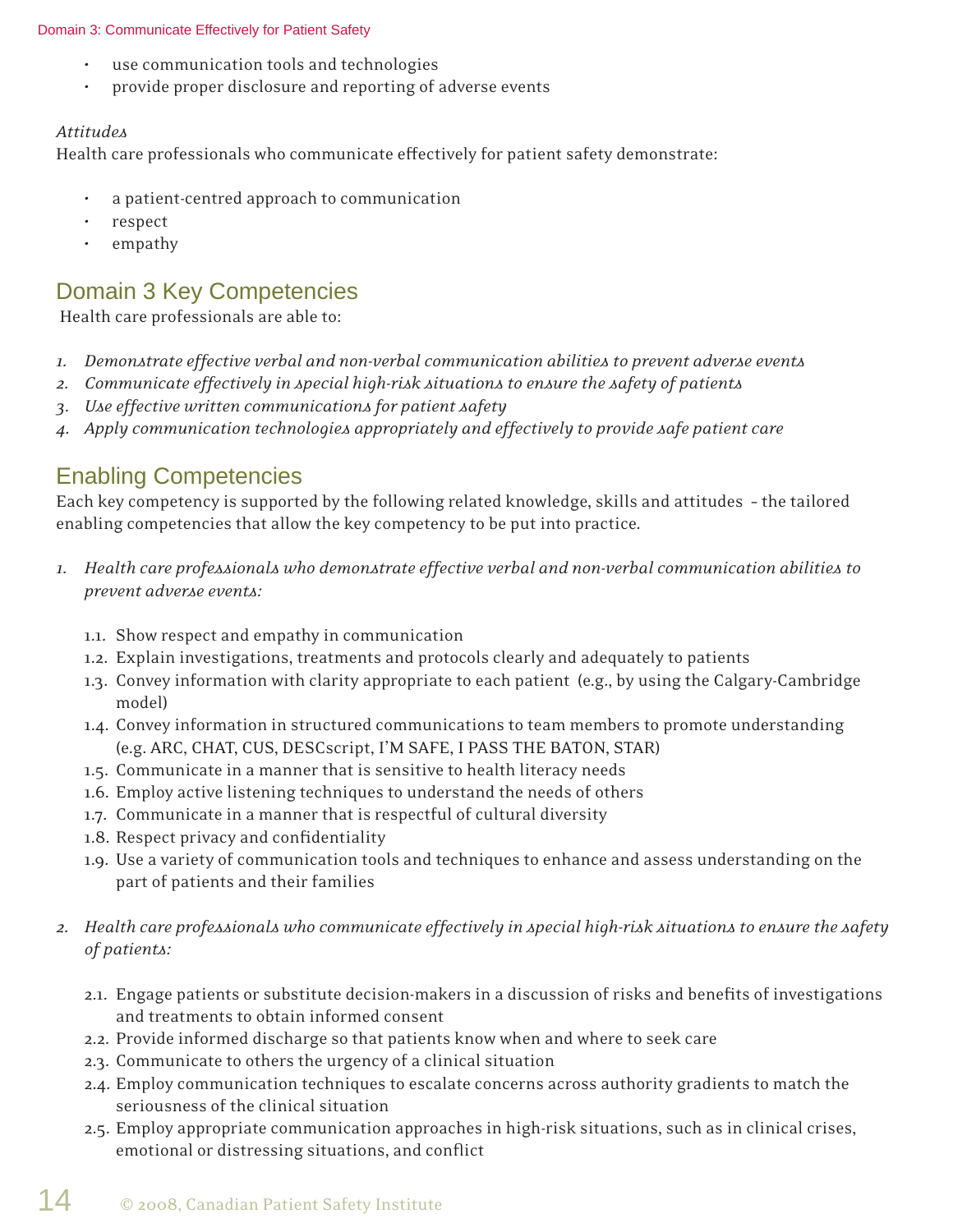#### THE SAFETY COMPETENCIES, 1<sup>st</sup> EDITION

- 2.6. Use appropriate communication approaches to provide safe transfers, transitions of care and consultations among providers, including between institutions, and on discharge to community care
- 2.7. Demonstrate insight into their own communication styles with patients and team members in ordinary, crisis and stressful situations and adjust these styles appropriately to provide safe care
- *3. Health care professionals who use effective written communications for patient safety:*
	- 3.1. Provide appropriately detailed and clear written or electronic entries to the patient health record
	- 3.2. Provide sufficient documentation to facilitate team members' comprehension of the patient's history, physical findings, diagnosis and rationale for the diagnosis, treatment and care plan at any time
	- 3.3. Provide patient care orders and prescriptions using safe practices to avoid misinterpretation
	- 3.4. Write patient care orders and prescriptions to convey the appropriate degree of urgency
	- 3.5. Use appropriate, safe written communication approaches in consultation requests and responses, investigative, operative and other reports, and other correspondence
	- 3.6. Identify and promote well-designed patient education material
	- 3.7. Recognize the safety implications of using abbreviations
	- 3.8. Document the rationale for significant deviations from established processes or guidelines
- *4. Health care professionals who apply communication technologies appropriately and effectively to provide safe patient care:* 
	- 4.1. Understand the benefits, limitations and professional care responsibilities of using technologies, such as the Electronic Health Record, the Electronic Medical Record, Computerized Professional Order Entry, the telephone, the fax machine, email and other such technologies
	- 4.2. Employ critical thinking tools and structured approaches to communications (e.g., Situation- Background-Assessment-Recommendation [SBAR] and read-back of orders on the telephone) when using technology

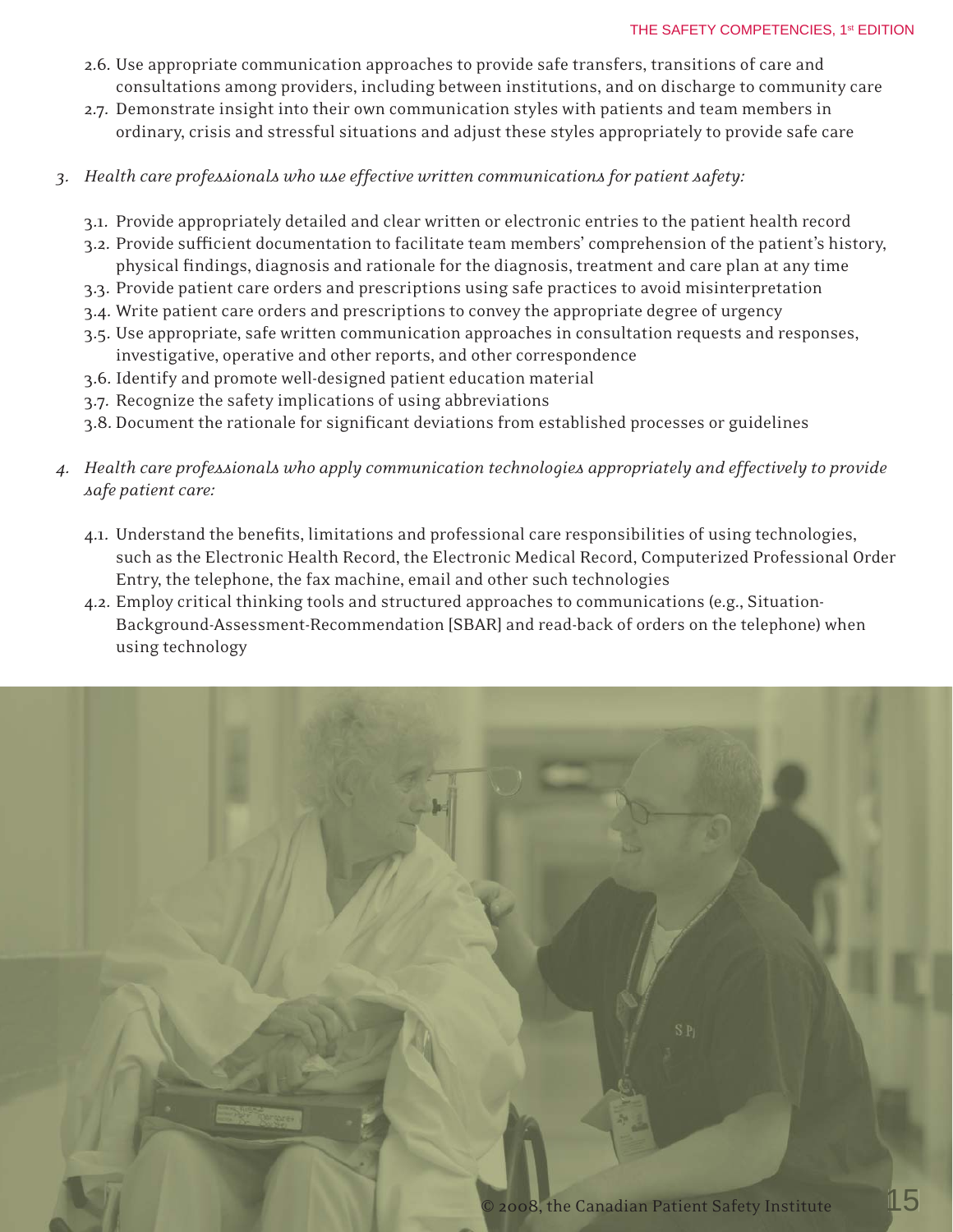#### Domain 3: Communicate Effectively for Patient Safety

### Key References

For further reading on communicating effectively for patient safety, please see:

- 1. Braddock CH 3rd, Edwards KA, Hasenberg NM, Laidley TL, Levinson W. Informed decision making in outpatient practice: time to get back to basics. JAMA 1999;282(24):2313–20.
- 2. Cooke L, Dojeiji S, Kurtz S, Laidlaw T, Sherbino J, Frank J. The CanMEDS train-the-trainer communicator faculty development program. Ottawa:The Royal college of Physicians and Surgeons of Canada; 2007.
- 3. Egan G. Essentials of skilled helping: managing problems, developing opportunities. Chicago: Thomson/ Wadsworth; 2006.
- 4. Kurtz S, Silverman J, Draper J. Teaching and learning communication skills in medicine. Oxford: Radcliffe; 2005.
- 5. Patterson K, Grenny J, McMillan R, Switzler A. Crucial conversations: Tools for talking when stakes are high. New York: McGraw-Hill; 2002.
- 6. Patterson K, Grenny J, McMillan R, Switzler A. Crucial confrontations: Tools for resolving broken promises, violated expectations and bad behavior. New York, NY: McGraw-Hill; 2005.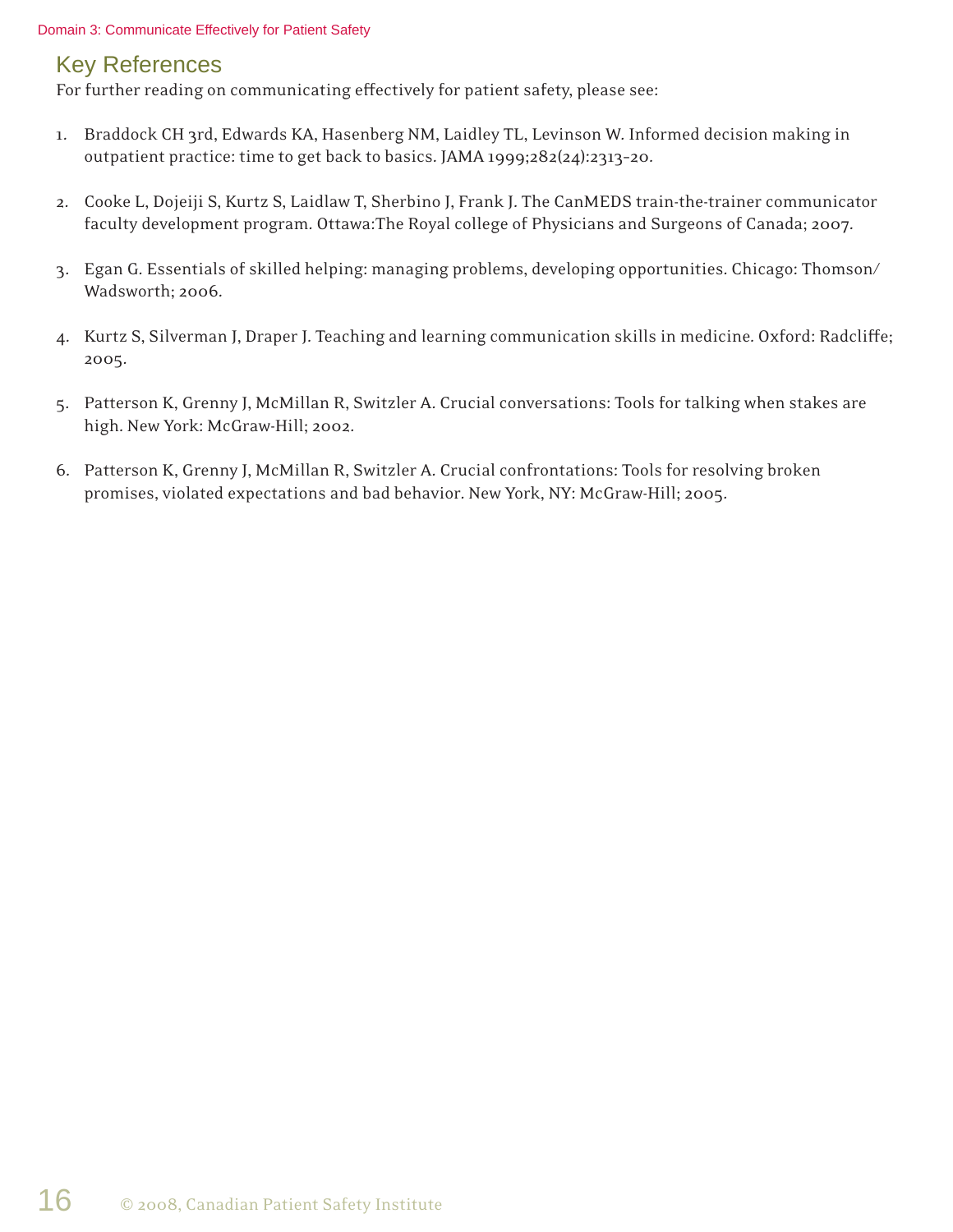# Domain 4: Manage Safety Risks

### Definition

Anticipating, recognizing, and managing situations that place patients at risk.

### **Description**

In health care, as in as other high-risk endeavours (e.g., aviation and the nuclear industry), it is recognized that things can and will go wrong. Therefore, it is necessary to design the health care work system, and to train individual health care professionals, in a manner that anticipates and recognizes this potential and that facilitates the effective management of situations that place individuals and groups at risk.

The defining competencies that enable health care professionals to recognize and manage risk in dynamic situations include task management, team work, and clinical and systems-based decision-making informed by situational awareness. By learning and applying these non-technical skills and competencies, health care providers can help to improve outcomes for patients and their families by preventing or mitigating adverse events.

Reducing the likelihood of harm in dynamic situations requires integrating these non-technical skills with clinical knowledge and techniques. Although they have always been integral to the competencies of expert health care professionals, these non-technical skills have not always been taught explicitly in formal programs or with a view to interprofessional care delivery. They have usually been learned in an informal curriculum through the mentorship model, which is not uniform within training programs. Given the increased focus on reducing adverse events through interprofessional team training, as well as the widespread adoption of simulation-based education, these competencies can now be formally addressed.

### **Elements**

### *Knowledge*

Health care professionals who effectively manage safety risks have an understanding of:

- system design and its impact on event evolution
- safety practices that reduce the risk of adverse events, such as:
	- infection control, including aseptic technique, hand hygiene, screening and surveillance
	- injury prevention, including safe patient transport, handling and transfers, and the removal of physical hazards
	- the proper handling and maintenance of equipment, including considerations such as standardization (e.g., for i.v. pumps), location, and operator training and assessment
	- the safe administration of medication, including standardization of drug formulations, recognition of sound-alike and look-alike medications, abbreviation pitfalls, medication reconciliation, proper preparation, reliable patient identification and alerts
	- risk awareness, including situational awareness
	- the purpose of redundancy in clinical processes: medication checking, allergy checking, wrong-side checking, checklists and buddy systems
	- standardization of approaches and processes (e.g., evidence-informed practice guidelines and checklists)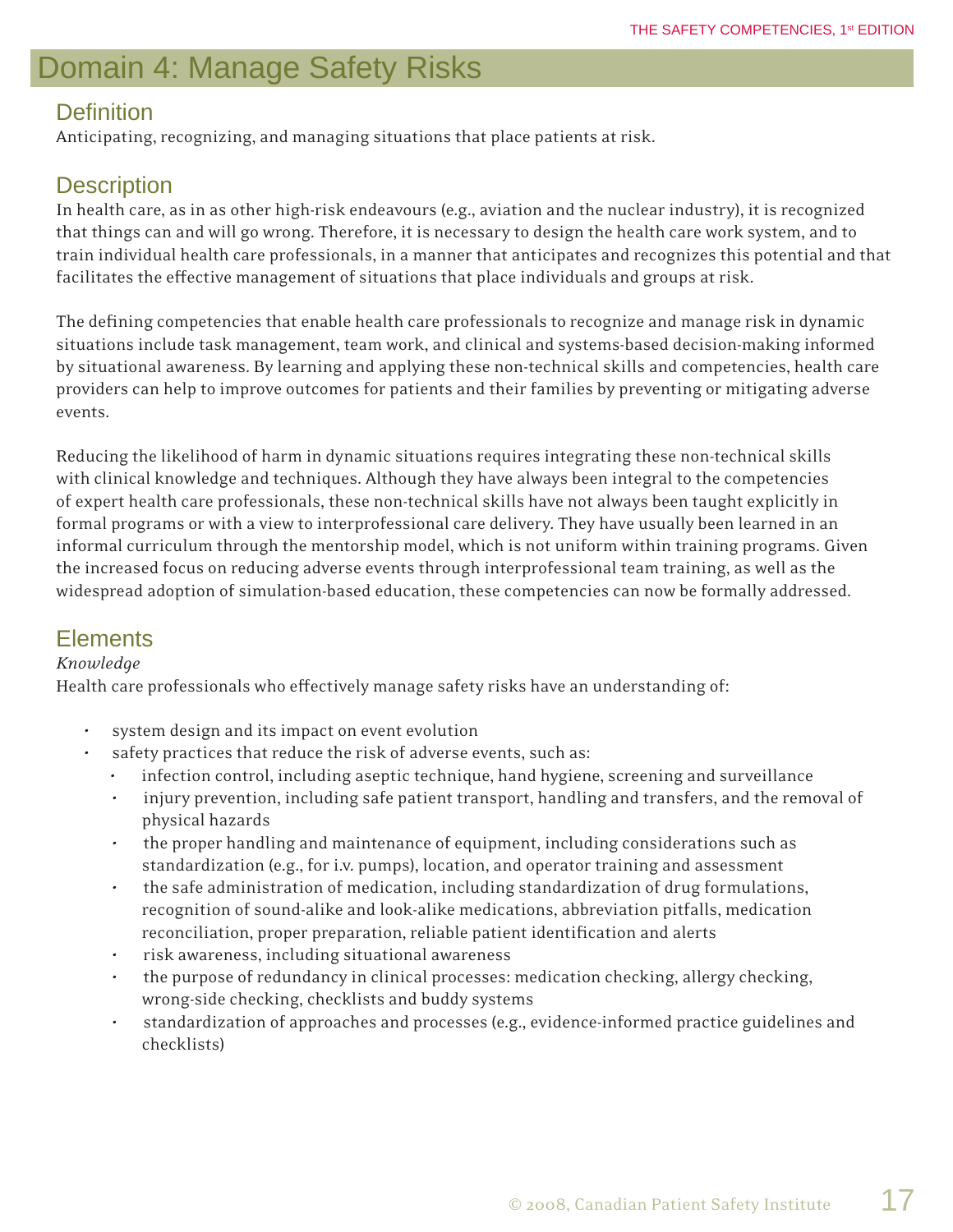#### Domain 4: Manage Safety Risks

*Skills*

Health care professionals who effectively manage safety risks:

- anticipate and recognize problems on the level of individuals and of systems
- respond to safety-related situations
- monitor, track and re-evaluate system failures, potential cognitive pitfalls of health care providers, and the clinical status of the patient

### *Attitudes*

Health care professionals who effectively manage safety risks:

- exercise vigilance on safety issues
- conduct proactive risk analysis
- advocate for patient safety

### Domain 4 Key Competencies

Health care professionals are able to:

- *1. Recognize routine situations and settings in which safety problems may arise*
- 2. Systematically identify, implement, and evaluate context-specific safety solutions
- *3. Anticipate, identify and manage high-risk situations*

### Enabling Competencies

Each key competency is supported by the following related knowledge, skills and attitudes – the tailored enabling competencies that allow the key competency to be put into practice.

- *1. Health care professionals who recognize routine situations and settings in which safety problems may arise:*
	- 1.1. Demonstrate situational awareness by continually observing the whole environment, thinking ahead and reviewing potential options and consequences
	- 1.2. Recognize safety problems in real-time and respond to correct them, preventing them from reaching the patient
	- 1.3. Employ, as appropriate, techniques such as diligent information-gathering, cross-checking of information using checklists, and investigating mismatches between the current situation and the expected state
- *2. Health care professionals who systematically identify, implement, and evaluate context-specifi c safety solutions:*
	- 2.1. Critically appraise the literature to identify evidence-informed and emerging safety solutions
	- 2.2. Learn from local successes and experiences, assessing their appropriateness to a work setting
	- 2.3. Select the most appropriate solution for a given context, taking into account quality, resources, practicality and patient preferences
	- 2.4. Reflect on the impact of an individual intervention, including the potentially harmful or unintended consequences of a safety intervention
	- 2.5. Evaluate the ongoing success of a safety intervention by incorporating lessons learned
	- 2.6. Adjust policies and procedures to reflect established guidelines, if applicable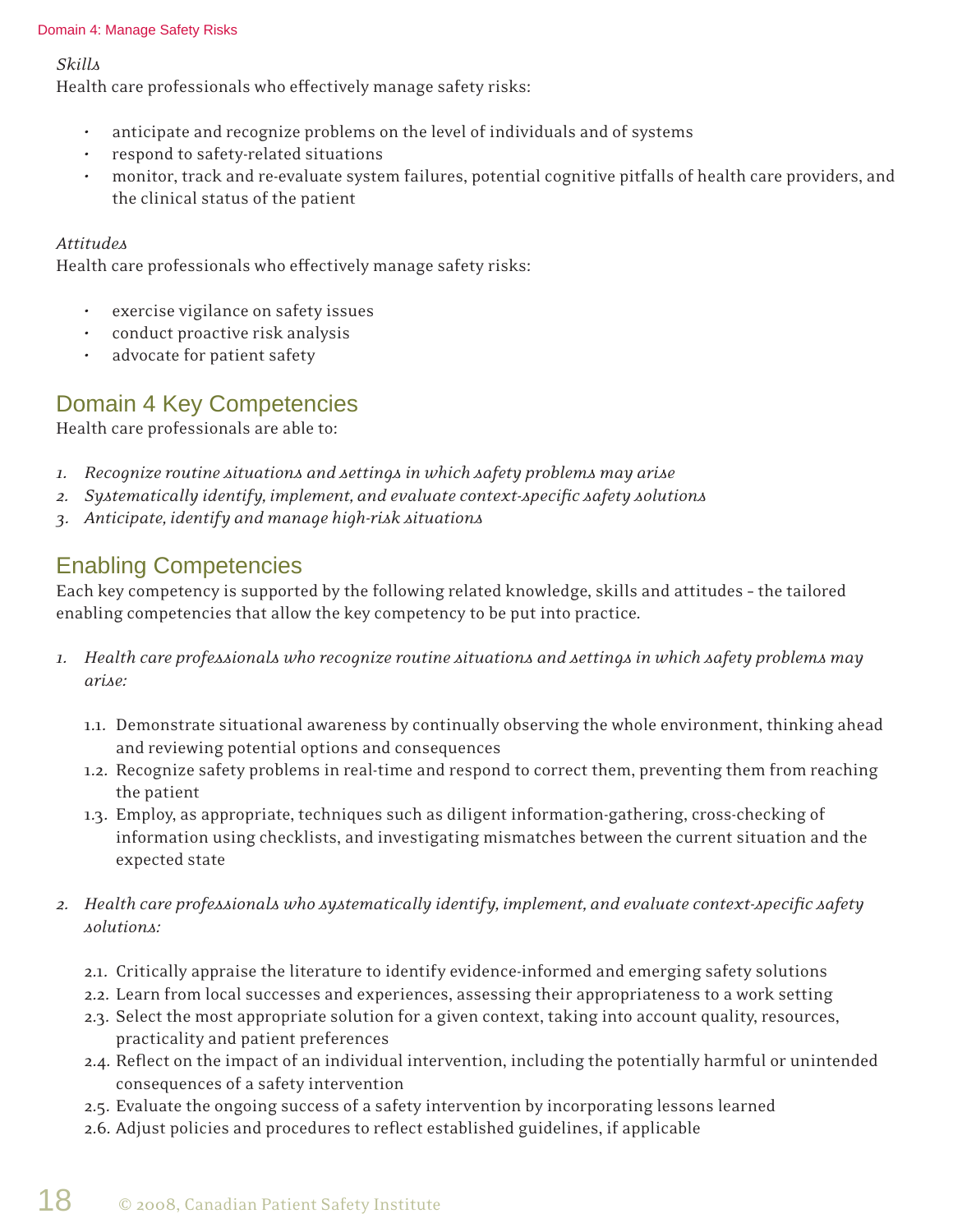- *3. Health care professionals who anticipate, identify and manage high-risk situations:*
	- 3.1. Recognize health care settings that may lead to high-risk situations
	- 3.2. Respond effectively by means of efficient task and process management, crisis team functioning, and dynamic decision-making
	- 3.3. Participate in ongoing training, such as simulations to enhance abilities to manage high-risk situations

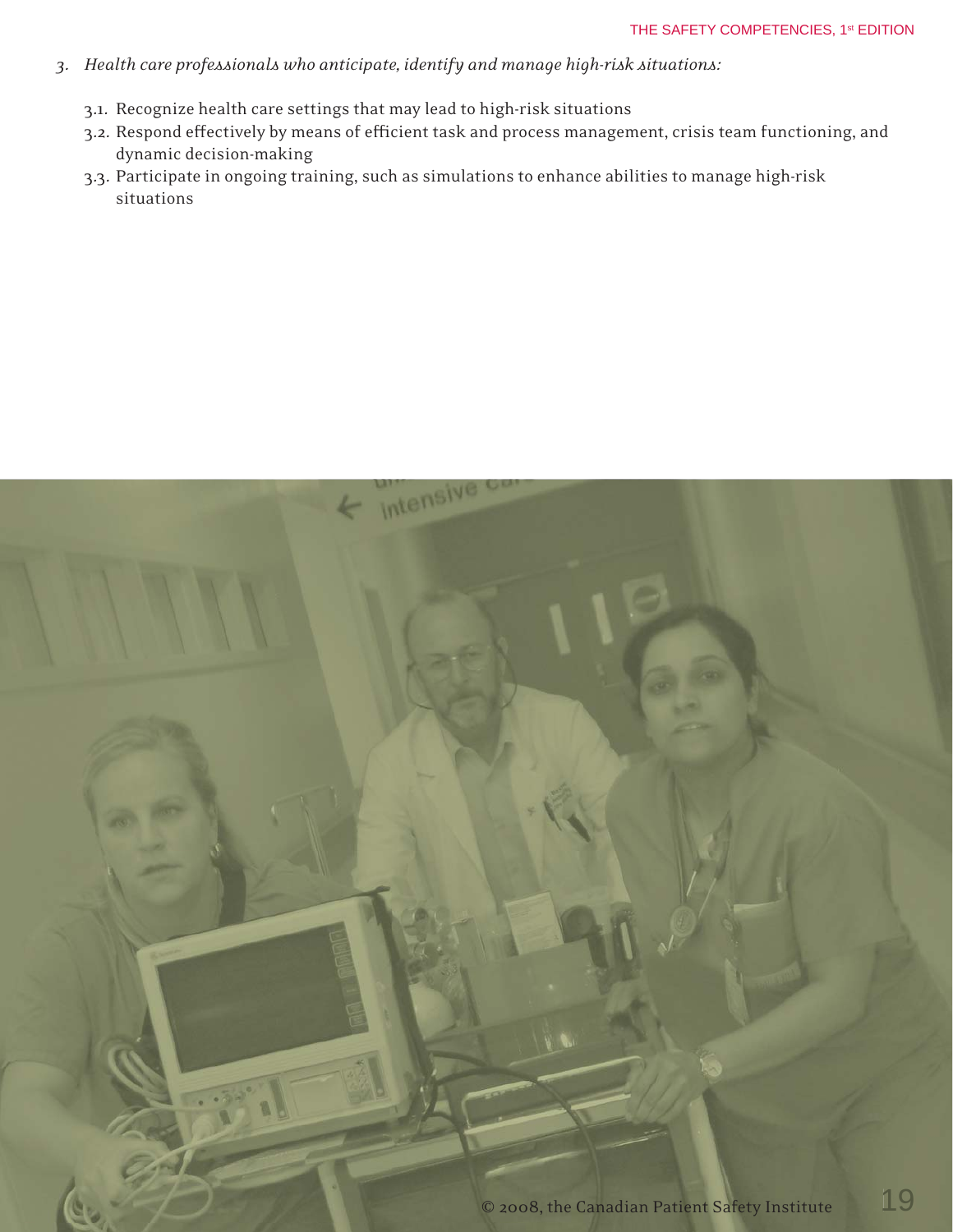### Key References

For further reading on managing safety risks, please see:

- 1. Connor M, Ponte PR, Conway J. Multidisciplinary approaches to reducing error and risk in a patient care setting. Crit Care Nurs Clin N Am 2002;14(4):359–67.
- 2. Dekker SWA. Ten questions about human error: a new view of human factors and system safety. Boca Raton (FL): CRC Press; 2004.
- 3. Flin R, Glavin R, Patey R. Anaesthetists' Non-Technical Skills (ANTS) System Handbook v1.0. Aberdeen: University of Aberdeen. Available from: www.abdn.ac.uk/iprc/ANTS (accessed 2008 Jan 24).
- 4. Gaba DM. Anaesthesiology as a model for patient safety in health care. BMJ 2000;320(7237):785–8.
- 5. Hollnagel E. Barriers and accident prevention. Aldershot (UK): Ashgate; 2004.
- 6. Ranji SR, Shojania KG. Implementing patient safety interventions in your hospital: What to try and what to avoid. Med Clin North Am 2008;92(2):275–293, vii–viii.
- 7. Senge PM. The fifth discipline: the art and practice of the learning organization. New York: Doubleday; 1990.
- 8. Shojania KG, Duncan BW, McDonald KM, et al. Making health care safer: a critical analysis of patient safety practices. Evidence Report/Technology Assessment: Number 43. AHRQ Publication No. 01-E058, July 2001. Rockville (MD): Agency for Healthcare Research and Quality; 2001. Available from: www.ahrq. gov/clinic/ptsafety/pdf/front.pdf (accessed 2008 Jan 24).
- 9. Wong J, Beglaryan H. Strategies for hospitals to improve patient safety: a review of the research. Toronto: The Change Foundation; 2004. Available from: www.caphc.org/documents\_programs/patient\_safety/ patient\_safety\_2004.pdf (accessed 2008 Jan 24).
- 10. Weick K, Sutcliffe K. Managing the unexpected. San Francisco: Jossey-Bass; 2001.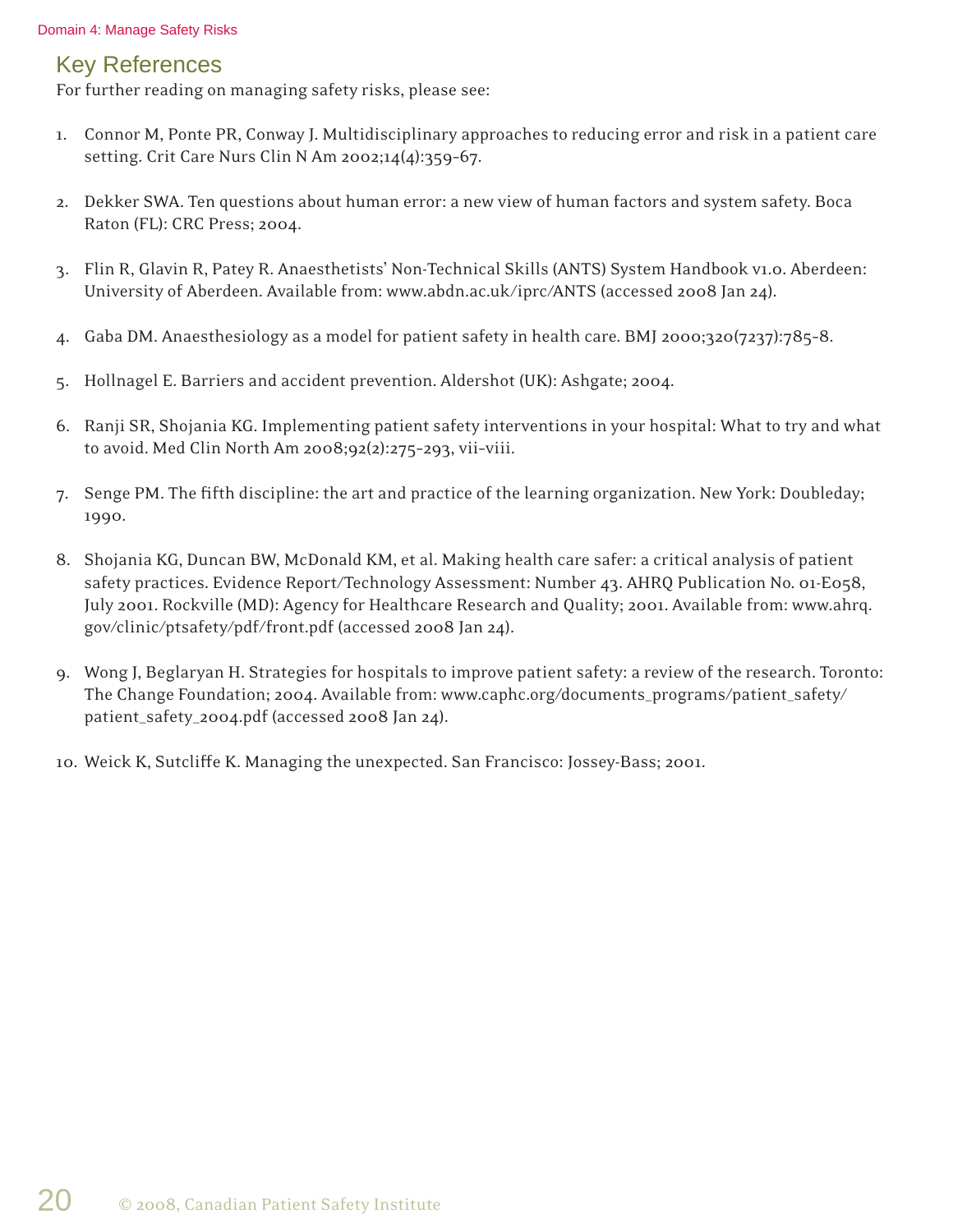# Domain 5: Optimize Human and Environmental Factors

### **Definition**

Managing the relationship between individual and environmental characteristics to optimize patient safety.

### **Description**

Optimizing the human and environmental factors that support the achievement of best human performance is an essential safety competency for all health care professionals. The processes by which we make decisions and perform our roles as individual professionals and as members of teams are complex. An understanding of the individual human factors and the ambient or environmental factors that shape our decisions helps us to recognize and mitigate problematic biases and improve our decision-making.

The ability of health care professionals to optimize patient safety depends on an understanding of their own performance and the performance of others within a given practice environment. Complex, ongoing interactions between individual providers and patients, together with the technological characteristics of the health care environment, significantly shape individual and system performance and thus patient safety. Critical thinking, which involves situational awareness and insight into the cognitive biases that affect decision-making, is influenced by a variety of human and organizational factors.

In terms of individual factors, human performance is significantly shaped by knowledge, skill and experience, in addition to personality attributes and attitudes toward risk tolerance. The well-being of individual practitioners with regard to work-life balance, fatigue and personal health constitutes another key element of performance.

In terms of environmental factors, systems-based thinking in health care can help us understand the relationships between the various elements of complex work environments. The relationships between policies and procedures, resource allocation and work cultures are intertwined with local, regional, national and international organizational structures, and it is important for individual practitioners to be aware of these relationships.

Finally, the interface between individual practitioners and patients and the technological attributes of health care environments has a critical effect on individual and system capacities to achieve the delivery of safe care.



Pleth © 2008, the Canadian Patient Safety Institute 21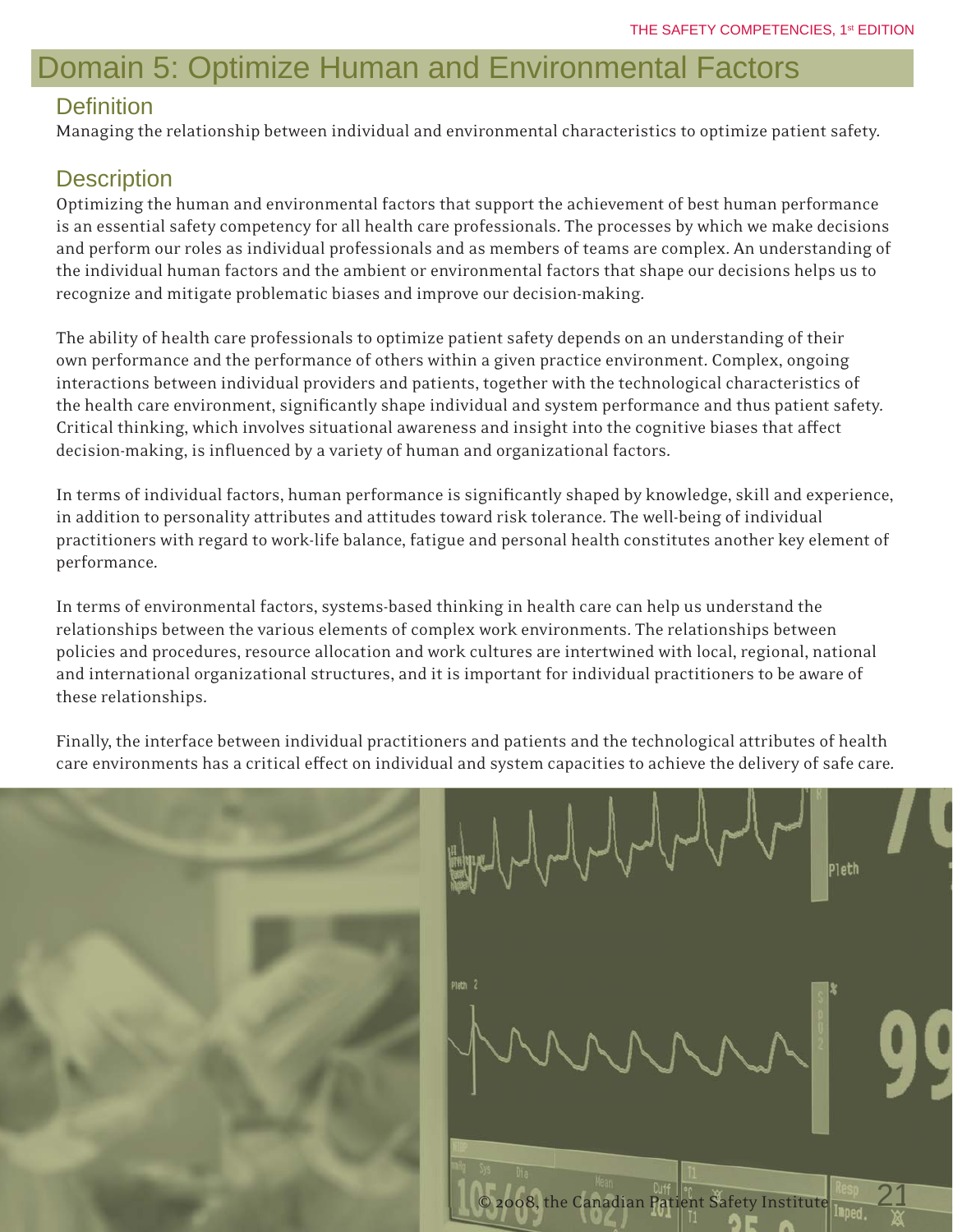#### Domain 5: Optimize Human and Environmental Factors

### **Elements**

### *Knowledge*

Health care professionals who optimize human and environmental factors for patient safety have an understanding of:

- individual characteristics, including gender, age, personality and risk tolerance or aversion
- factors that affect their personal well-being, including work-life balance, sleep deprivation/sleep debt, and physical and emotional health
- environmental factors such as light and sound, surge conditions, work interruptions and technology
- ergonomics, including human factors engineering, system design, technology and work flow
- critical thinking, including situational awareness and an awareness of cognitive biases in decision making
- systems (local, national and international), including their policies and procedures, resource allocation and culture
- the effect of the acceptance of deviance as the norm and the creation of unsafe work-arounds

### *Skills*

Health care professionals who optimize human and environmental factors for patient safety:

- assess personal work-life balance issues and how they affect professional performance and the safety of patients and human performance
- identify the normalization of deviance and unsafe work-arounds as they relate to human performance and culture
- identify biases that affect decision-making

### *Attitudes*

Health care professionals who optimize human and environmental factors for patient safety:

appreciate that human performance is affected by one's behaviour within a system constructed by resources, culture and policy

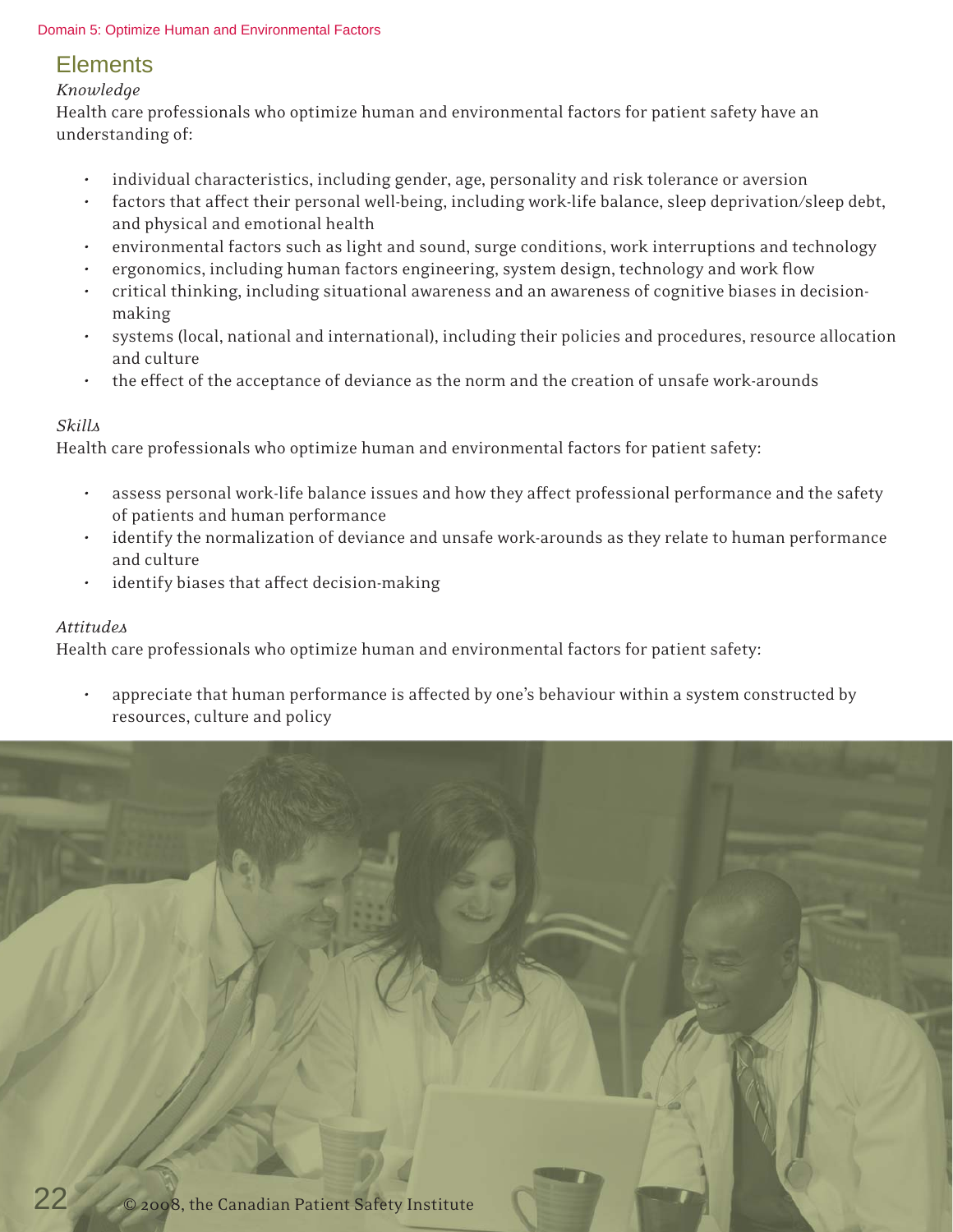### Domain 5 Key Competencies

Health care professionals are able to:

- *1. Describe the individual and environmental factors that can affect human performance*
- *2. Apply techniques in critical thinking to make decisions safely*
- *3. Appreciate the impact of the human/technology interface on safe care*

### Enabling Competencies

Each key competency is supported by the following related attitudes, skills, and behaviours – the tailored enabling competencies that allow the key competency to be put into practice.

- *1. Health care professionals who are able to describe the individual and environmental factors that can affect human performance understand:*
	- 1.1. The impact of fatigue and other human limitations on clinical performance
	- 1.2. The role of attitude and professional culture in clinical practice
	- 1.3. The role of wellness and its effect on knowledge and skill acquisition
	- 1.4. How to integrate coping mechanisms to mitigate performance risks and ambient conditions in various practice environments
	- 1.5. How to evaluate the impact of organizational resource allocation, policies and procedures and culture
- *2. Health care professionals who apply techniques in critical thinking to make decisions safely are able to:*
	- 2.1. Describe the common types of cognitive biases
	- 2.2. Model the behavioural characteristics that demonstrate situational awareness
	- 2.3. Demonstrate a process of sound decision-making, understanding where the process can be challenged and corrected
- *3. Health care professionals who appreciate the impact of the human/technology interface on safe care are able to:*
	- 3.1. Define human factors and human factors engineering and understand their application in health care environments
	- 3.2. Describe the role of usability assessment in the safe application of technology
	- 3.3. Recognize the importance of ergonomics in safety design
	- 3.4. Describe principles of workflow analysis to enhance care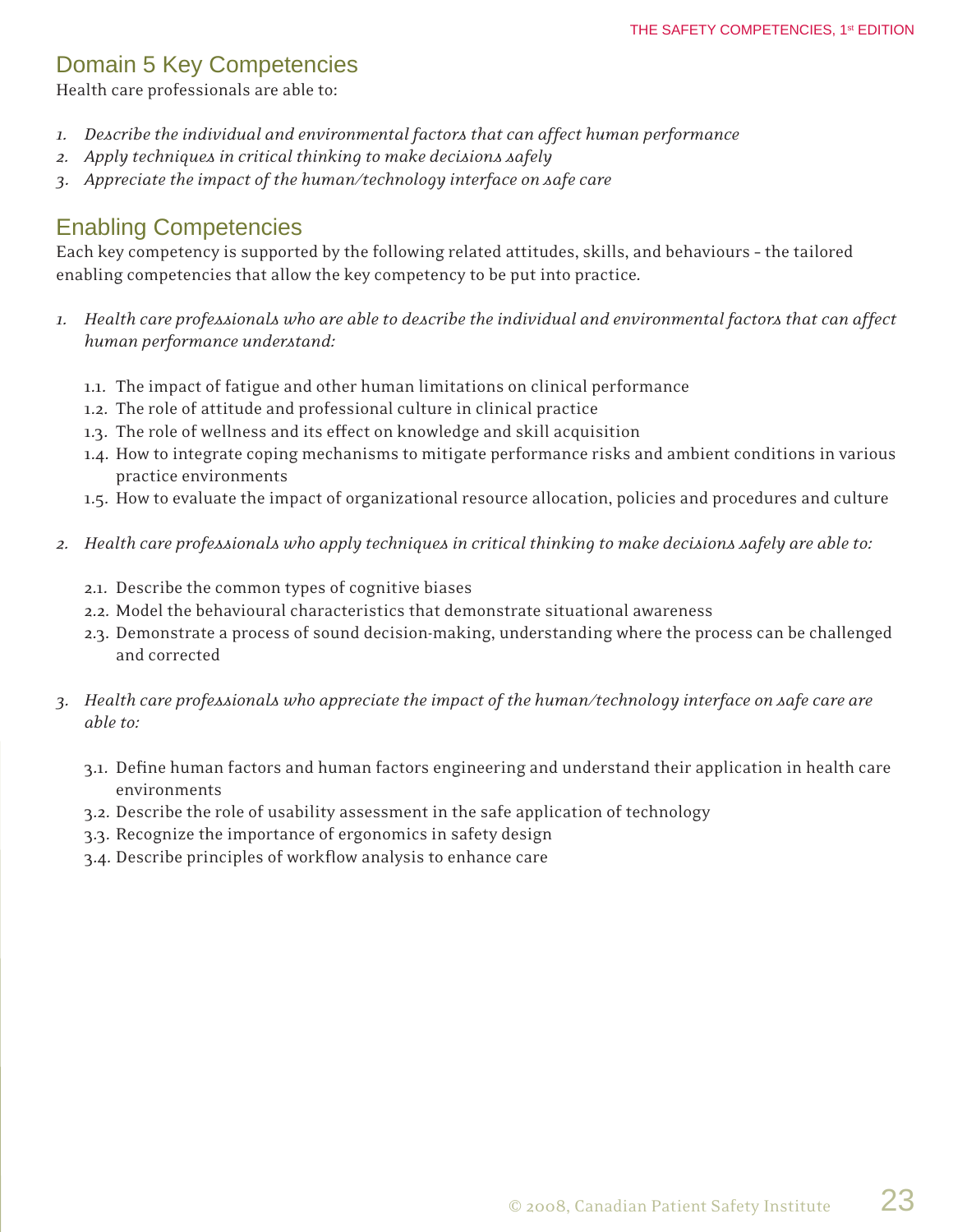#### Domain 5: Optimize Human and Environmental Factors

### Key References

For further reading on optimizing human and environmental factors, please see:

- 1. Croskerry P. The importance of cognitive errors in diagnosis and strategies to minimize them. Acad Med 2003;78:775–80.
- 2. Croskerry PG. The cognitive imperative: thinking about how we think. Acad Emerg Med 2000;7(11):1223–31.
- 3. Norman DA. The design of everyday things. New York: Basic Books; 1988.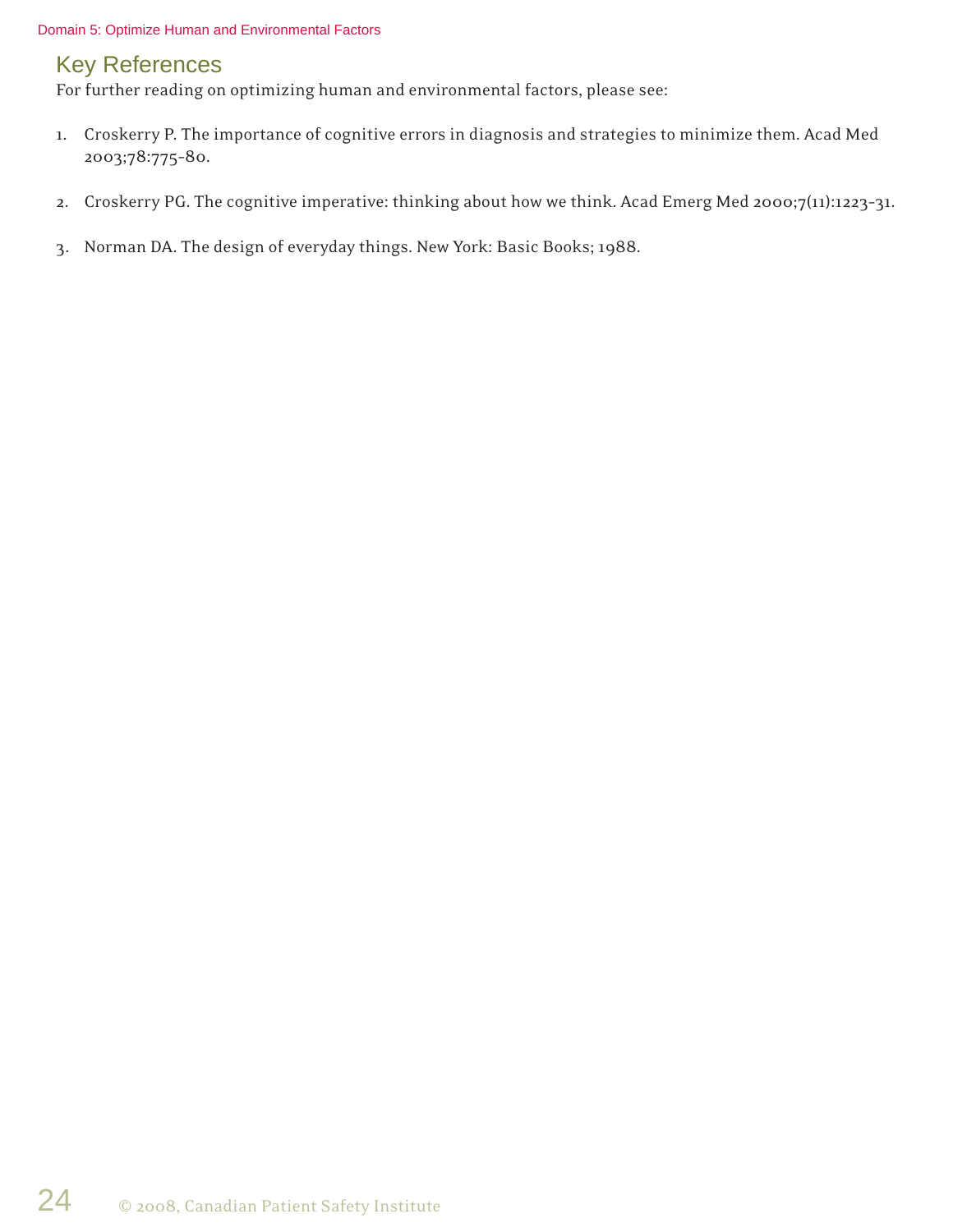# Domain 6: Recognize, Respond to and Disclose Adverse Events

### **Definition**

Recognizing the occurrence of an adverse event or close call and responding effectively to mitigate harm to the patient, ensure disclosure, and prevent recurrence.

### **Description**

Health care professionals possess the knowledge and clinical judgment to recognize adverse events and respond in a timely way to prevent further harm to patients. The professional understands that disclosing the facts of the event to the patient and discussing with him or her the plan for future clinical care should occur as soon as is appropriate. Health care professionals also need to be mindful that members of the health care team may need support in responding to an adverse event. Health care professionals understand the importance of reporting adverse events and close calls, and recognize that they and their organizations have an obligation to conduct a review of adverse events and close calls to identify the underlying reasons and implement appropriate measures to prevent similar occurrences. Adverse events and close calls should be considered learning opportunities to reduce system failures and improve professional performance.

The human impact of adverse events on patients, families and health care professionals, as well as their economic cost to the health care system and society in general, is extensive and well-documented. Regulatory licensing authorities, provincial quality councils and governments have addressed the need for health care professionals, their organizations and agencies to be knowledgeable and accountable in their response to adverse events. This knowledge should encompass the ability to recognize an adverse event, immediately address the patient's clinical needs, and then in a timely manner respond to the patient's need for information and emotional support. Patients wish to know about adverse events, the extent of the harm that they have incurred, and how it might be possible to prevent similar events from happening to others in the future. Such disclosure, if provided in a clear and honest manner and accompanied by an expression of regret or, if appropriate, an apology, can sometimes lessen the harm to the patient. A health care provider's ability to continue to give clinical care after an adverse event may be affected; health care professionals should be aware of this possibility on behalf of colleagues involved in adverse events and recognize the need to support them and to draw on the organization's structured support systems. Finally, an honest attitude to the reporting of adverse events and close calls is an important element of a culture of patient safety which provides an opportunity to identify and analyze system failures and to develop solutions.

### **Elements**

### *Knowledge*

Health care professionals who effectively recognize, respond to, and disclose adverse events have an understanding of:

- the definition and recognition of adverse events and close calls
- current professional obligations, legislation and policies for the reporting of adverse events
- correct processes of disclosure

### *Skills*

Health care professionals who effectively recognize, respond to, and disclose adverse events:

- provide honest, timely, effective communication about the facts of the adverse event
- provide care and support to both patients and health care professionals affected by the event
- differentiate between an outcome related to the natural progression of disease and an adverse event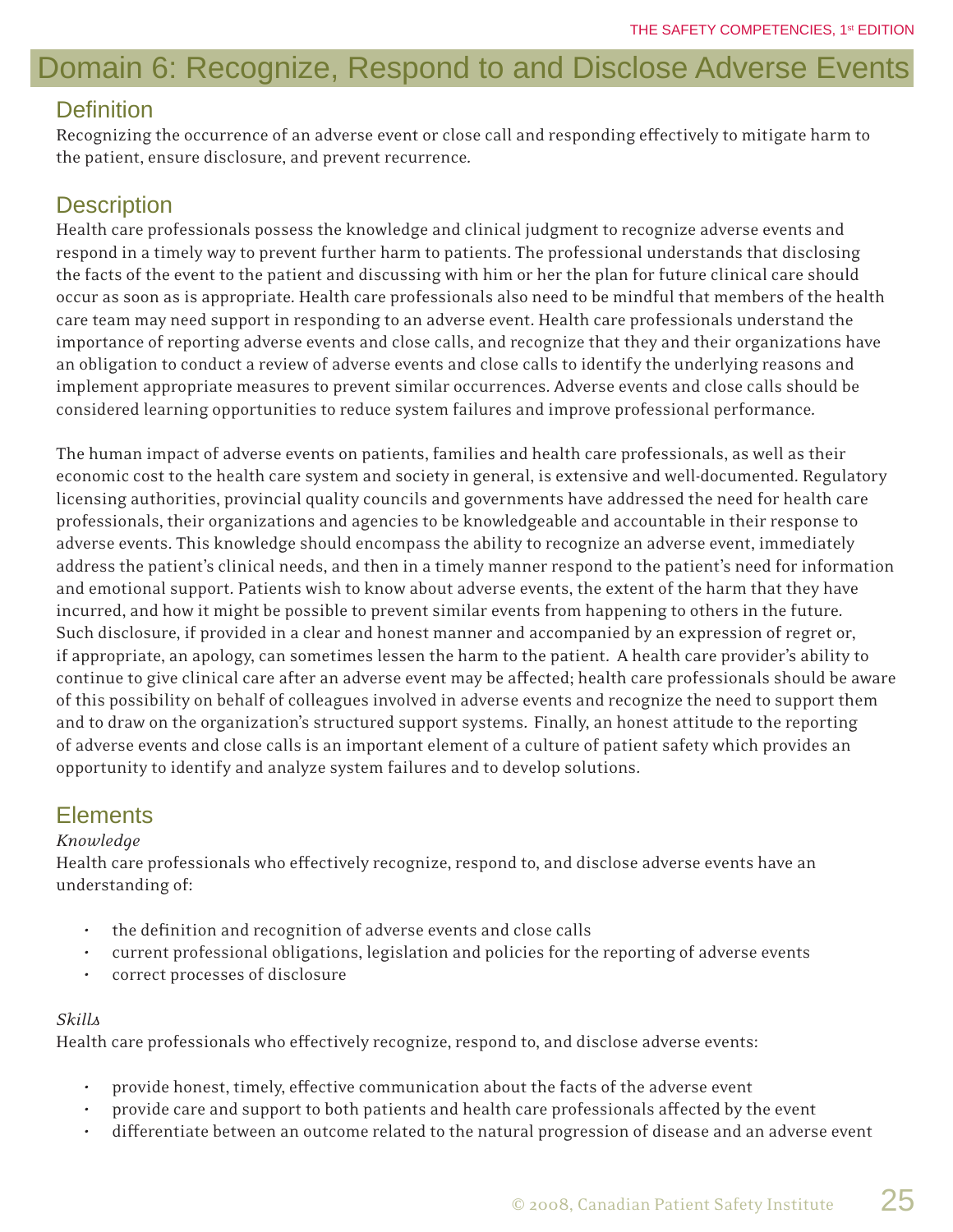#### Domain 6: Recognize, Respond to and Disclose Adverse Events

#### *Attitudes*

Recognizing, responding to, and disclosing adverse events requires:

- moral-ethical reasoning and decision-making around adverse events
- a commitment to the primacy of the patient–health care professional relationship
- acceptance of the obligation to disclose the occurrence of adverse events in keeping with current legislation and policies
- willingness to participate in event analysis and continuous quality improvement

### Domain 6 Key Competencies

Health care professionals are able to:

- *1. Recognize the occurrence of an adverse event or close call*
- *2. Mitigate harm and address immediate risks for patients and others affected by adverse events and close calls*
- *3. Disclose the occurrence of an adverse event to the patient and/or their families as appropriate and in keeping with relevant legislation*
- *4. Report the occurrence of an adverse event or close call*
- *5. Participate in timely event analysis, refl ective practice and planning for the prevention of recurrence*

### Enabling Competencies

Each key competency is supported by the following related attitudes, skills, and behaviours – the tailored enabling competencies that allow the key competency to be put into practice.

- *1. Health care professionals who recognize the occurrence of an adverse event or close call are able to:*
	- 1.1. Define the terms harm, adverse event, close call, and the response that is appropriate to each
	- 1.2. Distinguish between the harm resulting from an adverse event and the natural progression of the patient's underlying medical condition
- *2. Health care professionals who mitigate harm and address immediate risks for patients and others affected by adverse events and close calls:*
	- 2.1. Assess the immediate safety and care needs for the physical and emotional well-being of patients and their families, and provide interventions as appropriate
	- 2.2. Reduce or manage the risk of further harm to patients affected by adverse events and close calls
	- 2.3. Provide appropriate support for individual health care professionals and teams involved in adverse events and close calls
- *3. Health care professionals who disclose the occurrence of an adverse event to patients and/or their families as appropriate and in keeping with relevant legislation:*
	- 3.1. Understand what information should be disclosed at the initial disclosure stage, the time frame for disclosure, and the relevant documentation, reporting, and analyses
	- 3.2. Recognize the ethical, professional and legal obligation to disclose and report adverse events
	- 3.3. Differentiate between disclosure and reporting and the inherent processes associated with each concept
	- 3.4. Are aware of existing policies and procedures associated with disclosure and the extent to which these foster a culture of patient safety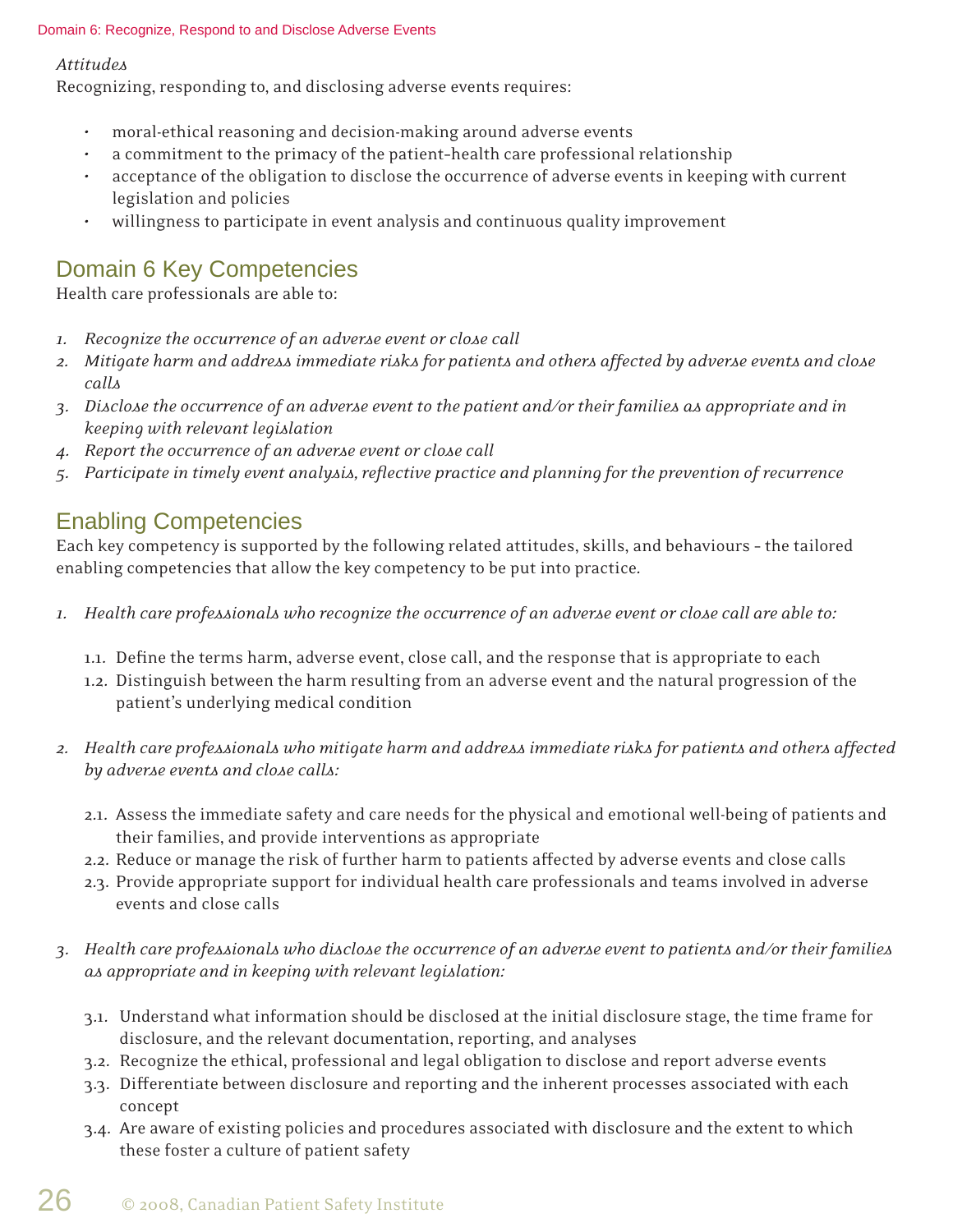- 3.5. Engage in honest communication and empathic dialogue with respect to disclosure
- 3.6. Recognize that there are situations that constitute special consideration regarding disclosure, for example, patients in vulnerable situations, patients who have a substitute decision-maker, patients with special communication requirements (e.g., those who are hearing impaired), and patients whose cultural perspective on disclosure differs from the provider's
- 3.7. Understand the stages of disclosure
- 3.8. Determine who is responsible for the disclosure and who should be present when it is made
- 3.9. Recognize the role of expressions of regret and when an apology should be considered in post analysis disclosure
- 3.10. Document unexpected outcomes, adverse events and the disclosure discussions
- 3.11. Provide ongoing follow-up as needed
- 3.12. Recognize the need for a just culture of safety in supporting disclosure and reporting
- 3.13. Appreciate the legal implications arising from disclosure
- *4. Health care professionals who effectively report the occurrence of an adverse event or close call:*
	- 4.1. Recognize that the reporting of adverse events takes place across the continuum of care and includes primary, secondary and tertiary care centres
	- 4.2. Anticipate the need to gain a better understanding of the adverse event, such as by considering what samples, clinical materials and equipment may be helpful in future investigations
- *5. Health care professionals who participate in timely event analysis, refl ective practice, and planning for the prevention of recurrence:*
	- 5.1. Engage in personal and professional reflection regarding the adverse event
	- 5.2. Recognize the importance of monitoring the outcome of event analysis
	- 5.3. Apply lessons learned from the event analysis
	- 5.4. Advocate for system change as warranted
	- 5.5. Recognize the need for information exchange across health care organizations and as mandated by provincial/territorial legislation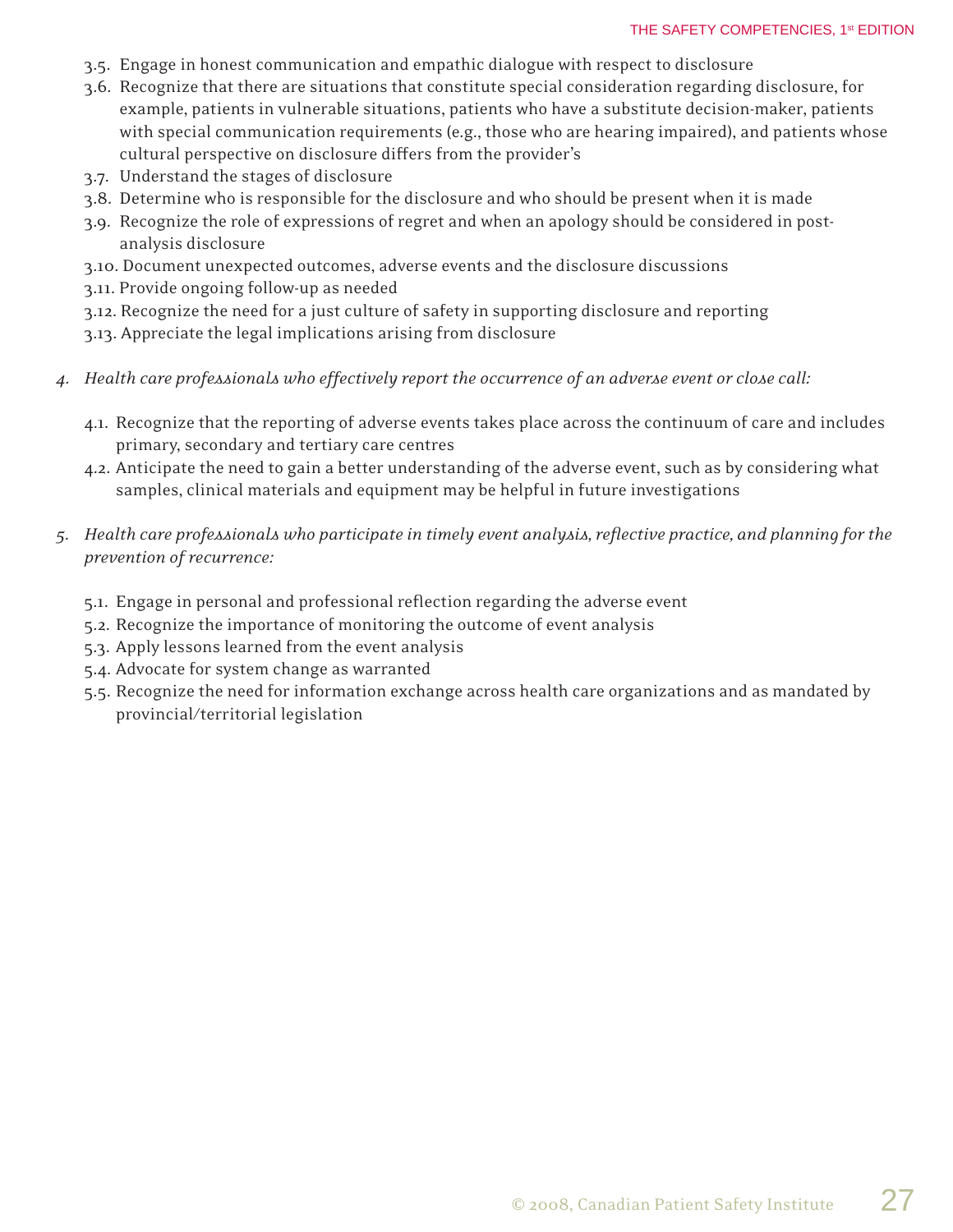#### Domain 6: Recognize, Respond to and Disclose Adverse Events

### Key references

For further reading on recognizing, responding to and disclosing adverse events, please see:

- 1. American Society for Healthcare Risk Management. Disclosure: what works now and what can work even better (one of three). Journal of Healthcare Risk Management; 24(1):19-26.
- 2. Canadian Medical Protective Association. Communicating with your patient about harm: disclosure of adverse events. Ottawa: CMPA, 2008. Available from: www.cmpa-acpm.ca (accessed 17 July 2008).
- 3. Disclosure Working Group. Canadian disclosure guidelines. Edmonton: Canadian Patient Safety Institute; 2008.
- 4. Full Disclosure Working Group. When things go wrong: responding to adverse events. a consensus statement of the Harvard Hospitals. Boston: Massachusetts Coalition for the Prevention of Medical Errors, 2006.
- 5. Gallagher TH, Waterman AD, Ebers AG, Fraser VJ, Levinson W. Patients' and physicians' attitudes regarding the disclosure of medical errors. JAMA 2003;289(8):1001–7.
- 6. Gallagher TH, Studdert D, Levinson W. Disclosing harmful medical errors to patients. N Engl J Med 2007;28;356(26):2713–19.
- 7. Health Quality Council of Alberta. Disclosure of harm to patients and families: provincial framework. HQCA; 2006. Available at: www.hqca.ca/index.php?id=58
- 8. Lazare A. Apology in medical practice: an emerging clinical skill. JAMA 2006;296(11):1401–4.
- 9. Leape, L.L. Full disclosure and apology—an idea whose time has come. Physician Executive. 2006 March; 32(2):16-18.
- 10. Thomas EJ, Petersen LA. Measuring errors and adverse events in health care. J Gen Intern Med 2003;18(1):61–7.
- 11. White J. Adverse event reporting and learning systems: a review of the relevant literature. Edmonton: Canadian Patient Safety Institute; 2007.
- 12. World Alliance for Patient Safety. Forward Programme 2008-2009. Available at: www.who.int/ patientsafety/information\_centre/reports/Alliance\_Forward\_Programme\_2008.pdf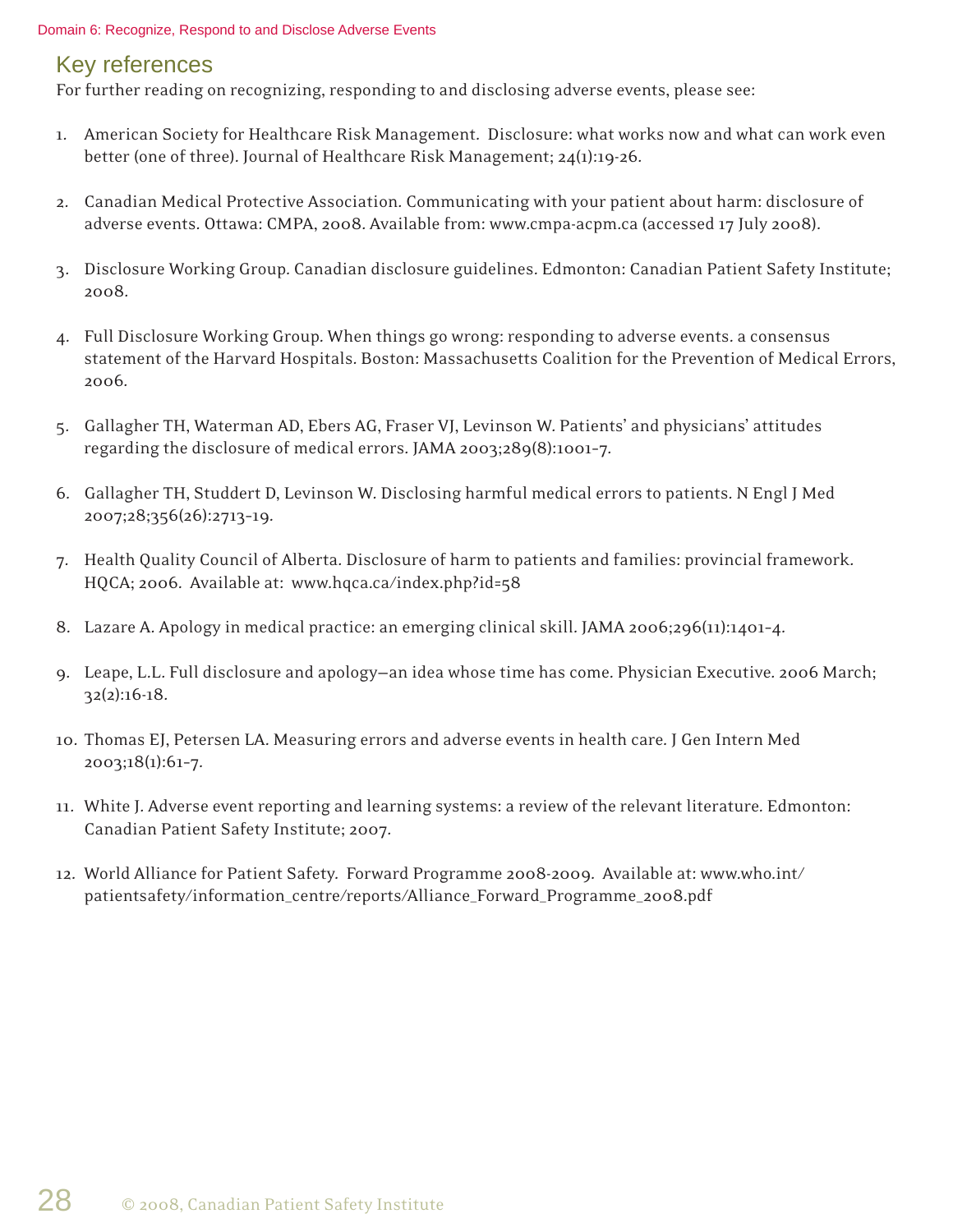# Strategies for Implementing The Safety Competencies in the Health Professions

The ultimate goal of The Safety Competencies initiative is to foster a culture of patient safety that will help to ensure safe practice and improve quality of care across a diverse range of health care settings. To achieve this vision, The Safety Competencies will need to be incorporated into health professions education and ongoing workplace training and practice. It will need to be adopted, and adapted, by thousands of health care workers, leaders, and educators. Implementing The Safety Competencies framework, whether by transforming curricula or by making enhancements to daily practice, will present the kinds of challenges inherent in any system change. It will necessarily involve considering which methods will be most effective in bringing about change, explicitly adapting the competencies to multiple contexts, and addressing the inherently interprofessional nature of patient safety. To be most effective, the Framework will also need to be woven into national standards, supported by professional development, and taught in a myriad of front-line settings. This chapter describes some strategic considerations that will help to make the vision of The Safety Competencies a reality.

### Strategies for Implementing Innovations in Health Professions Education

Modern health care is inherently complex: not only does it involve numerous stakeholders and institutions, thousands of professionals, and millions of patients, it is constantly being transformed by exponential growth in its scientific knowledge base. Shaping this environment are also financial imperatives, professional standards, power gradients, organizational loyalties, and passionately held value systems. As a societal endeavour, education is as multifaceted as health care; thus, health professions education is positioned at the nexus between two extremely complex areas.

Innovation in health professions education requires careful consideration of critical, recurring barriers to change. The literature describes many general principles relevant to the implementation of curricular change. Some of these are listed below:

• *Awareness and communication*.

 Many innovations wither or generate resistance because of inadequate dissemination. Stakeholders need a thorough understanding of the rationale for change, its elements and implications, and plans to bring it about. Health care professionals are bombarded by innovations and proposed changes to practice and training. It is essential to convey information about such innovations through a clear channel and in a well planned and systematic manner.

• *Workload.*

 The health care professions are characteristically described as burdened by a relentlessly increasing demand for services, an aging population, and a worsening shortage of professionals. Because resentment of change impedes its adoption, safety leaders will need to weave The Safety Competencies into existing systems and curricula in a way that avoids creating an untenable increase in workload.

- *Resources.*  To be successfully initiated and sustained, any system change requires a sufficient allocation of resources.
- *Engagement.*

 Research evidence shows that the active involvement of key stakeholders in any proposed change is essential for its meaningful adoption on a local level and for its adaptation to regional contexts.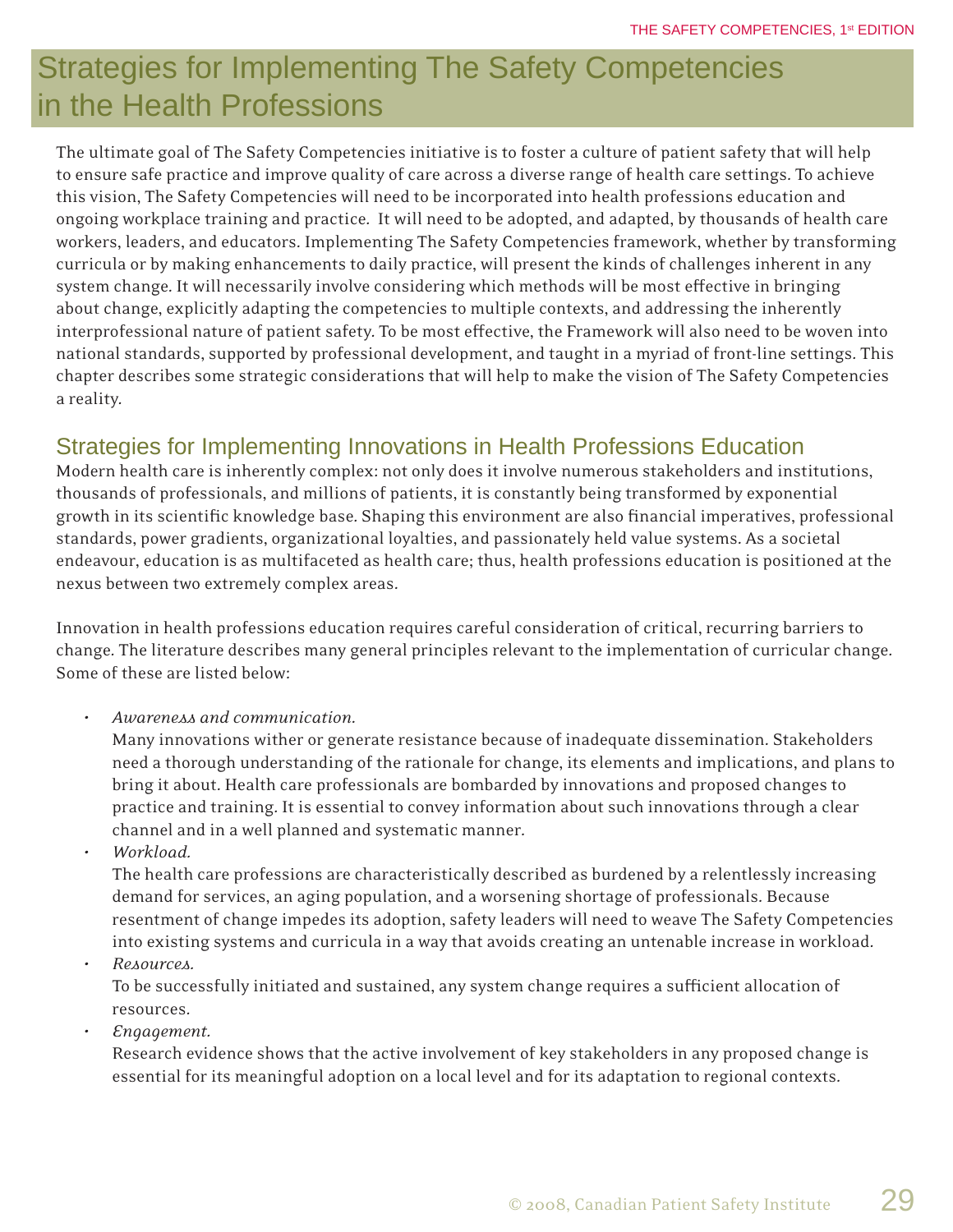#### Strategies for Implementing the Safety Competencies in the Health Professions

• *Evidence.*

Research findings are an essential currency of the culture of health care. Modern health care owes much to the growth of its scientific basis, and health professionals will require a clear articulation of the evidence base of The Safety Competencies. Like any educational standard, The Safety Competencies require a core evidence base to ensure their widespread use.

• *Value.*

 Individually and collectively, health care professionals will require a clear articulation of the merit of The Safety Competencies. Why are they needed? Is the change they foster acceptable? The vision of achieving better patient care through the use of the Framework will need to be made real, worthwhile, and urgent to inspire commitment.

• *Disruption.* 

The rate and extent of the uptake of an innovation is affected by the degree of change proposed. Consideration must be given to the realistic implementation of the framework in health care education and work settings. To succeed, change must be made as simple as possible to implement.

• *Competence.*

 To be implemented widely, innovations often require a set of abilities on the part of adopters. Any implementation plan must take into account the readiness of the target audiences, including teachers, learners, and practitioners.

- *Faculty and professional development.* Health care professionals will need support as they upgrade knowledge and skills or adapt to a new approach. Workshops, courses, credentialing, and train-the-trainer models are all effective means of ensuring that a cohort of skilled teachers and practitioners exist to disseminate The Safety Competencies.
- *Leadership.*

 Innovations thrive when they are backed by authorities and opinion leaders who genuinely model and inspire change. Leaders must be identified, and champions developed and supported.<sup>1-10</sup>

The successful implementation of The Safety Competencies through multi-faceted and locally adapted innovations in health professions education will require attention to these recurring issues. Leadership, local promotion, effective communications, incentives and resources for change, professional development courses, and useful reference materials will be key ingredients in encouraging the adoption of The Safety Competencies in the health professions.<sup>11</sup> It is envisioned that all of these requirements for successful adoption will be developed in the innovative arena of health education in Canada.

### Implementing Competency-based Education

Adapting The Safety Competencies to numerous curricula will also require attention to the principles by which they can be implemented as an organizing framework for education. The Safety Competencies are constructed in terms of abilities in six domains. The central idea of this approach is to orient The Safety Competencies initiative toward the outcomes of an educational program, as opposed to the process of instruction. It describes the broad exit abilities of graduates (e.g., competencies), which are thought to be assembled by learners from other, smaller constituent abilities. For example, the ability to work in teams for patient safety (Domain 2) requires several key competencies, which are themselves made up of several smaller enabling competencies and their requisite knowledge, skills, and attitudes. The strength of this approach lies in explicitly defining the goals of the program and ensuring that they are attained.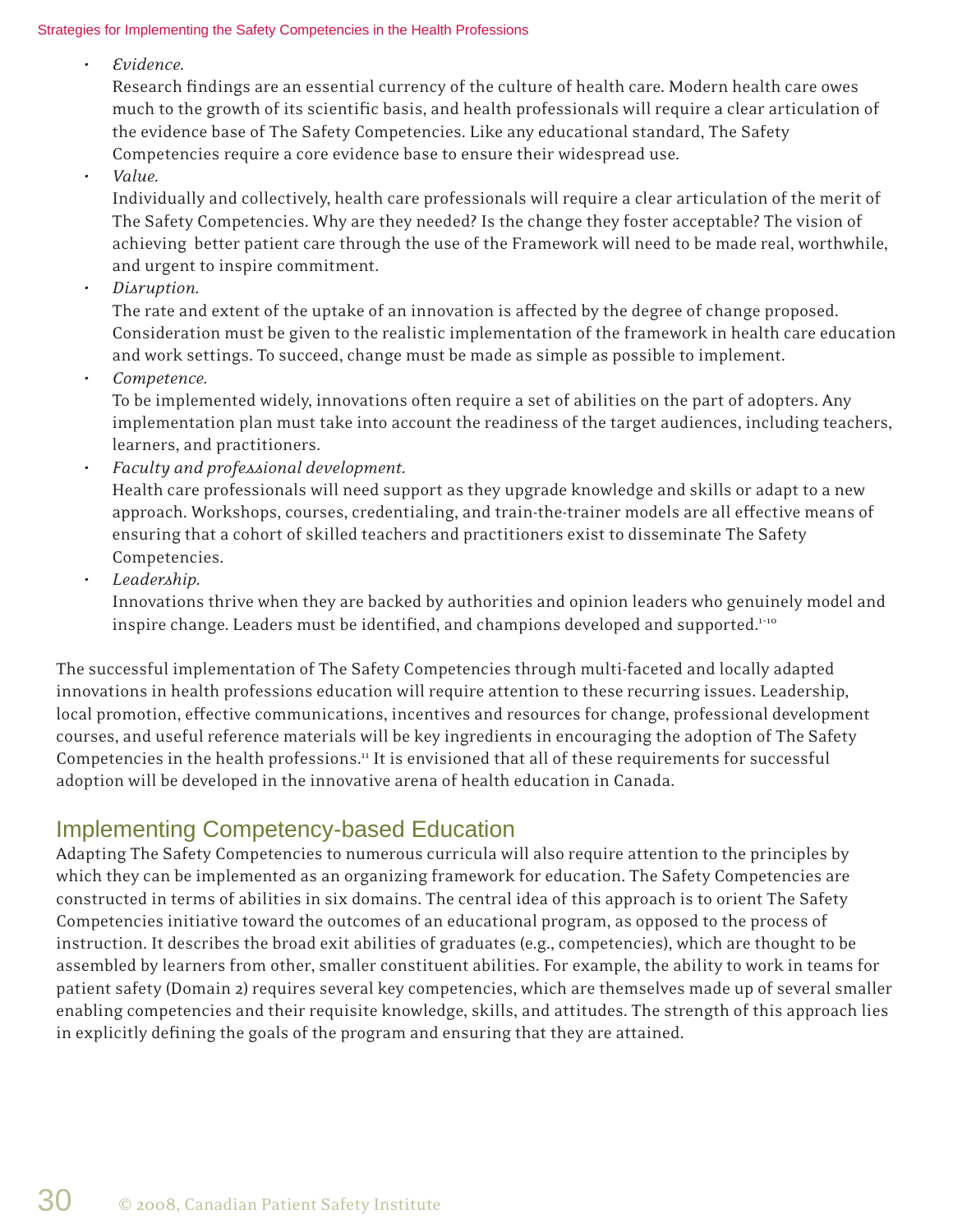Implementing competency frameworks typically involves a backwards process of planning, by which the domains are adapted to the needs and objectives of a particular program. The steps include the following:

- 1. *Identifying the desired competencies*. Curriculum authorities will need to decide which domains of the framework they wish to implement. This will require an audit of the current curricular offerings in the context of the goals of the program.
- 2. *Adapting the competencies.* Curricula and competencies are inherently contextual. Each program in each health care profession will need to adapt The Safety Competencies to its own milieu, culture, and needs. For example, managing safety risks (Domain  $\phi$ ) may involve different roles for those in physiotherapy than for those in nursing.
- 3. *Defi ning the competencies explicitly.* For each program, the desired abilities of graduates must then be defined explicitly, in measurable terms. These abilities then become the goals of the patient safety curriculum.
- 4. *Mapping backwards*.

Using the explicit goals, curriculum planners can then work backwards to define essential milestones of achievement that learners need to reach along the way to developing these competencies (e.g., by defining the abilities to be acquired in each domain by the end of each year of training).

5. *Teaching and assessment.* 

The activities of the curriculum are then planned, using the competency milestones as a guide. Teaching and assessment methods are selected as appropriate to the goals, timelines and context of the program.12-14

### Recognizing the Interprofessional Dimension of The Safety Competencies

Although each health profession will need to adapt The Safety Competencies to its particular role, implementing the framework must also take into account the inherently interprofessional nature of patient safety.

Nearly anyone who seeks health care in Canada is required to interact with more than one health care provider in more than one system. The health care system is one of the most complex, dynamic and challenging systems in our society. Many would say that it is not one system, but rather multiple systems working in conjunction with one another. Sometimes these systems and the professionals within them work together in an integrated fashion to support a seamless and coordinated journey for those accessing care and services. At other times, barriers to or a lack of coordination between systems create challenges for patients and sometimes result in suboptimal care. Recent research demonstrates that the system that Canadians value and support can also harm them as they seek care.<sup>15</sup>

Because the health care system is so complex, involving thousands of professionals and providers in many sectors and locations, it is imperative that those within the system work together, along with patients and their families, to ensure safety and quality for all who access the system. No one health professional or provider can ensure safety independently. Patient safety can be advanced only through a team effort that addresses the various contributions of each member, the various aspects of the care processes, and the many transitions for any given patient in the system. Research by the US Institute of Medicine and others "has clearly demonstrated that when health care professionals understand each others' roles and are able to communicate and work together effectively, patients are more likely to receive safe, quality care."<sup>16</sup> Both the Kirby<sup>17</sup> and Romanow<sup>18</sup> reports, which involved extensive consultations with citizens and health care providers, suggested that collaborative patient care is one critical way to enhance the Canadian health care system.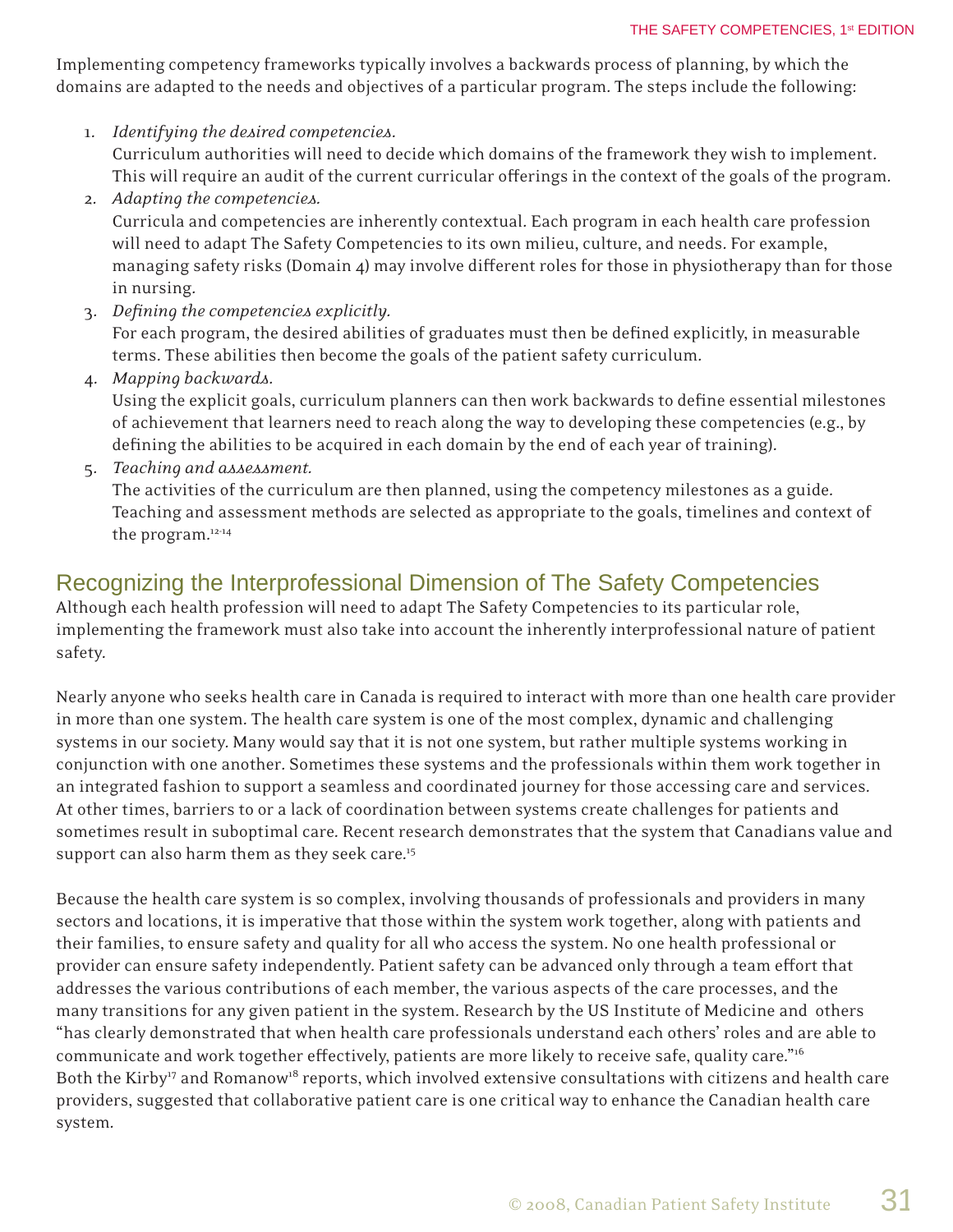#### Strategies for Implementing the Safety Competencies in the Health Professions

Effective interprofessional collaboration has been regarded as essential to improving communications, reducing errors, enhancing service delivery and improving patient satisfaction, job satisfaction, and staff retention.19,20 Metrics for the success of collaborative mechanisms such as rapid response teams indicate that team relationships and communication skills are as critical as traditional expert care skills.21 As one commentator has noted, "Over the past decade there has been a tremendous shift in the calls for collaboration across disciplines. The majority of these focus on enhancing collaboration as a vehicle for improving the quality of care and patient safety."<sup>22</sup>

Interprofessional education is one means of addressing the interprofessional nature of patient safety. At the grassroots level, many health professions educators have been changing expectations, curricula, and approaches to teaching and learning to support the preparation of students for interprofessional collaborative practice. For example, Barsteiner and colleagues have asserted that to improve patient safety efforts at the bedside and to bridge the gap between the disciplines, interprofessional education and training needs to be a core element of the next generation of patient safety curricula for all health sciences schools.<sup>16</sup> Despite the emerging acceptance of the assumption that collaboration leads to improved teamwork and hence patient safety, the link must be made overtly.

"Team learning, practitioner competencies, a shared vision, and system thinking are elements critical to patient safety."23 A culture of patient safety is inherently about working and communicating in collaborative teams, with the patient at the centre; this must be an interprofessional endeavour. Patient safety is the ideal outcome that can unite and move forward the interprofessional educational agenda. Interprofessional education is one process by which this ideal outcome, patient safety, can be achieved.

### Incorporating The Safety Competencies into National Standards

Another essential condition for the widespread adoption of The Safety Competencies is their incorporation into recognized national standards. Standard-setting organizations for the health professions, such as the Royal College of Physicians and Surgeons of Canada, Accreditation Canada, the Canadian Association of Schools of Nursing, and the provincial regulatory authorities in medicine, nursing, pharmacy and health sciences also need to examine The Safety Competencies in light of their missions. Incorporated into regional and national standards, the framework will gain additional weight in health care. Powerful levers for change, such as accreditation visits, curriculum standards, health professions credentialing, and assessment processes can rapidly facilitate the integration of The Safety Competencies into health care education and practice.

### Bringing the Competencies to Front-line Teaching and Learning

Implementation of The Safety Competencies as standards of education will not be sufficient to ensure their meaningful adoption: they must also be brought into front-line teaching. The competencies of patient safety need to be an essential part of thousands of daily conversations at bedsides, on hospital wards, in operating rooms, clinics, pharmacies, and numerous other settings. All teachers and role models need to make The Safety Competencies an essential part of everyday discourse in a manner that captures opportunities for learning moments (see Appendix 1 for a Case Example on implementing The Safety Competencies).

### Workplace Teaching and Learning

The development of programs focused on the implementation of The Safety Competencies in the workplace will also be indispensable. By using a variety of approaches, leaders in patient safety can easily enable the application of the competencies to staff members' daily work. A variety of institutional strategies need to be considered, such as support from senior leadership, the involvement of patient safety officers, the formation of quality improvement teams, and the adaptation of existing processes. Senior leaders and boards must support the creation of a culture of safety and a culture of learning in which change can flourish. The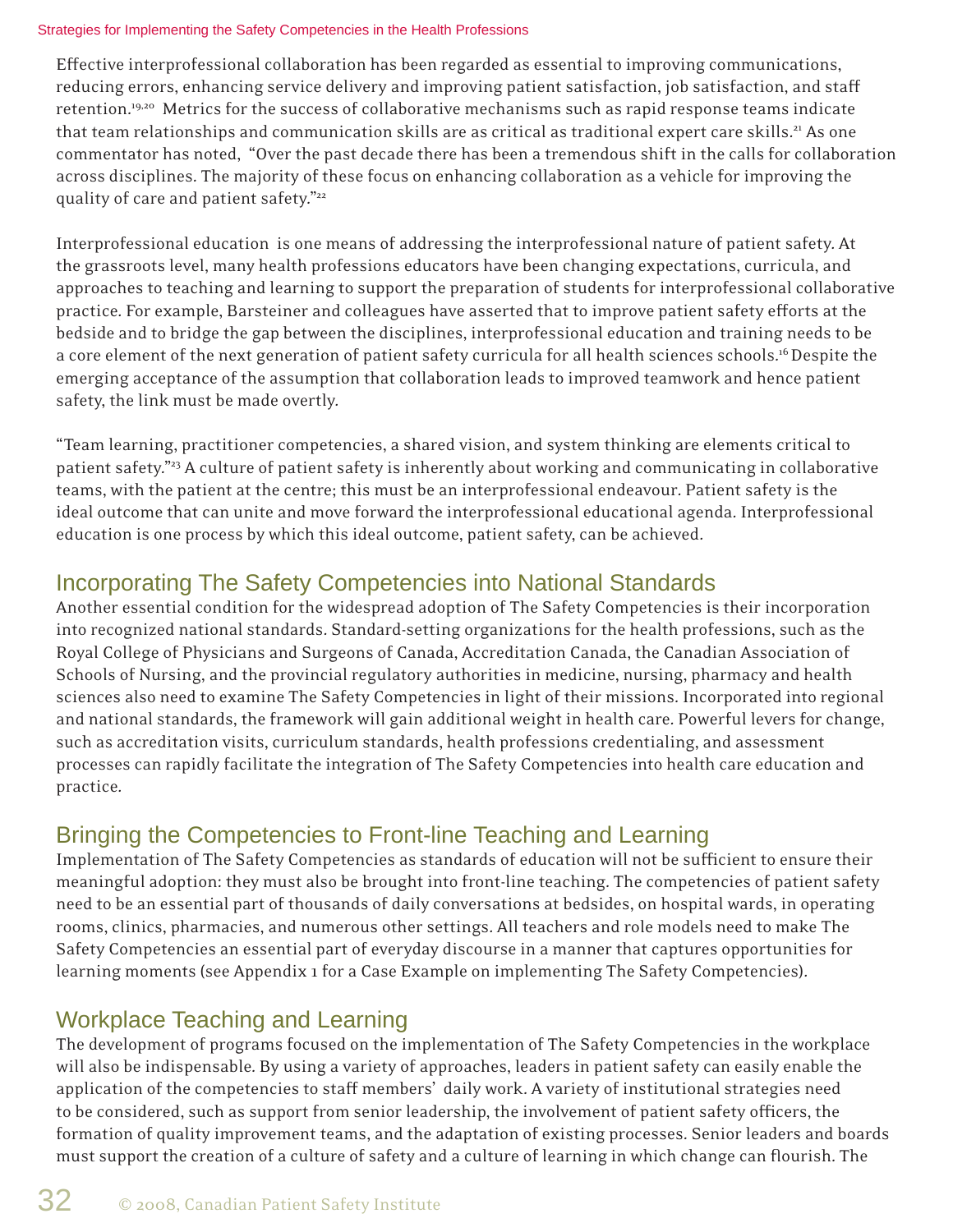development of specific strategies in multiple contexts will be required to demonstrate how best to integrate interprofessional development for patient safety with existing administrative and quality improvement structures. A formally trained patient safety officer working with health care educators to champion and coordinate the implementation of an in-house safety curriculum may help to ensure that the education is relevant to the local context. Quality improvement teams can be developed to address specific patient safety issues. The Safety Competencies can be used as a framework to support the evolution of quality improvement processes for patient safety. Finally, existing processes such as staff orientation and sentinel event analyses can serve as opportunities to coach or teach staff about safety competencies.

### Changing the Health Care Culture

The ultimate objective of implementing The Safety Competencies is wholesale and systemic change in the culture of health care. This can be achieved only when the framework has become a part of the daily accepted reality and value system of health professionals. All of the initiatives briefly listed in this chapter can lead to this kind of pervasive change. What is needed is a "new normal" that benefits our patients and our colleagues through a transformation that yields safer care.

### **Conclusions**

The Safety Competencies is intended to be a living document that will have a genuine impact on the care provided to Canadians and others around the world. To achieve this, patient safety leaders and educators will need to skilfully support its implementation, adapting it to many contexts and professions, while being mindful of the interprofessional nature of practice. By bringing The Safety Competencies into health professions education and practice, we aspire to change the graduates of our programs, enhance the way we work, and transform patient safety into an everyday imperative.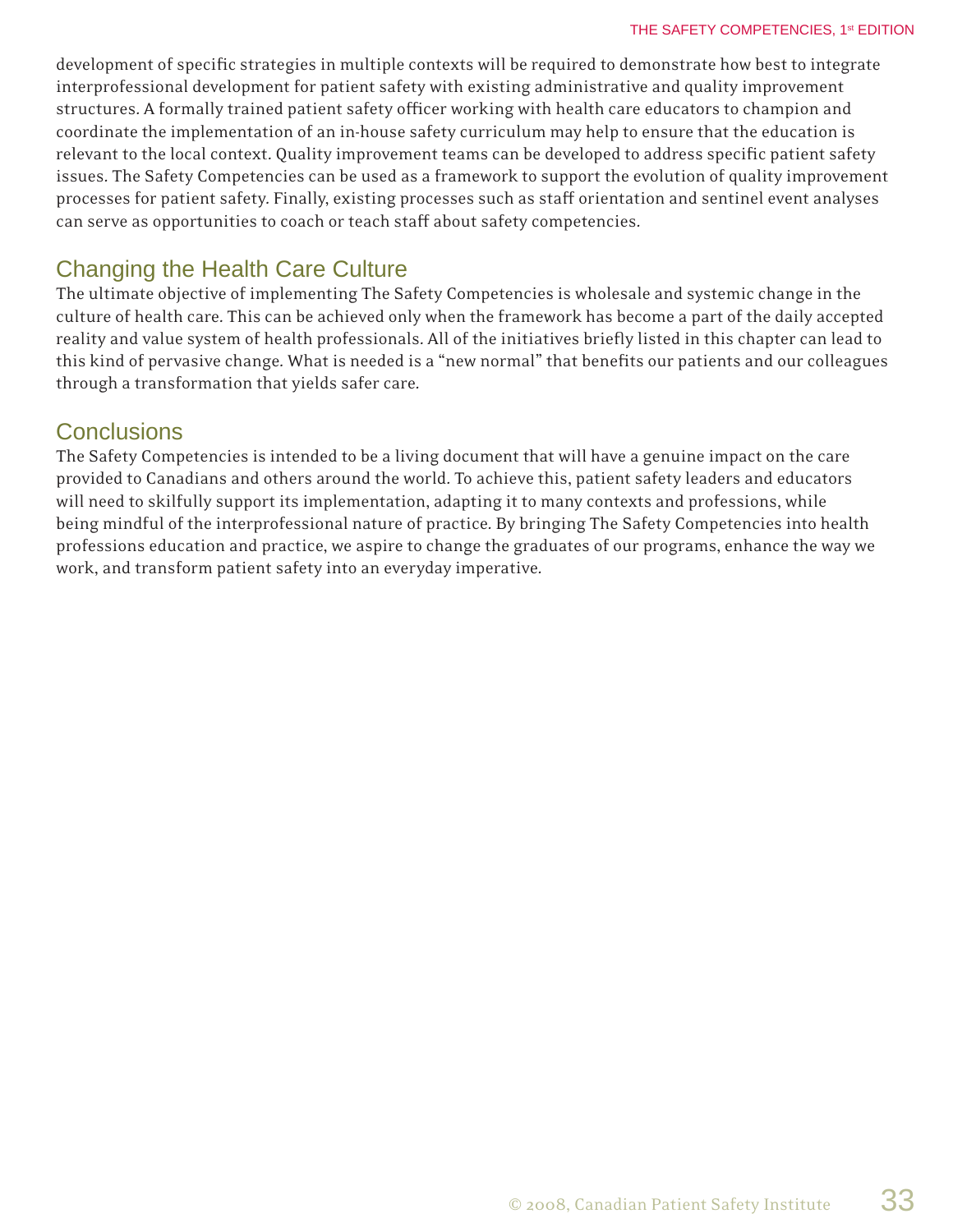# Conclusions and Future Directions

It is our distinct pleasure at the Canadian Patient Safety Institute to present this document, The Safety Competencies: Enhancing Patient Safety Across the Health Professions, as a cornerstone of the Institute's educational mandate. By contributing to the patient safety education of health care providers, The Safety Competencies framework will foster safer patient care and better patient outcomes.

The document is the result of a two-year commitment to identify and articulate the core patient safety competencies that apply to all health care professionals. On behalf of the Canadian Patient Safety Institute, I would like to recognize the contributions of the Education and Professional Development Advisory Committee, the Steering Committee and the working groups of The Safety Competencies initiative. Their passion, expertise and perseverance have made possible the launch of this innovative knowledge-translation tool.

The competencies have been developed for ease of incorporation into interprofessional continuing health education, professional development and clinical care practices. However, the effective integration of the six domains of The Safety Competencies tool into real-world educational and organizational settings will require further innovation and the continuing enthusiasm of a variety of health professionals. We look forward to the creation of a compilation of techniques that will contribute to the further evolution of this tool, particularly the development of stimulating methods for the effective and practical teaching and learning of the Competencies.

In the immediate future, we envision the possibility of exchanging knowledge and experience of best practices in simulations, case studies and other novel techniques among real and virtual communities of practice. This will, undoubtedly, lead to high-impact learning events for the students and professionals of the future. It will enable them to ensure maintenance of competence through evaluation and continuous improvement of the knowledge, skills and attitudes that are crucial to optimizing patient safety.

The Institute is committed to a broad dissemination of The Safety Competencies and to a high level of stakeholder engagement and satisfaction with this patient-centred framework. We solicit your suggestions and support. We especially welcome collaborative opportunities to discover innovative integration strategies and to improve and further develop future versions of this living document.

Laurel K. Taylor, PhD Director, Operations Canadian Patient Safety Institute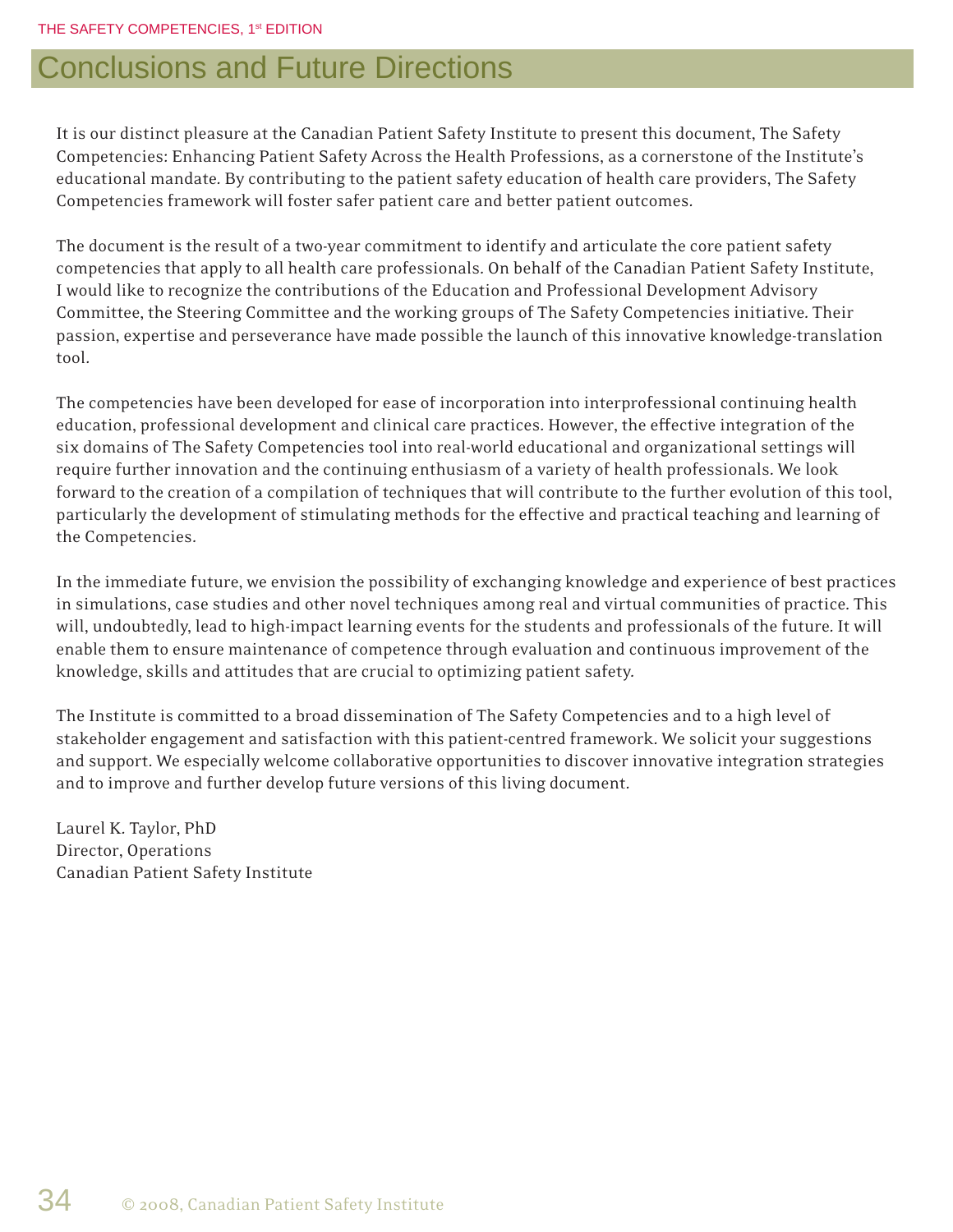# Appendix 1: Implementing The Safety Competencies: A Case Example

The US Institute of Medicine and others have emphasized the important role of health professions education in promoting patient safety.<sup>1,2</sup> If this education is to maximize its impact on quality of care and patient safety, it is essential for curricula to reflect areas of high priority in the actual provision of health care. These priorities should not be derived from expert opinion and tradition alone, but should be informed by evidence on patient outcomes.3 The need to link patient outcomes to educational priorities has led to the development of the Safety Competencies framework, initiated by the Canadian Patient Safety Institute with the expert educational guidance of The Royal College of Physicians and Surgeons of Canada.

There are many opportunities for interprofessional teams to explore the various safety competencies in multiple health care settings. Indeed, all settings provide specific opportunities to work and communicate in professional teams in a manner that helps to keep patients safe and contributes to a culture of patient safety. The case example given below, chosen from a community/home care setting, is intended to illustrate how learning opportunities can be derived from workplace scenarios. Case studies such as these can assist learners to explore fundamental issues surrounding patient safety, question system assumptions, and discuss how the competencies essential to safe practice and care can be applied in actual practice.

### Case Example

Susan, a 27-year-old woman with insulin-dependent diabetes mellitus, presents with a non-healing ulcer on her left foot after treatment of a callus. On examination she is noted to be febrile and tachycardic; there is a pustular erosion on her left fourth toe, a ragged ulcer on the plantar surface over the third metatarsal head, and an extensive cellulitis of the left foot and calf. Initial cultures show more than 3 commensal flora, including both Gram-positive and Gram-negative organisms. She is admitted to hospital and started on broadspectrum antibiotic treatment with cefazolin and gentamicin. Her clinical condition improves, and she is discharged home with arrangements for a 10-day course of intravenous cefazolin and gentamicin. The care and follow-up are delegated to the family physician; however, no conversation occurs between the admitting internist and the family physician. The home wound care team arranges for daily dressings of the ulcer. Meanwhile, her family physician instructs her to carry on with her remedy of unpasteurized honey and a wet dressing twice weekly. The patient is unclear as to whether she should abide by the home care wound team instruction and/or the instructions of her family physician. The family physician is unaware of the home care arrangements. Three days after discharge the patient begins to experience intermittent dizziness and nausea, which she reports to the home care nurses. At midnight on the Friday evening of a long weekend, the laboratory attempts to contact the family physician to inform her of her elevated gentamicin level; however, he is not on call that night. Over the next three days the patient continues to receive the same dose of gentamicin, despite persistent vertigo and nausea. On returning to the office the following Tuesday the family physician becomes aware of the elevated drug level and calls the patient, advising her to discontinue the medication. Subsequent investigations are consistent with aminoglycoside vestibular dysfunction.

### *Themes and competencies*

Themes and competencies that could be discussed with reference to this case example include the following key competencies from Domain 2:

- Participate effectively and appropriately in an interprofessional health care team for patient safety. This could be achieved by ensuring adequate communication:
	- at the time of discharge between all members of the health care team, with a clear understanding of roles and responsibilities
	- between the wound care team and the family physician with respect to the therapy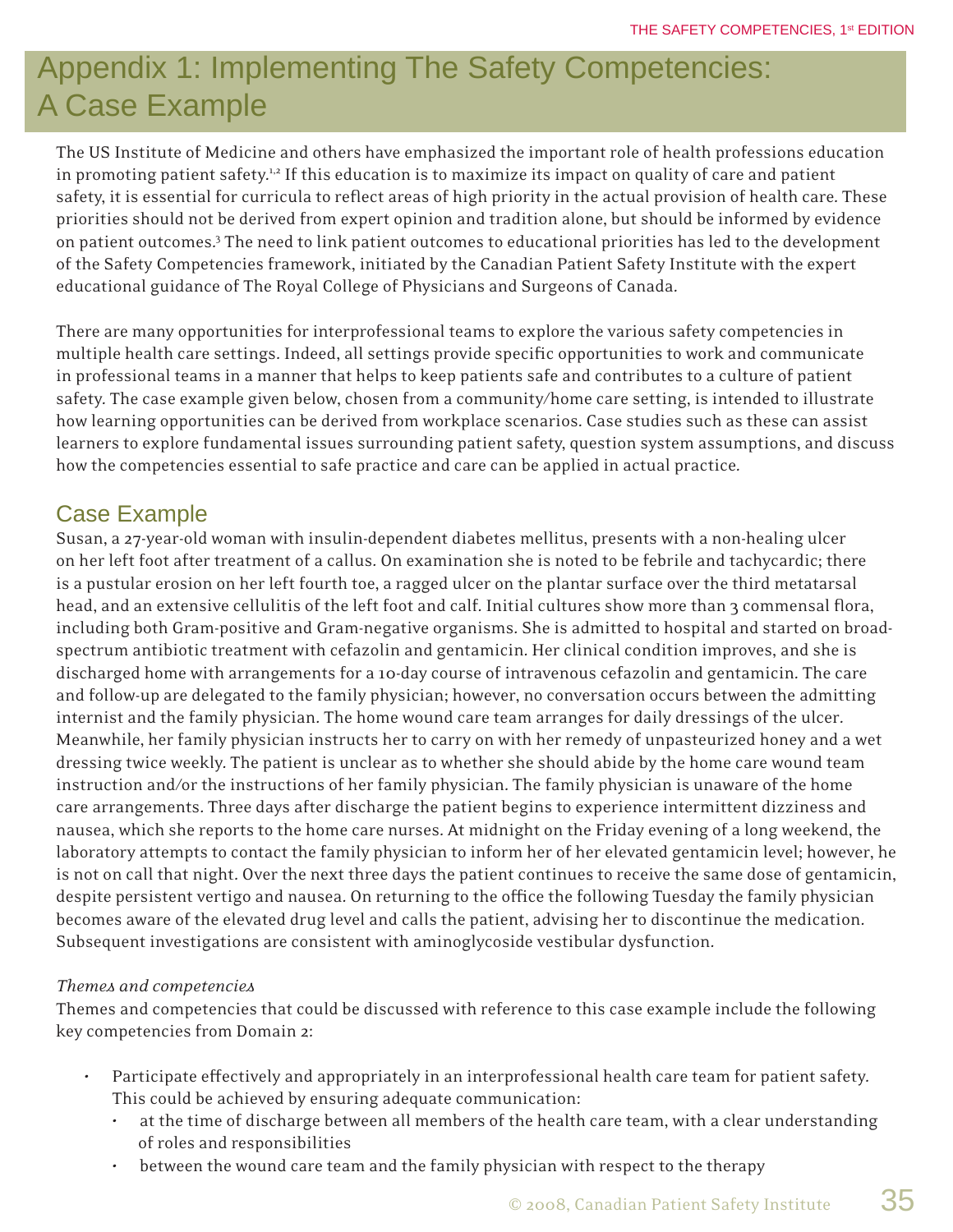#### Case examples of the Safety Competencies in various settings

- between the health care nurses and the family physician, for example in reporting the vertigo
- between the laboratory and the family physician
- Meaningfully engage patients as the central participants in their health care team. This can be achieved by:
	- communicating with the patient as to whom to contact if additional symptoms develop
	- providing support for the wound care nurses' therapeutic plan by the family physician
	- being vigilant with regard to health literacy issues
- Work effectively with other health care professionals to manage interprofessional conflict.

The home and community setting is often an intersection of many teams. Conflicting goals, priorities and plans may lead to conflict between team members. Engagement of the patient in their own care is essential.

#### *Methods and tools*<sup>4</sup>

These competencies can be promoted through the following methods and tools:

- Role modelling and mentoring by faculty
- Role play of team interactions
- Low-fidelity simulation
- Interprofessional education self-assessment
- Mentorship networks
- Conflict resolution strategies
- Institutional patient safety committee conferences

Although patients are seen to be at particularly high risk in health care settings such as emergency departments, operating rooms and intensive care units, home and community venues may be equally dangerous. This case illustrates that patient outcomes can be adversely affected in any setting, and demonstrates the vital importance of safety competencies in team work and communication even in health care settings that appear to present only low or moderate risks.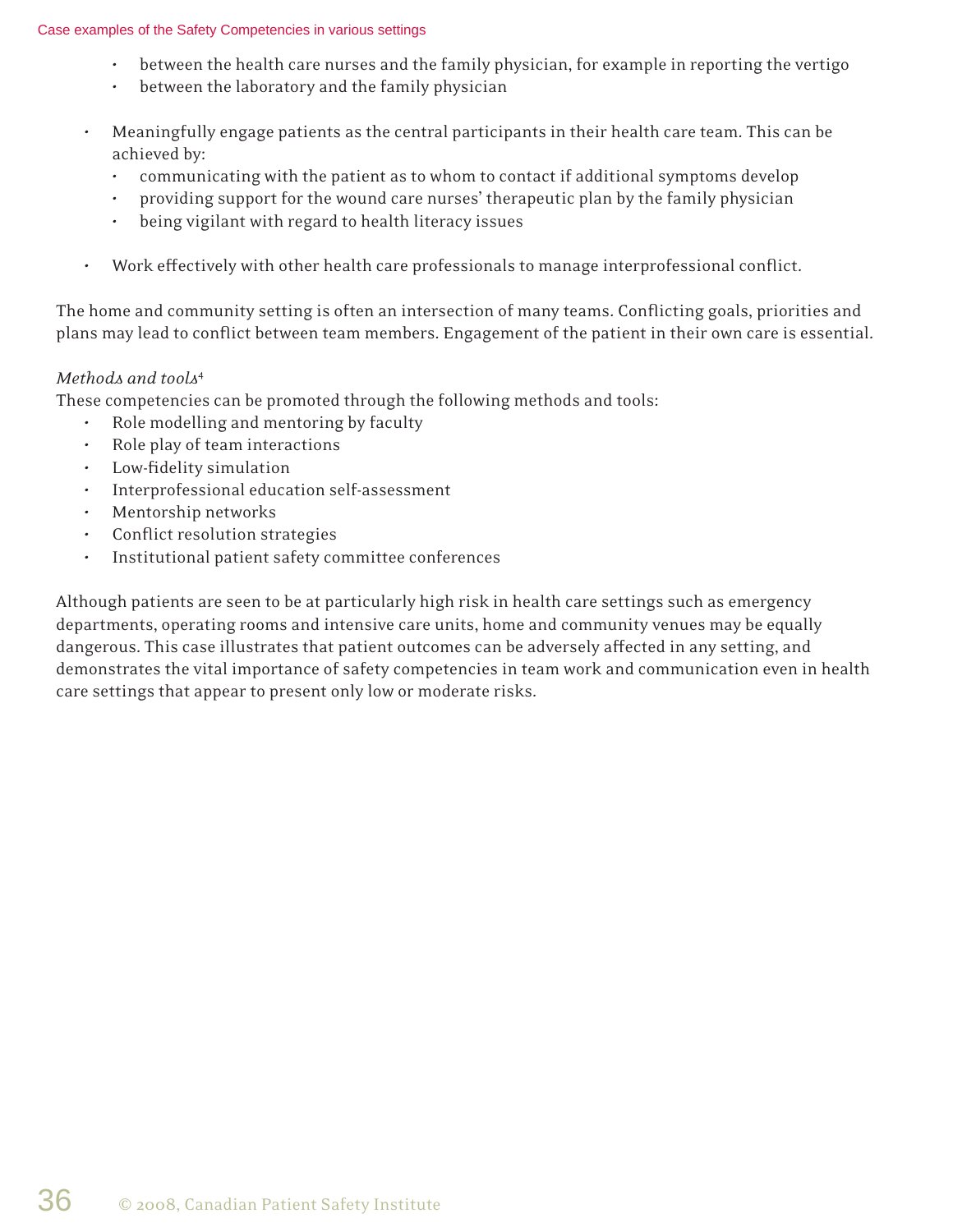# Appendix 2: List of Contributors

### Acknowledgements

The members of the Steering Committee and the Canadian Patient Safety Institute acknowledge and appreciate the key contributions of the following individuals: Orvie Dingwall, Anne Marie Todkill and Marie Plante.

### Special Acknowledgement

The Canadian Patient Safety Institute would like to acknowledge The Royal College of Physicians and Surgeons of Canada – CanMEDS Team for their exceptional level of support during the development of this work and for their endorsement of the views expressed in this document.

### **Contributors**

The members of the Steering Committee, and the Canadian Patient Safety Institute acknowledge and appreciate the dedicated contribution of the following working group participants in writing the text for the six core domains of The Safety Competencies.

## Domain 1: Contribute to a Culture of Patient Safety

Co-chairs:

*David Musson, MD*  Director, Centre for Clinical Simulation Based Learning, Department of Anesthesia, McMaster University *David Rosenbloom, PharmD* Department of Medicine, McMaster University

### Members:

*Susan Blakeney, RN*  Director of Quality, Risk Management and Patient Safety, Pembroke Regional Hospital *Mary Ellen Gurnham, RN* Chief Nursing Officer, Director of Professional Practice, Capital District Health Authority, Halifax *Nora Hammell, MN* Director, Nursing Policy, Canadian Nurses Association *Karen Hurtubise, BScPT* Past President, Canadian Physiotherapy Association *Marilyn Kaplow, MSc* Director of Quality Management, McGill University Health Center *Rosemin Kassam, PharmD* Associate Professor, University of British Columbia *Karen McEwen, RN* Director, Professional Practice, Policy and Education, Pembroke Regional Hospital *Jane McMurtry* Director of Quality Improvement, Health Quality Council *Wendy Sutton, LLM* Director, Professional Practices, College of Dental Technologists of Ontario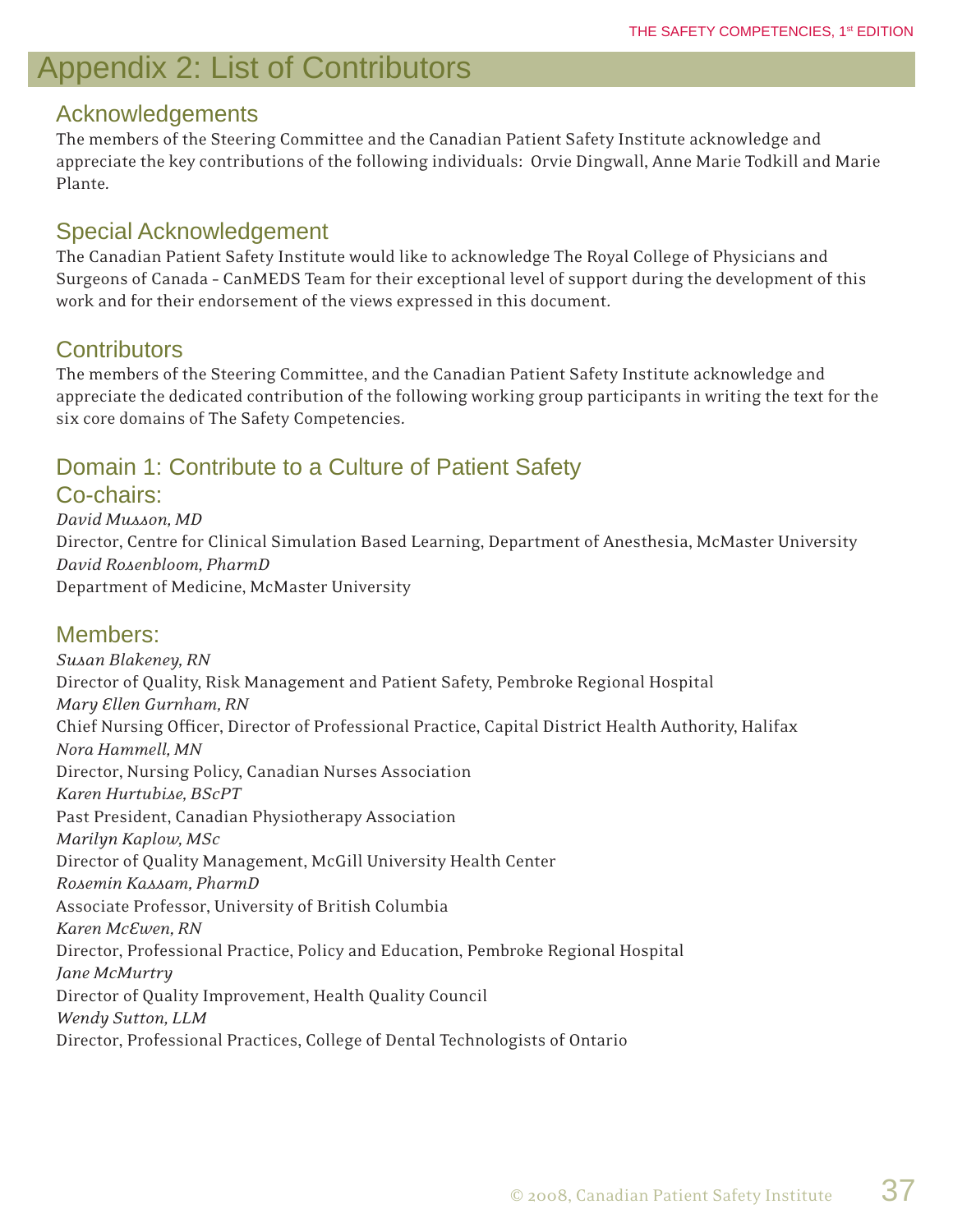## Domain 2: Work in Teams for Patient Safety

### Co-chairs:

*Marlene Smadu, EdD*  Associate Dean of Nursing, University of Saskatchewan *Susan Tallett, MB.BS* Chair of Education, SickKids Learning Institute, The Hospital for Sick Children

### Members:

*Sue Beardall,*  Senior Policy Advisor, Office of Nursing Policy, Health Canada *Danielle D'Amour, PhD* Faculté des sciences infirmières. Université de Montréal *Heather Dean, MD* Department of Pediatrics, Section of Endocrinology and Metabolism, University of Manitoba *Michelle Dionne, LLM* Directrice principale, Gestion intégrée des risques, Secteur santé et services sociaux, La Société PRUDENT Inc *Theresa Fillatre, MHSA* Atlantic Provinces Campaign Leader, Healthcare Now! *John Gilbert, PhD* Project Lead, Canadian Interprofessional Health Collaborative *Lorelei Lingard, PhD* Associate Professor, University of Toronto *Yvonne M. Shevchuk, PharmD* College of Pharmacy and Nutrition, University of Saskatchewan *Sue Swiggum, MD* Senior Physician Risk Manager, Canadian Medical Protective Association

### Domain 3: Communicate Effectively for Patient Safety Co-chairs:

*Judy King, PhD* Physiotherapist, University of Ottawa *Gord Wallace, MD* Director of Education, Canadian Medical Protective Association

### Members:

*Alison Bertram-Farough, MN* Director Quality, Patient Safety and Risk, CancerCare Manitoba *Sharon Caughey, MD* Department of Obstetrics and Gynecology, University of Ottawa *Wendy Levinson, MD* Chair of Department of Medicine, University of Toronto, *Marilyn MacDonald, PhD* School of Nursing, Dalhousie University *Louise Nasmith, MD* Principal, College of Health Disciplines, University of British Columbia *Kaaren Neufeld, MN* Chief Quality Officer, Research and Applied Learning Division, Winnipeg Regional Health Authority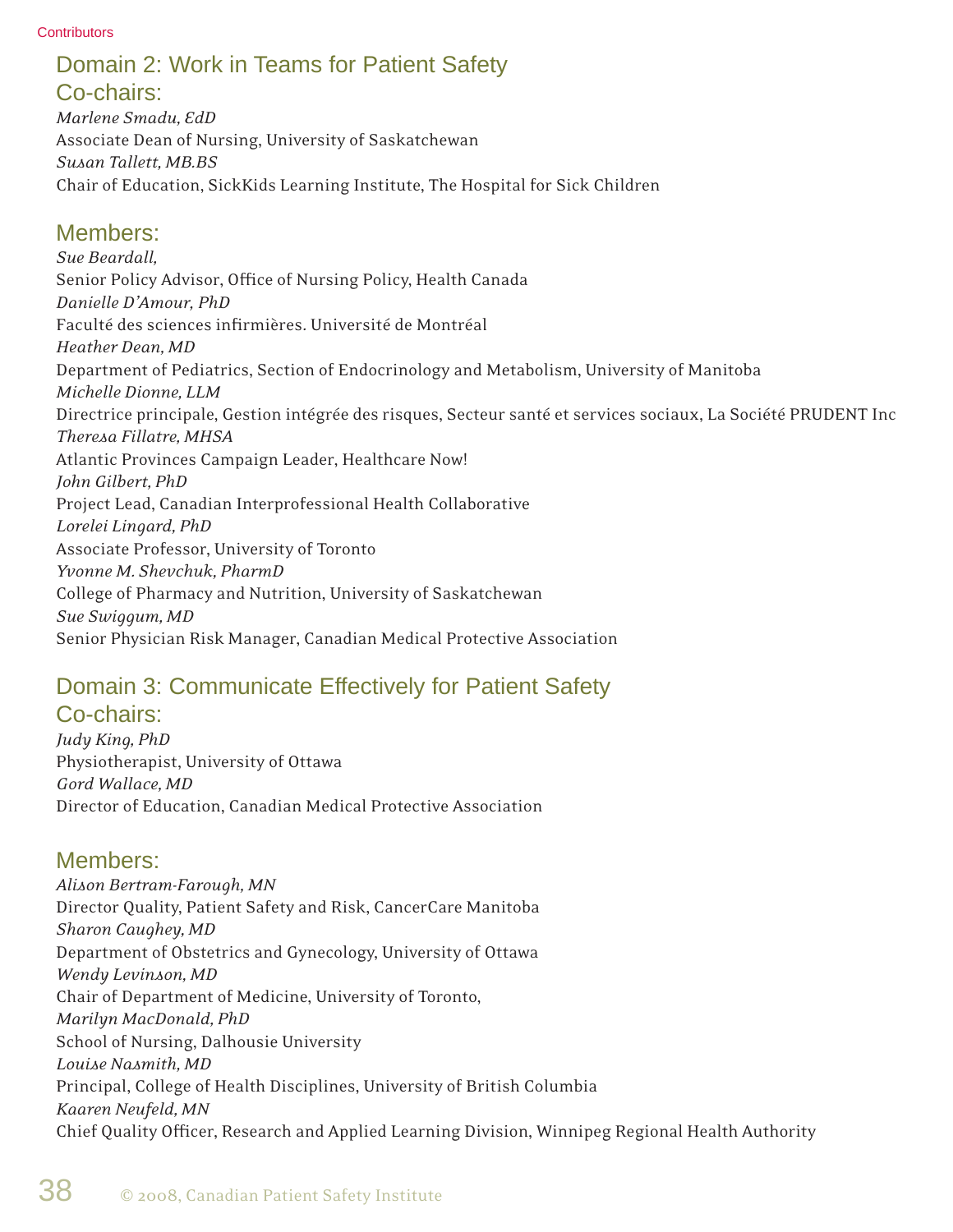*Joan Sargeant, PhD* Director of Program Development and Evaluation, Continuing Medical Education Associate Professor, Division of Medical Education, Dalhousie University *Sue Wastie, S-LP(C)* Board Director for British Columbia, Canadian Association of Speech-Language Pathologists and Audiologists (CASLPA) *Karen Wolfe, BScPharm* Director of Pharmacy Practice Support, National Association of Pharmacy Regulatory Authorities

### Domain 4: Manage Safety Risks

### Co-chairs:

*Catherine M. G. (Gerarda) Cronin, MD* Professor and Associate Head, Department of Paediatrics and Child Health, University of Manitoba *Diana Davidson-Dick* retired Dean, SIAST Nursing Division *Rob Robson, MDCM* Chief Patient Safety Officer, Winnipeg Regional Health Authority *Samuel Shortt, MD* Director, Office for Knowledge Transfer and Practice Policy, Canadian Medical Association

### Members:

*Cathy M. Anderson, MScPT* Clinical Specialist Cardiorespiratory Physiotherapy, London Health Sciences Centre *Chantal Backman, MHA* Project Manager, Canadian Patient Safety Institute *Robert Byrick, MD* Department of Anesthesia, University of Toronto *Daniel Chartrand, MD* Vice-Chairman, Department of Anesthesia, McGill University *Roxana Chow, MD* Family Physician *Virginia Flintoft, MSc* Project Manager, Health Policy, Management and Evaluation, University of Toronto *Kenneth A. Harris, MD* Vascular Surgeon, Shulich School of Medicine and Dentistry, University of Western Ontario *Chris W. Hayes, MD* Medical Director, Quality and Patient Safety, St. Michael's Hospital *Charlene Langlais, MPH* Canadian Forces Health Services *Renald Lemieux, PhD* Director of Health Technology Assessment, Centre hospitalier universitaire de Sherbrooke *Anne Matlow, MD* Medical Director, Patient Safety, The Hospital for Sick Children *Saleem Razack, MD* Associate Professor of Pediatrics, Core Member, Centre for Medical Education, McGill University *Kaveh G. Shojania, MD*  Canada Research Chair, Patient Safety and Quality Improvement, University of Toronto *Deborah Tregunno, RN* School of Nursing, York University *Elaine Wong, BScPharm* Pharmacist, Children's Hospital of Eastern Ontario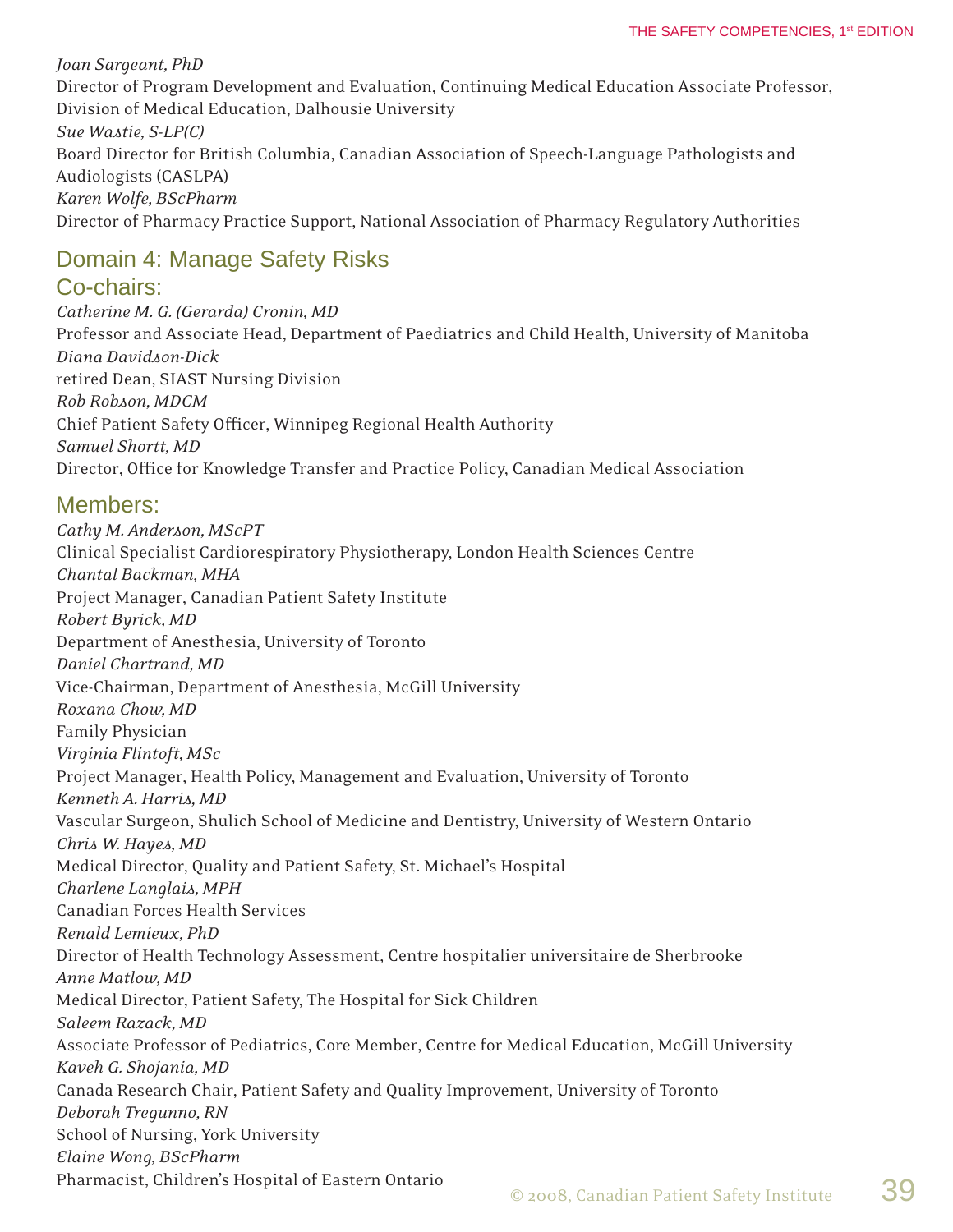# Domain 5: Optimize Human and Environmental Factors

### Co-chairs:

*Susan Brien, MD* Associate Director of Professional Affairs, The Royal College of Physicians and Surgeons of Canada *Pat Croskerry, MD* Emergency Medicine, Dalhousie University

### Members:

*Mark Daly, MA(Ed)* Patient Safety Coordinator - Risk Manager, McGill University Health Centre *Tony Easty, PhD* Centre for Global eHealth Innovation, University Health Network *Patricia Marck, PhD* Faculty of Nursing, University of Alberta *Colette Raymond, PharmD* Practice Development and Evaluation Pharmacist, Winnipeg Regional Health Authority *Micheline Ste-Marie, MD* Associate Director of Professional Services, Montreal Children's Hospital, McGill University Health Centre *Rosanne Zimmerman, MEd* Manager, Patient Safety and Clinical Resource Management, Hamilton Health Sciences

### Domain 6: Recognize, Respond to and Disclose Adverse Events Co-chairs:

*David Gregory, RN* School of Health Sciences, University of Lethbridge *JamesWorthington, Mb ChB* Senior Vice President, Medical Affairs, Quality and Patient Safety, The Ottawa Hospital

### Members:

*Lisa Calder, MD* Department of Emergency Medicine, University of Ottawa *Roni Clubb, RN* Practical Nursing Program, The Saskatchewan Institute of Applied Science and Technology *Lisa Droppo, MHSc* Chief Programs Officer, Ontario Association of Community Care Access Centres *Esther Fine, MBA* Canadian Association of Occupational Therapists *Pamela C. Fralick, MA* Chief Executive Officer, Canadian Physiotherapy Association *Esther Green, RN* Provincial Head, Nursing and Psychosocial Oncology, Cancer Care Ontario *Iain Smith, BScPharm* Pharmacy Manager, Queen Elizabeth Hospital and Hillsborough Hospital *Jeffrey Wiseman, MD* Department of Medicine, McGill University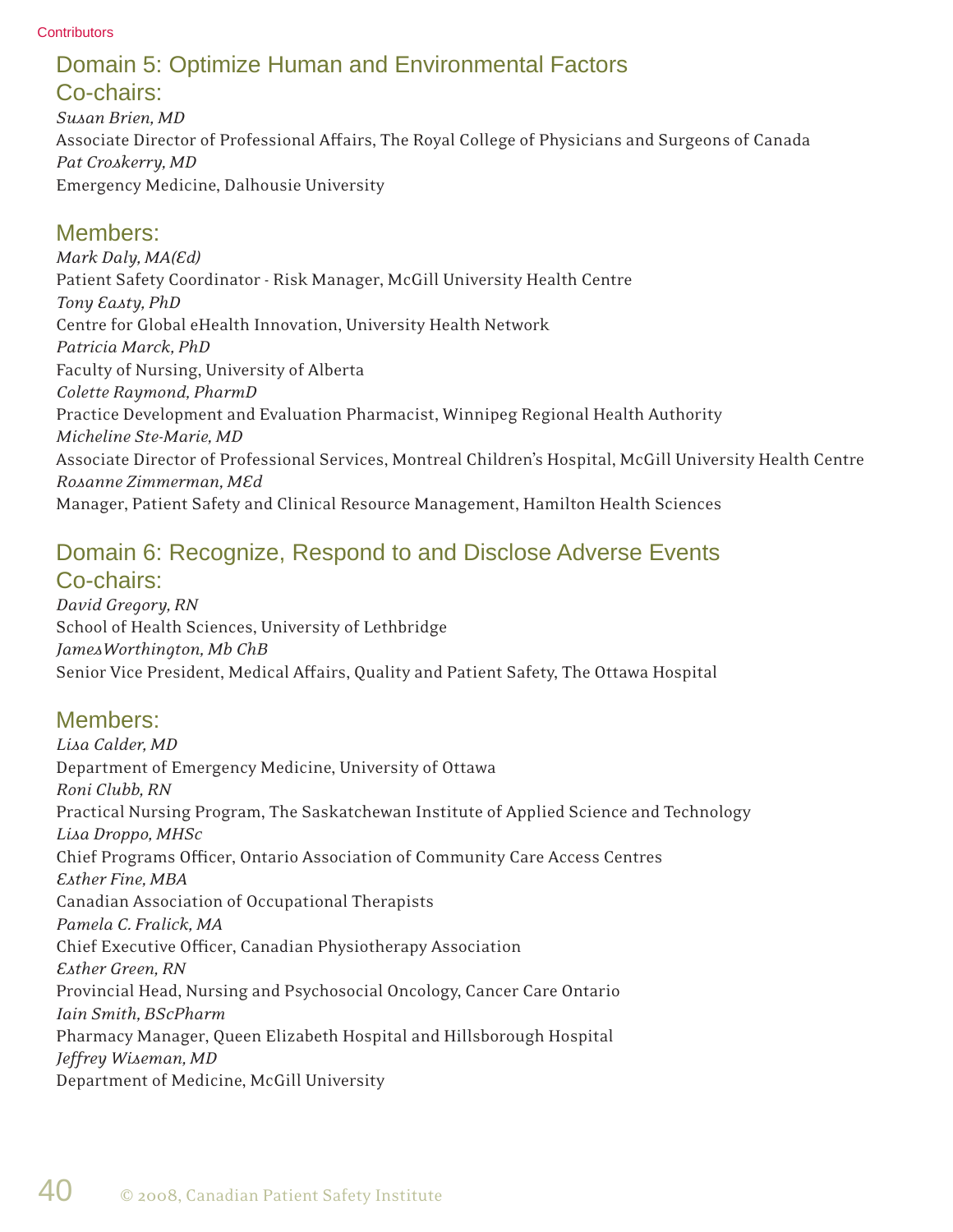# Glossary

#### *Adverse event*

An event that results in unintended harm to the patient, and is related to the care and/or services provided to the patient rather than to the patient's underlying medical condition.

### *ARC*

A team communication tool. The acronym stands for: Ask a question, Request a change, voice a Concern.

### *Authority gradient*

Balance of decision-making power or the steepness of command and hierarchy in a given situation.<sup>1</sup>

### *Briefi ng*

A structured communication used to share information, often before an activity (e.g., a surgical time out)

### *CHAT*

A communication tool for monitoring a situation. The acronym stands for: Context, History, Assessment, Tentative plan.

#### *Close call*

An event with the potential for harm that did not result in harm because it did not reach the patient due to timely intervention or good fortune (sometimes called a near miss). The term "good catch" is a common colloquialism to indicate the just-in-time detection of a potential adverse event.

#### *Cognitive biases*

Mental shortcuts or heuristics that can lead to error such as a pilot who is so focused on malfunctioning landing gear, that she runs out of fuel.

### *Cultural competency*

The ability to interact successfully with people from cultures other than one's own.

### *Culture of patient safety*

A health care organizational approach in which the provision of safe care is a guiding principle. A culture of safety reflects the knowledge, skills and commitment of all leaders, management, health care professionals and staff to the provision of the safest possible patient care. The culture appropriately and adequately supports providers in the provision of safe care, including continuous professional development. The culture encourages learning from adverse events and close calls to strengthen the system. Where appropriate, it supports and educates health care providers to help prevent similar events in the future. Justice is an important element; all are aware of what is expected, and are held professionally accountable in a fair way. Fairness and due process are fundamental to the determination of the reasons for adverse events. The interests of both patients and providers are protected.<sup>2</sup>

### *CUS*

A mutual support communication tool. The acronym stands for: I am Concerned, this is Unsafe, I am Scared.3

### *DESC Script*

A constructive approach to managing and resolving conflict. The acronym stands for: Describe the specific situation or behaviour; provide concrete data, Express how the situation makes you feel / what your concerns are, Suggest other alternatives and seek agreement, Consequences should be stated in terms of impact on established team goals, Strive for consensus.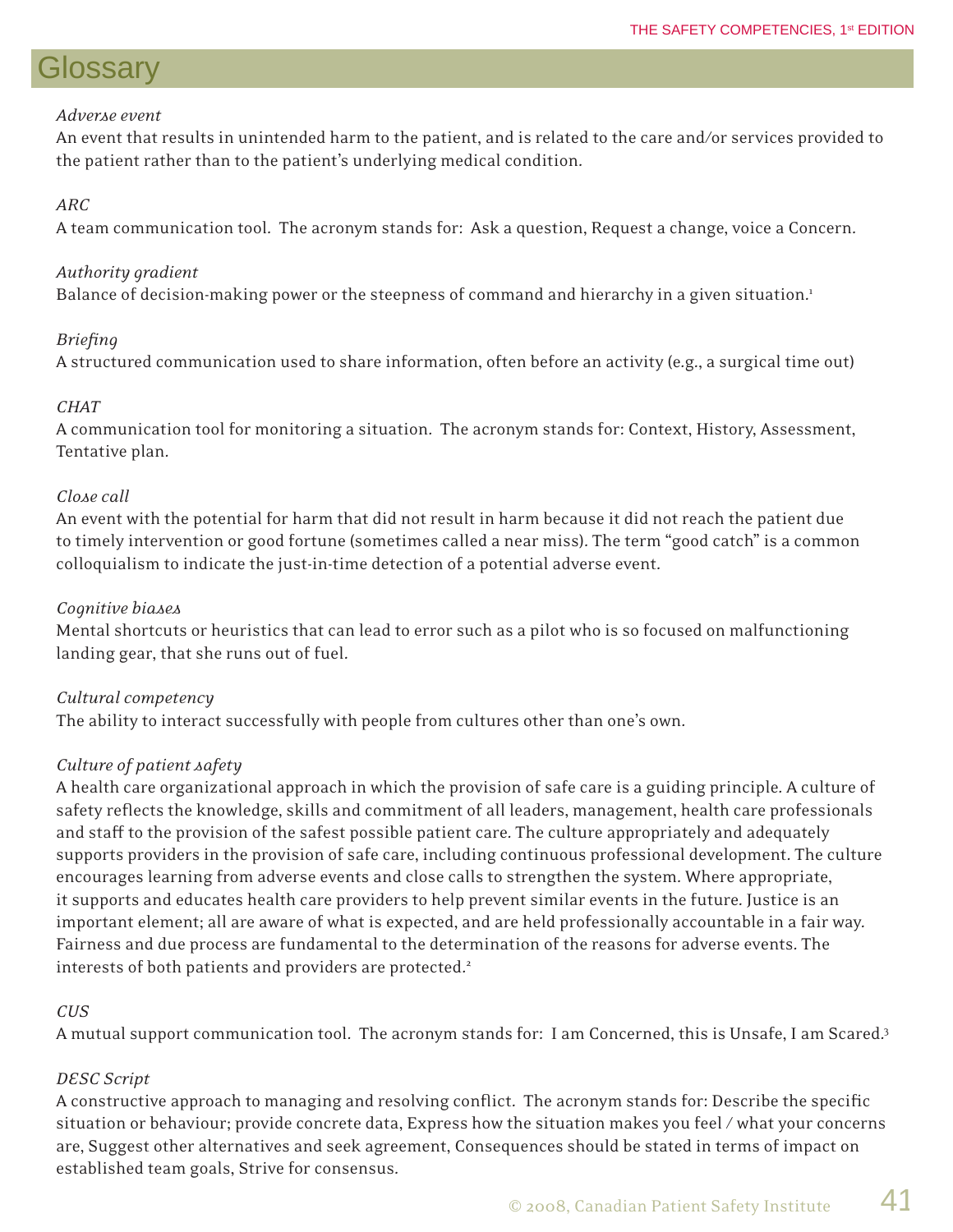#### **Glossarv**

#### *Disclosure*

The process by which an adverse event is communicated to the patient by health care providers.

*Initial disclosure*: The first communication made with the patient as soon as reasonably possible after an adverse event, focusing on the known facts and the provision of further clinical care.

*Post-analysis disclosure*: Subsequent communications with the patient about known facts related to the reasons for the harm after an appropriate analysis of the adverse event.

#### *Ergonomics*

The application of the science concerning human limitations to the design of objects, systems and the environment for human use.4

#### *Error, provider (medical)*

An act (plan, decision, choice, action or inaction) that when viewed in retrospect was not correct and resulted in an adverse event or a close call.*<sup>5</sup>*

#### *Event*

A significant occurrence.

#### *Fatigue*

Extreme tiredness that results in diminished ability to perform both cognitive and physical tasks.

#### *Harm*

An outcome that negatively affects the patient's health and/or quality of life.

#### *Health care providers*

Health care professionals who work as part of the patient care team

#### *High reliability organization (HRO)*

An organization with fewer than normal accidents in an environment where accidents can be expected in view of inherent risk factors and the complexity of the activity, and in an industry where errors have a high potential to result in disastrous consequences. Examples of HROs include organizations within the aviation, nuclear power and space industries.

#### *Human factors and human factors engineering*

Study of human abilities and characteristics as they affect the design and smooth operation of equipment, systems and jobs.<sup>1</sup> In North America the term human factors engineering is used to reflect psychological work, whereas the term ergonomics is used to refer to physical work. The two terms are often used synonymously. In Europe, ergonomics is the preferred term that refers to both.

#### *I'M SAFE*

A self-assessment tool to help monitor a situation. The acronym stands for: Illness, Medication, Stress, Alcohol and drugs, Fatigue, Eating and Elimination.3

*Interdisciplinary* Cutting across or intigrating multiple subspecialties of a single profession.

### *Interprofessional*

Cutting across or intigrating multiple professions.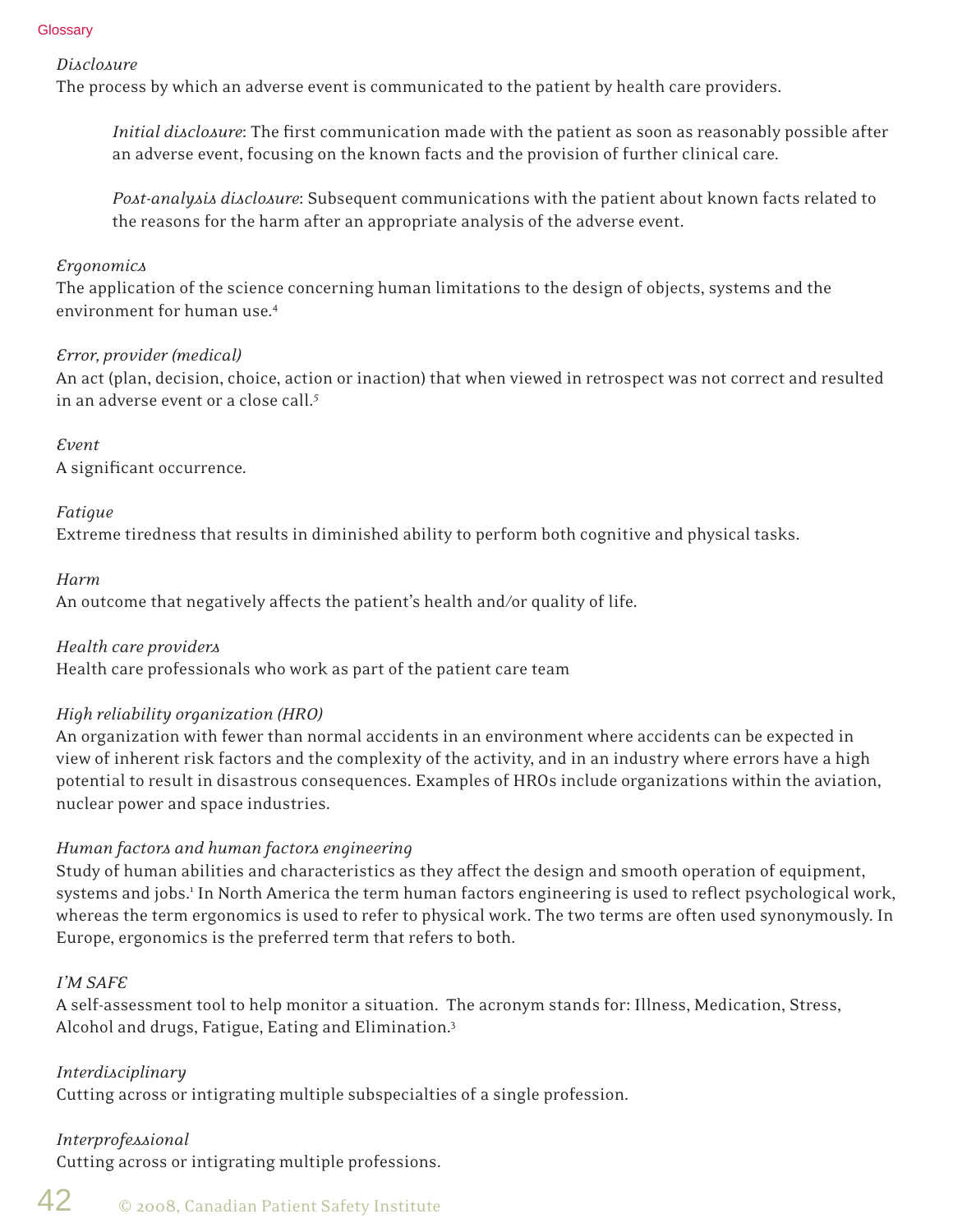#### *Interprofessional education*

Occasions when two or more professions learn with, from and about each other to improve collaboration and the quality of care.<sup>6</sup>

#### *I PASS THE BATON*

A handover communication tool. The acronym stands for: Introduction, Patient, Assessment, Situation, Safety concerns, THE, Background, Actions, Timing, Ownership, Next.3

#### *Just culture*

A phrase that refers to the principles for achieving a culture in which front line personnel feel comfortable with errors, including their own, while maintaining professional accountability.<sup>1</sup>

#### *Multidisciplinary*

Involving multiple subspecialties of a profession.

#### *No-harm event*

An event that reaches the patient but does not result in harm.

#### *Normalization of deviance*

The tendency to regularly bend the rules to achieve best performance and the acceptance of this deviance as normal required behaviour.

#### *Patient safety*

The pursuit of the reduction and mitigation of unsafe acts within the health care system, as well as the use of best practices shown to lead to optimal patient outcomes.

#### *Reporting*

The communication of information about an adverse event or close call by health care providers through appropriate channels inside or outside of health care organizations for the purpose of reducing the risk of adverse events in the future.

*Safety* Freedom from the occurrence or risk of injury, danger, or loss.

#### *Situational awareness*

The degree to which one's perception of a situation matches reality.

#### *Sleep deprivation*

A lack of regular sleep during a 24-hour cycle.

#### *Sleep debt* Cumulative sleep deprivation.

### *STAR*

A thinking tool. The acronym stands for: Stop, Think, Assess/Act, Review.3

### *Substitute decision-maker*

A person who is legally authorized to make decisions on behalf of the patient. This authority may be granted by the patient himself or herself with a legal document such as an advance medical directive, by provinicial/ territorial legislation, or by the courts.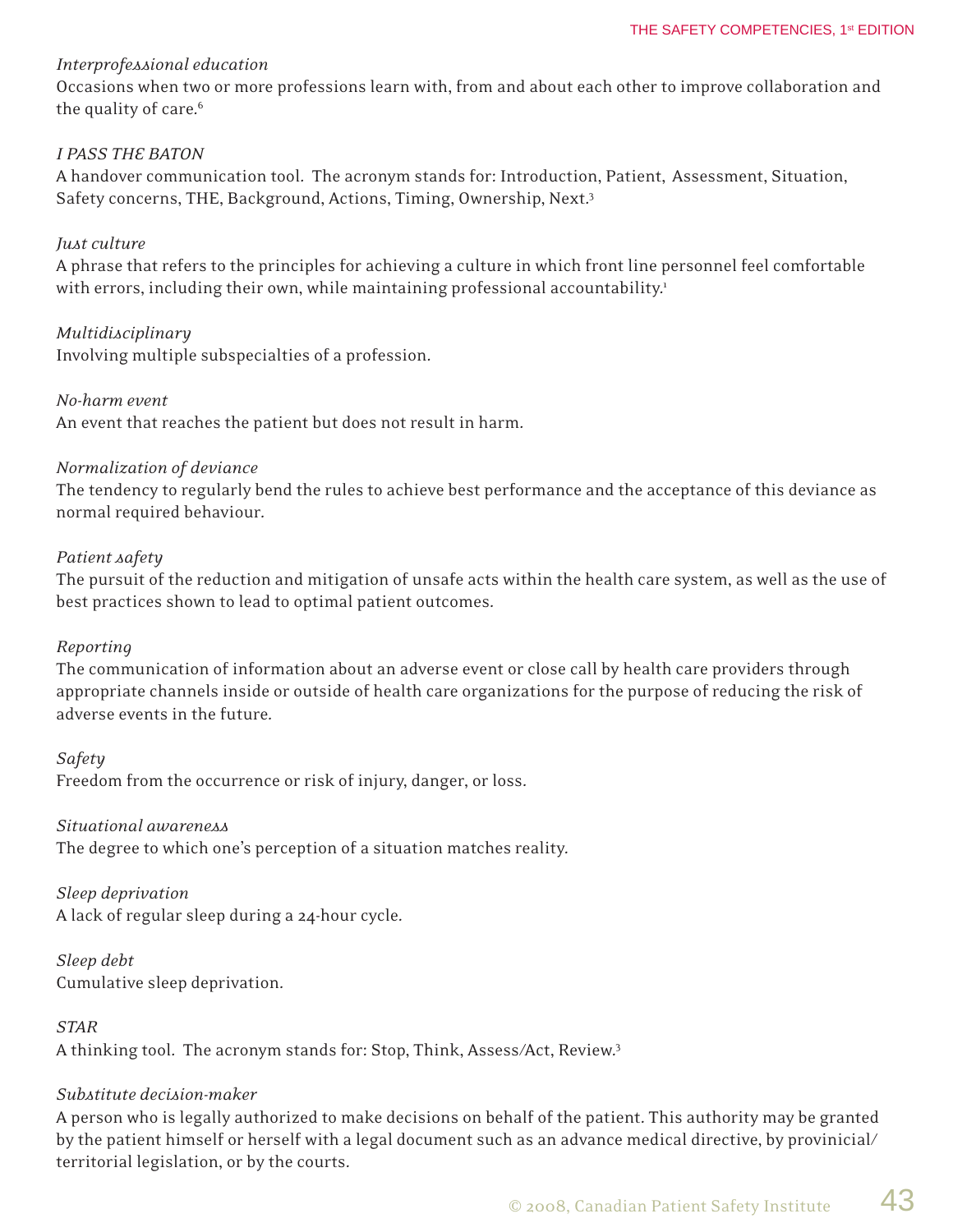#### **Glossary**

#### *Surge conditions*

An increase in patient and/or health care flow during particular periods.

#### *System failure*

The lack, malfunction or failure of policies, operational processes, or supporting infrastructure for the provision of health care.5

#### *Technology*

A piece of equipment or a tool used to perform an activity. This includes the simplest tools to the most complex engineered and designed devices and systems used to accomplish human tasks, activities and goals (e.g., ranging from alergy alert wrist banks to CT scanners to computerized physician order entry systems).

#### *Work flow*

The way that work is completed over time.

*Other patient safety terms and defi nitions can be referenced in the Canadian Patient Safety Dictionary.*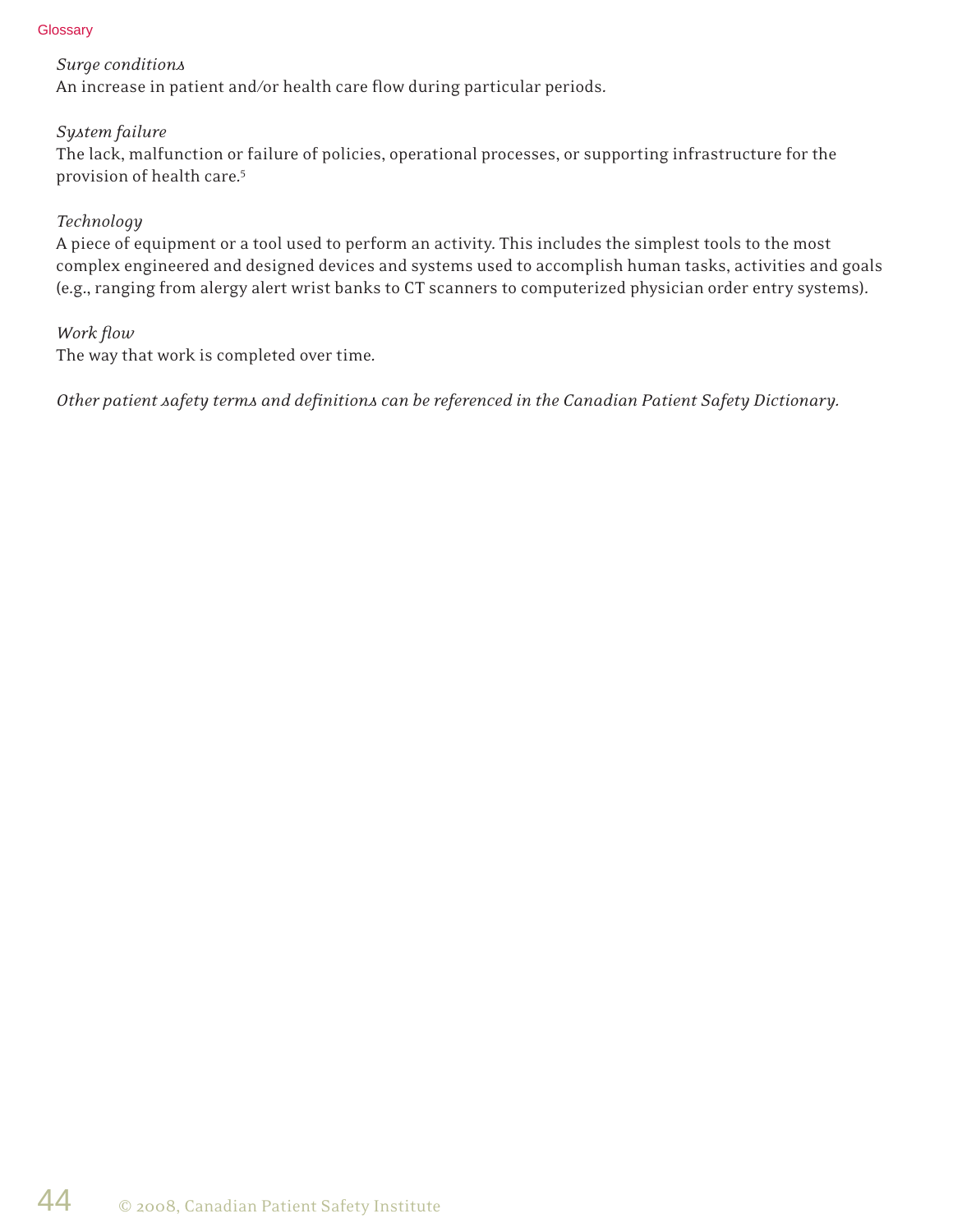## **References**

### *Methodology: Development of the Safety Competencies*

1. Christakis NA. The similarity and frequency of proposals to reform US medical education. Constant concerns. JAMA 1995;274(9):706–11.

### *An Overview of the Safety Competencies*

- 1. Russell ML, Weinstein HM. Guidelines for competency-based instruction in psychiatry. Med Educ 1978;12(3):214–21.
- 2. Edgren G. Developing a competence-based core curriculum in biomedical science: a Delphi study. Med Teach 2006;28(5):409–17.
- 3. Harden RM, Crosby JR, Davis MH. AMEE Guide No. 14: Outcome-based education: Part 1—An introduction to outcome-based education. Med Teach 1999;21(1):7–14.
- 4. Carraccio C, Wolfsthal SD, Englander R, Ferentz K, Martin C. Shifting paradigms: from Flexner to competencies. Acad Med 2002;77(5):361–67.
- 5. Frank JR. Appendix A: The CanMEDS educational taxonomy of competency levels. In Frank JR, editor. The CanMEDS 2005 physician competency framework. Better standards. Better physicians. Better care. Ottawa: The Royal College of Physicians and Surgeons of Canada; 2005. Available: rcpsc.medical.orgs/ canmeds.

### *Strategies for Implementing the Safety Competencies in the Health Professions*

- 1. Mclean M, Cilliers F, Van Wyk JM. Faculty development: yesterday, today, and tomorrow. Med Teach 2008;. 30(6):555-584.
- 2. Simpson D, Marcdante K, Morzinski J, Meurer L, McLaughlin C, Lamb G, Janik T, Currey L. Fifteen Years of Aligning Faculty Development With Primary Care Clinician-Educator Roles and Academic Advancement at the Medical College of Wisconsin. Acad Med 2006; 81(11):945-953.
- 3. Rogers EM. Diffusion of Innovations. New York: Free Press. 2003.
- 4. Moulding NT, Silagy CA, Weller DP.et al. A framework for effective management of change in clinical practice: dissemination and implementation of clinical practice guidelines. Qual Health Care1999; 8(3):177–183
- 5. Davis DA, Thomson MA, Oxman AD, Haynes RBl. Changing physician performance: a systematic review of the effect of continuing medical education strategies. JAMA 1995;274(9):700-705.
- 6. Grol R. Personal paper: Beliefs and evidence in changing clinical practice. BMJ 1997;315:418–421.
- 7. Robertson N, Baker R, Hearnshaw H. Changing the clinical behaviour of doctors: a psychological framework. Qual Health Care 1996;5(1):51–54
- 8. Davis WK, White CB. Managing the curriculum and managing change. In Norman GR, van der Vleuten CPM, Newble DI et al, Eds. International Handbook of Research in Medical Education. Nowell, MA: Kluwer. 2002; 917-944.
- 9. Steinert Y. A systematic review of faculty development initiatives designed to improve teaching effectiveness in medical education.: BEME Guide 8. Med Teach 2006;. 22(1):44-50.
- 10. Hitchcock MA, Stritter FT, Bland CJ. Faculty development in the health professions: conclusions and recommendations. Med Teach 1992;14(4):295-309.
- 11. FrankJF, Danoff D. The CanMEDS initiative: Implementing an outcomes-based framework of physician competencies. Med Teach 2007;29(7)642-647.
- 12. Harden RM. Outcome- based education the ostrich, the peacock and the beaver. Med Teach 2007;29(7):666-671.
- 13. Harden RM, Crosby JR, Davis MH. AMEE Guide No. 14: Outcome-based education: Part 1—An introduction to outcome-based education. Med Teach 1999;21(1):7–14.
- 14. Carraccio C, Wolfsthal SD, Englander R, Ferentz K, Martin C. Shifting paradigms: from Flexner to competencies. Acad Med 2002;77(5):361–67.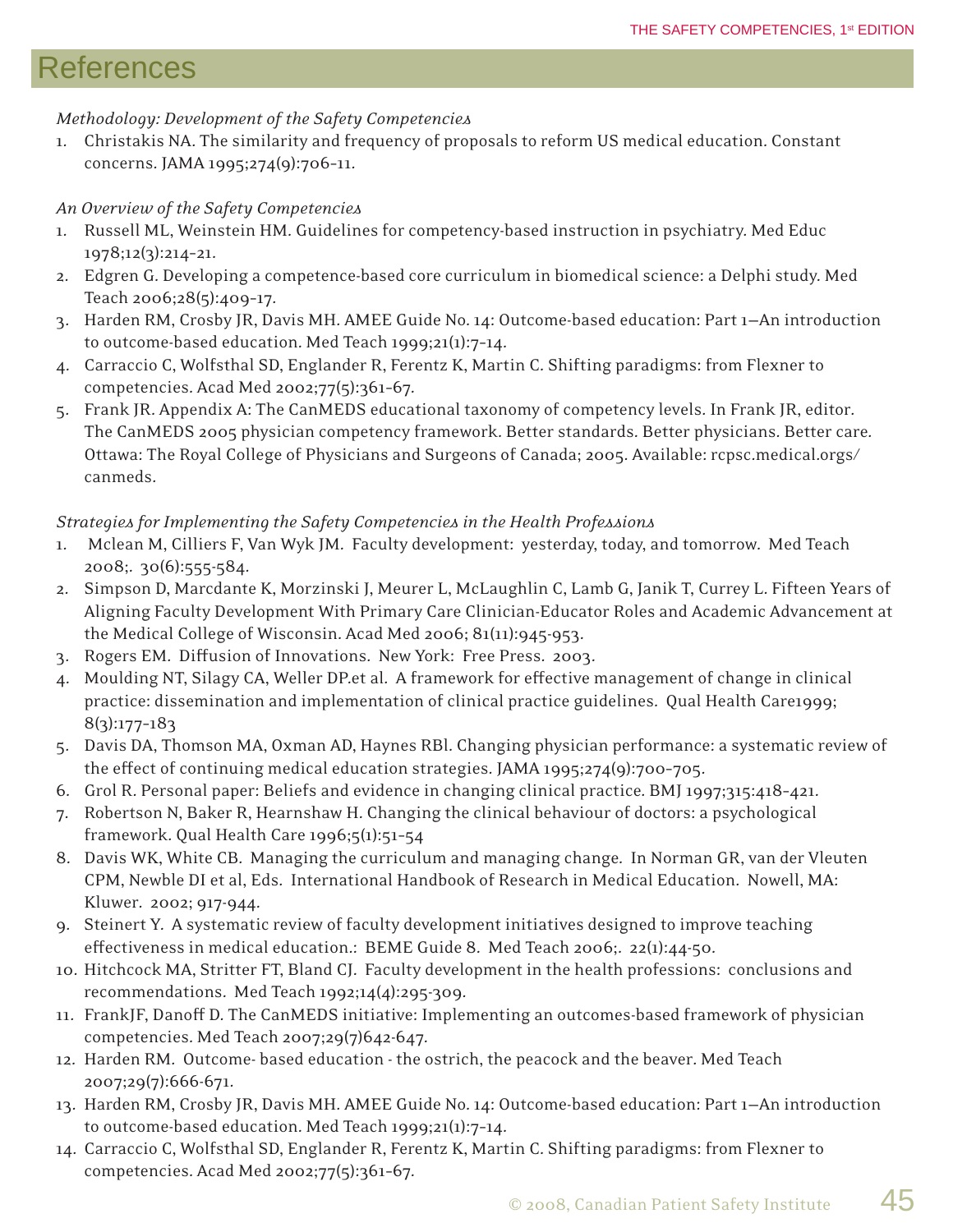#### References

- 15. Baker GR, Norton PG. Adverse events and patient safety in Canadian health care. CMAJ 2004; 170(3): 353- 354.
- 16. Barnsteiner J, Disch J, Hall L, Mayer D, Moore S. Promoting interprofessional education. Nursing Outlook, 2007; 55(3):, p. 144-150
- 17. Kirby MJL, Chair. The health of Canadians: The federal role. Volume six: Recommendations for reform. The standing senate committee on social affairs, science and technology. October 2002. Available at: www.parl.gc.ca/37/2/parlbus/commbus/senate/Com-e/soci-e/rep-e/repoct02vol6-e.htm.
- 18. Romanow RJ. Building on Values: The future of health care in Canada. Commission on the Future of Health Care in Canada. 2002.
- 19. Reeves S, Goldman J, Oandasan I. Key factors in planning and implementing interprofessional education in health care settings. Journal of Allied Health 2007; 36(4):231–235
- 20. Velji K, Baker GR, Fancott C, Andreoli A, Boaro N, Tardif G, Aimone E, Sinclair L. Effectiveness of an adapted SBAR communication tool for a rehabilitation setting. Healthcare Quarterly 2008;11:72–79.
- 21. Cziraki K, Lucas J, Rogers T, Page L, Zimmerman R, Hauer LA, Daniels C, Gregoroff S. Communication and relationship skills for rapid response teams at Hamilton Health Sciences. Healthcare Quarterly 2008;11:66–71.
- 22. Broome ME. Collaboration: The devil's in the details. Nursing Outlook 2007; 55(1): 1-2.
- 23. White D, Suter E, Parboosingh IJ, Taylor E. Communities of practice: Creating opportunities to enhance quality of care and safe practices. Healthcare Quarterly 2008;11:80–84

### *Appendix 1: Case Example of the Safety Competencies*

- 1. Kohn LT, Corrigan JM, Donaldson MS, editors. To err is human: building a safer health system. Washington (DC): National Academy Press; 2000.
- 2. Committee on Quality of Health Care in America, Institute of Medicine. Crossing the quality chasm: a new health system for the 21st Century. Washington (DC): National Academies Press; 2001.
- 3. Glick TH. Evidence-guided education: patients' outcome data should influence our teaching priorities. Acad Med 2005;80(2):147–51.
- 4. Sachdeva AK, Philibert I, Leach DC, Blair PG, Stewart LK, Rubinfeld IS, et al. Patient safety curriculum for surgical residency programs: results of a national consensus conference. Surgery 2007;141:427–41.

### *Glossary*

- 1. Wachter RM, Sehgal NJ, Ranji S, Cucina R, Shojania KG, eds. AHRQ PSNet Patient Safety Network. Glossary.Agency of Healthcare Research and Quality. Available: http://psnet.ahrq.gov/glossary.aspx
- 2. The Canadian Medical Protective Association. Building a culture of safety: Learning from adverse events. CMPA; in press.
- 3. Agency for Healthcare Research and Quality. TeamSTEPPS Pocket Guide. Department of Defence Patient Safety Program website; 2008. Available: http://dodpatientsafety.usuhs.mil/teamstepps
- 4. Carayon P. Handbook of Human Factors and Ergonomics in Health Care and Patient Safety. Philadelphia PA: Lawrence Erlbaum Associates; 2006.
- 5. The Canadian Medical Protective Association. Communicating with your patient about harm: Disclosure of adverse events. CMPA; 2008.
- 6. Centre for the Advancement of Interprofessional Education. Definine IPE; 2002. Available at: www.caipe. org.uk/about-us/defining-ipe/